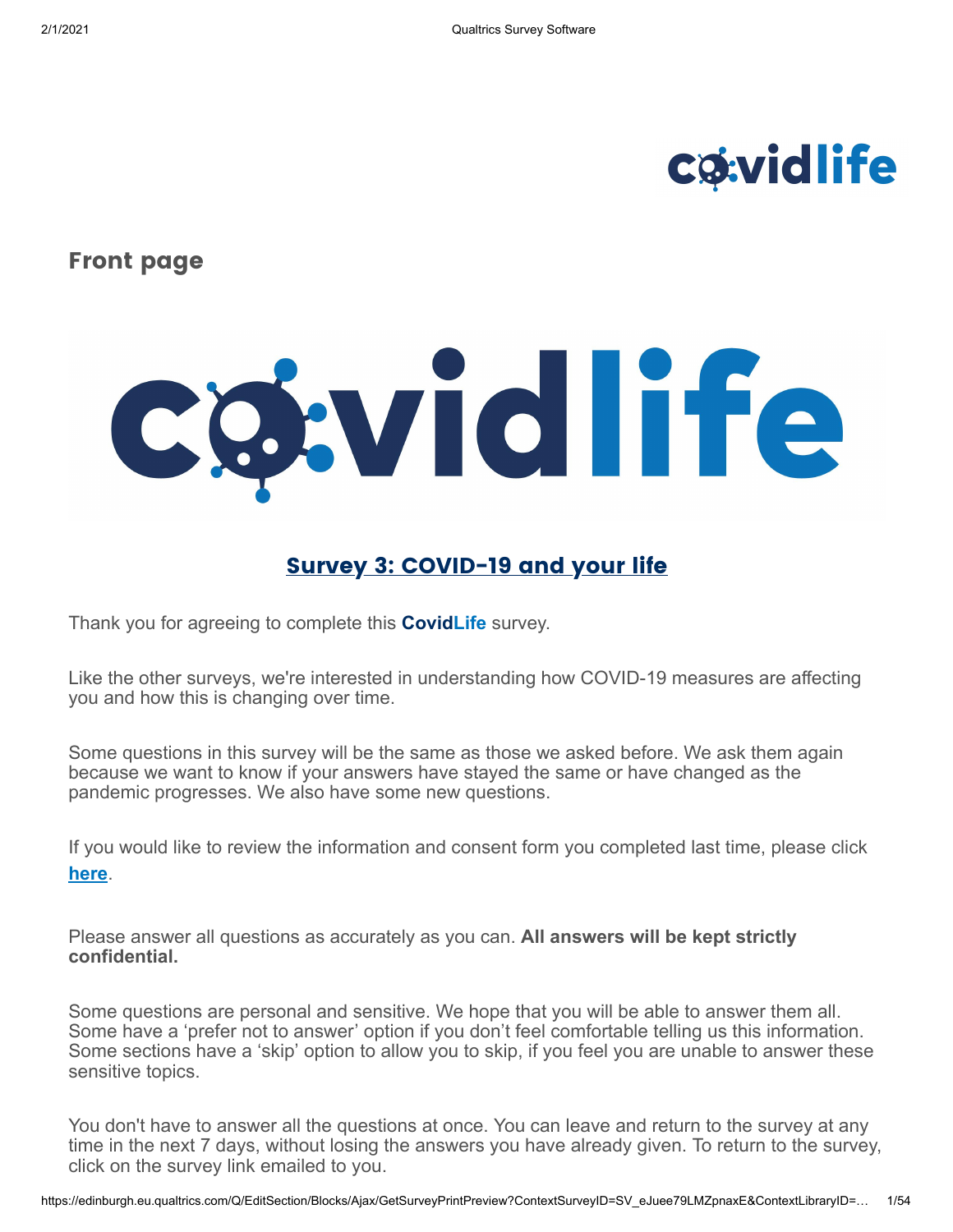If you have any queries, you can email us at: [genscot@ed.ac.uk](mailto:genscot@ed.ac.uk). Or you can call us on 0131 651 8718.

It is not possible to go back and change your responses once you have pressed the Next button.

The survey will take approximately **20 minutes to complete.** 

PRESS NEXT TO START THE SURVEY.

### **Identity Confirmation - Block 1**

### **Your Information**

To start, please check the details we have below are correct.

Last time, you told us the following information.

Sex: **Male**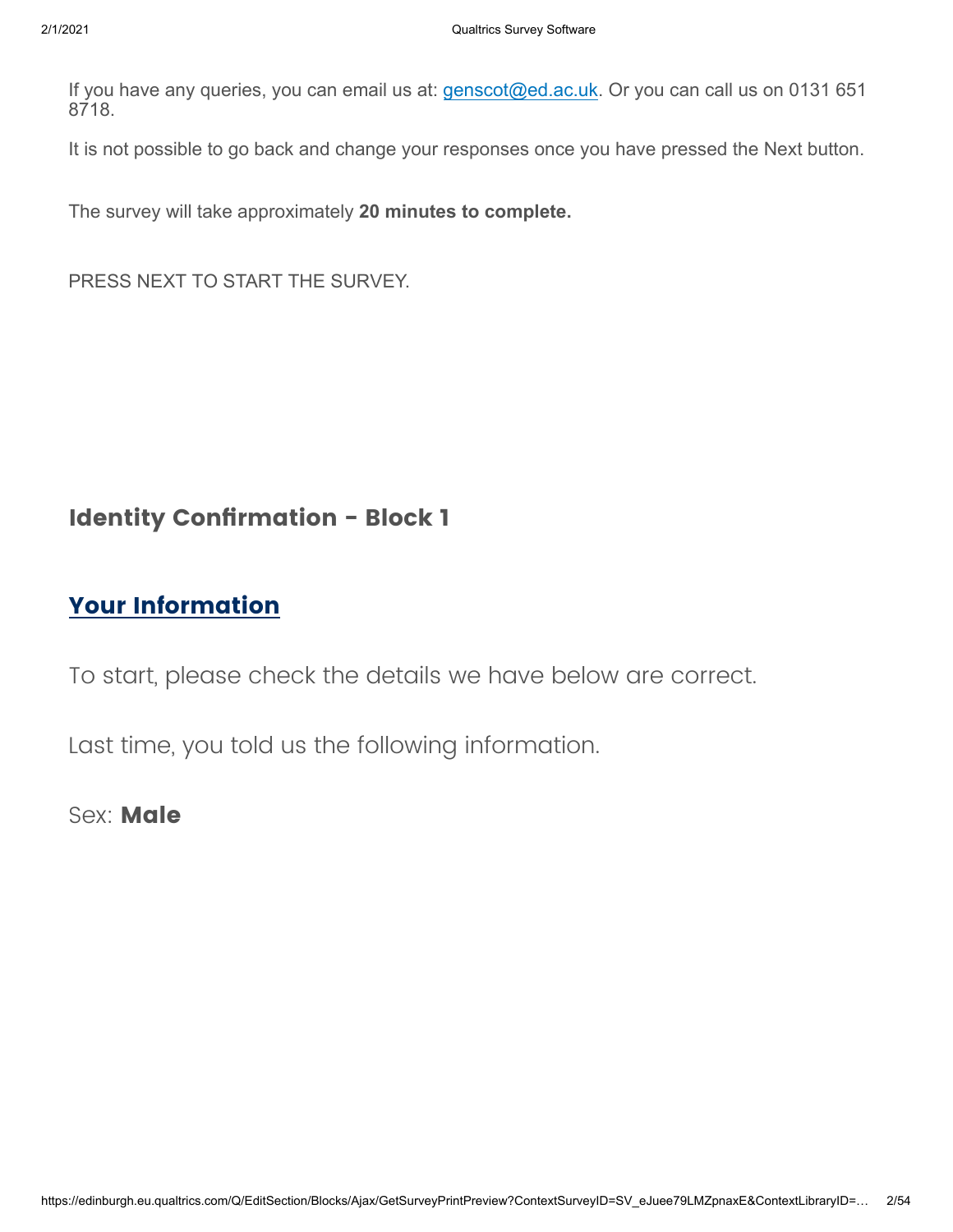```
Year of Birth: ${e://Field/S1_YoB}
```
If you have any problems, please contact us at: [genscot@ed.ac.uk](mailto:genscot@ed.ac.uk)

### **Your Information**

To start, please check the details we have below are correct.

Last time, you told us the following information.

### Sex: **Female**

Year of Birth: **\${e://Field/S1\_YoB}**

If you have any problems, please contact us at: [genscot@ed.ac.uk](mailto:genscot@ed.ac.uk)

### **Your Information**

To start, please check the details we have below are correct.

Last time, you told us the following information.

Sex: **Prefer not to answer**

Year of Birth: \${e://Field/S1\_YoB}

If you have any problems, please contact us at: [genscot@ed.ac.uk](mailto:genscot@ed.ac.uk)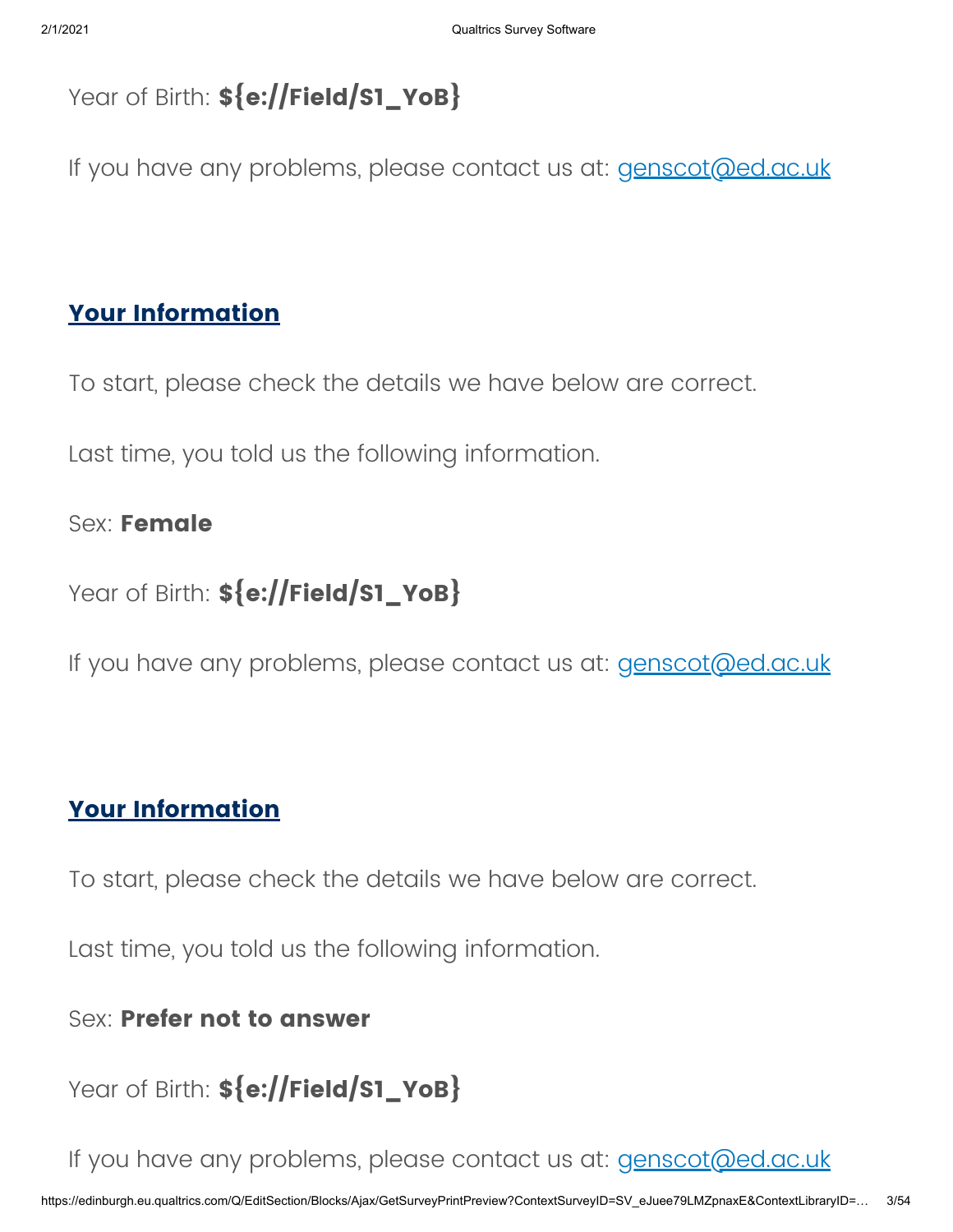### **Your Information**

To start, please check the details we have below are correct.

Last time, you told us the following information.

### Sex: **Not provided**

## Year of Birth: \${e://Field/S1\_YoB}

If you have any problems, please contact us at: [genscot@ed.ac.uk](mailto:genscot@ed.ac.uk)

**General Health - block 1**

### **Your health**

Before we ask questions about the effect of COVID-19 on you, it would be helpful to know a bit more about your health in general.

In general, would you say your health is

Excellent



- Good
- Fair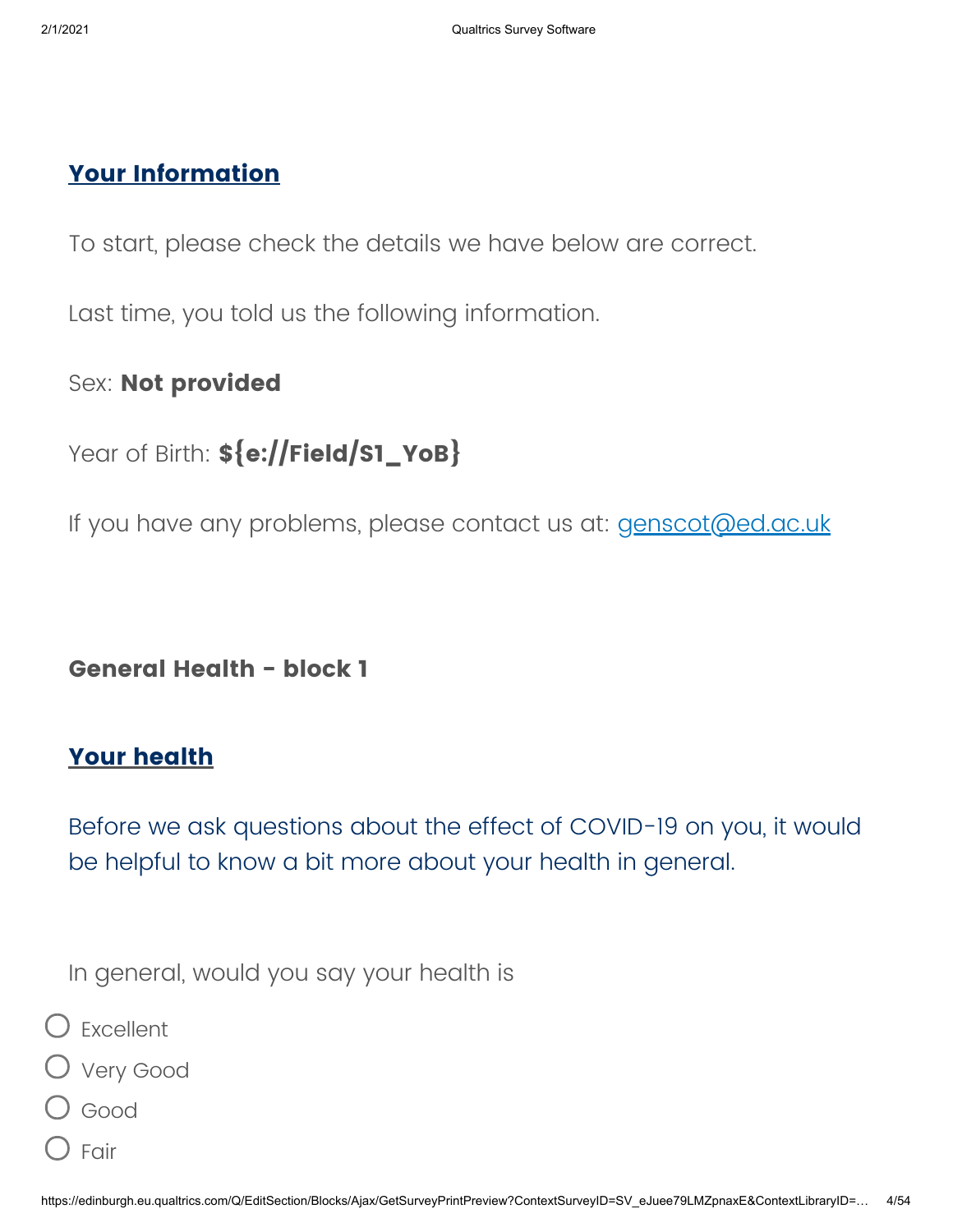In general, would you say your emotional or mental health is

- Excellent
- Very Good
- Good
- Fair
- Poor

The next questions are about your weight.

What are your **preferred units** for entering your **weight**?

- Stones and Pounds
- Kilograms

What is your **weight in kilograms**? If you are unsure, please put your best estimate

### What is your **weight**?

If you are unsure, please put your best estimate

Stones (st)



```
Pounds (lbs)
```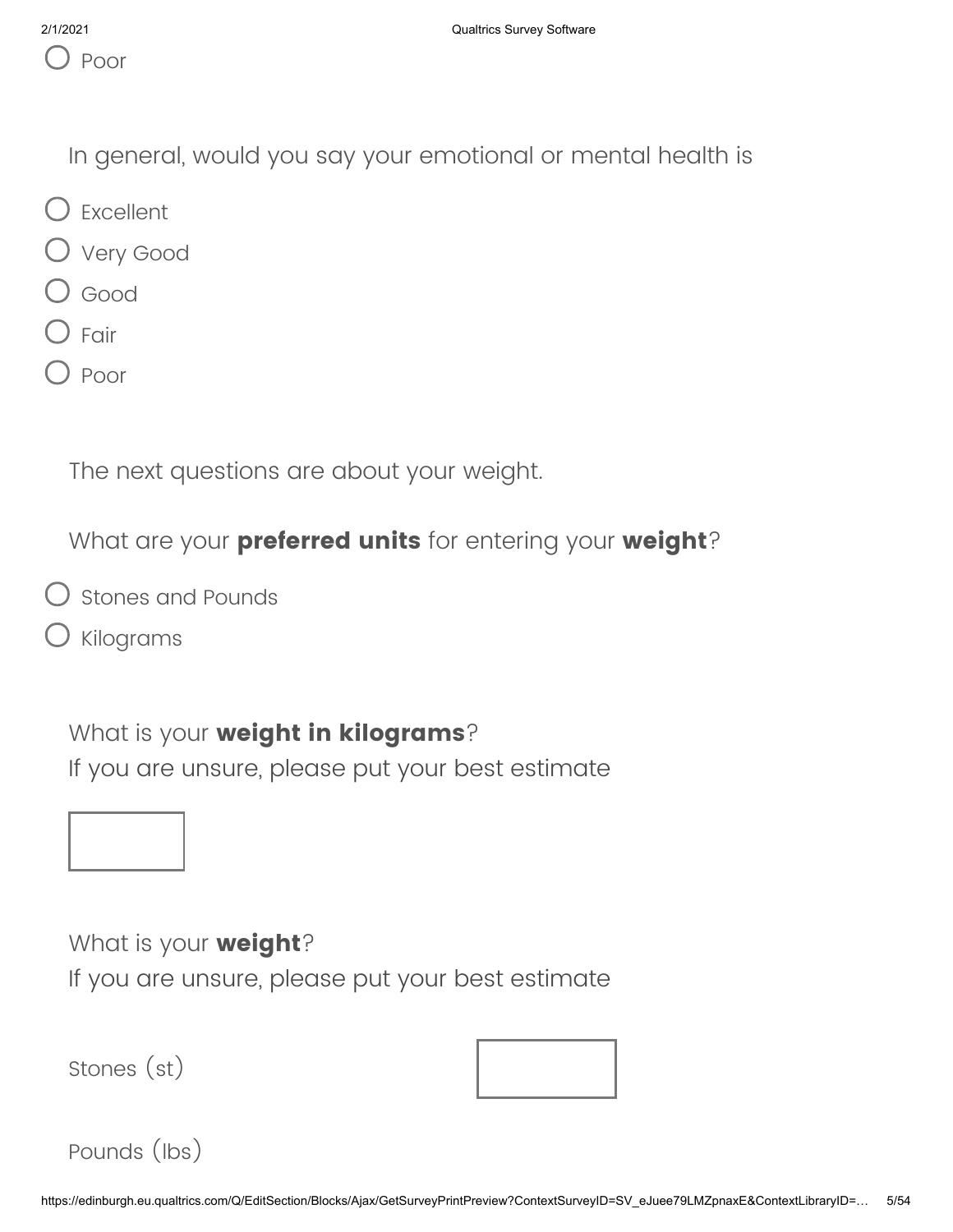How do you think your current weight compares to your weight at the start of the first lockdown (March 2020)?

- $\bigcirc$  I have gained weight
- $\bigcirc$  My weight has stayed the same
- $\bigcirc$  I have lost weight
- $O$  Prefer not to answer

Are you currently pregnant?

- O Yes
- O No
- Don't know
- Prefer not to answer

**COVID - block 1**

### **COVID-19**

We would like to ask you some questions about whether you have had COVID-19 or think you have had COVID-19.

Do you think that you have had, or currently have COVID-19?

### Yes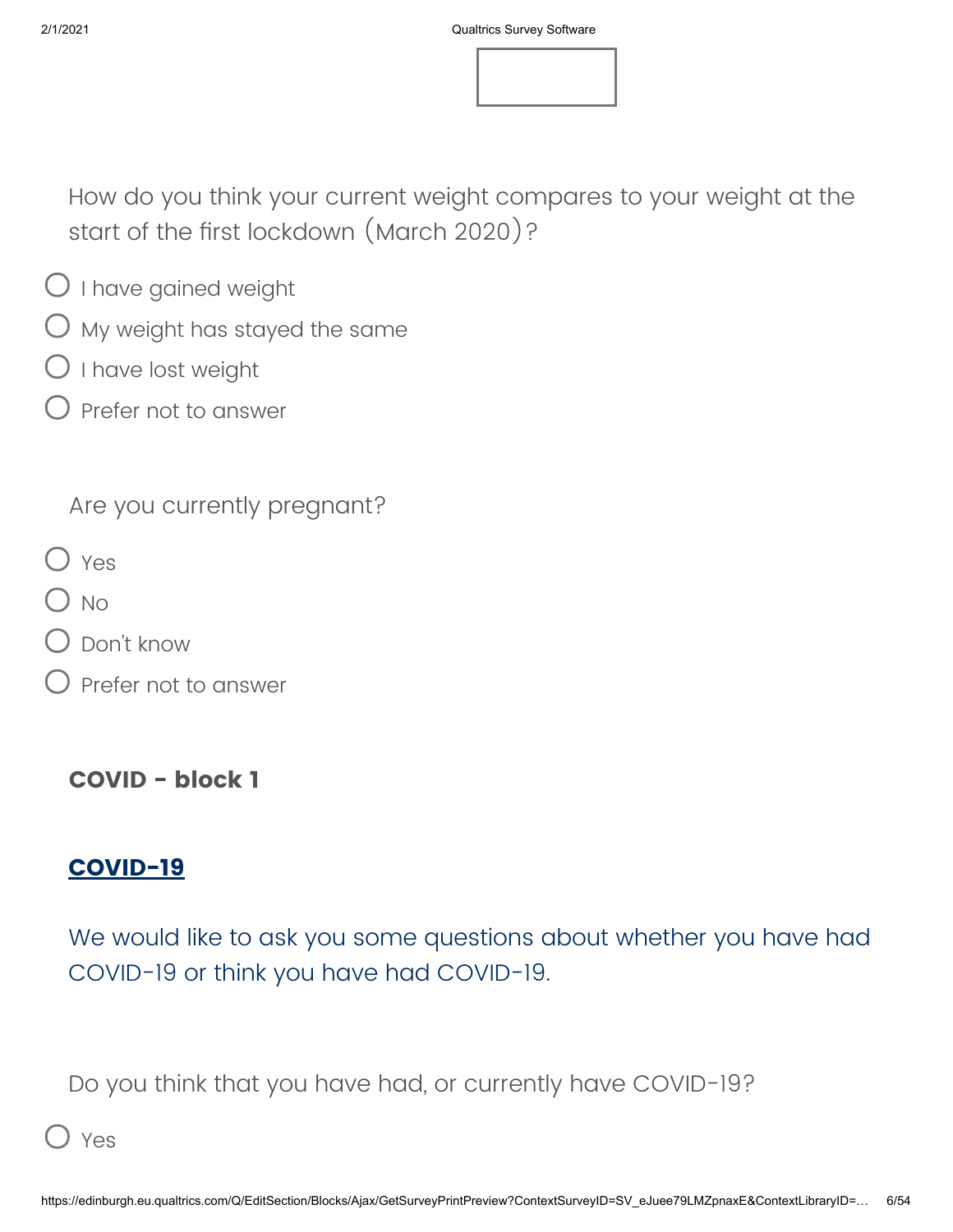Which of the following symptoms do you have, or did you have? Select all that apply

- $\Box$  Dry cough
- Fever/high temperature
- Shortness of breath
- Headache
- Aches and pains
- Sore throat
- Fatigue/tiredness
- Runny nose
- Diarrhoea
- Stomach pains
- Nausea/feeling sick
- Lack of appetite
- Sudden loss of smell and/or taste
- Sore eyes
- Developed pneumonia
- I had no symptoms (asymptomatic)

Other symptoms (please specify)

Were you hospitalised because of COVID-19?

Yes

No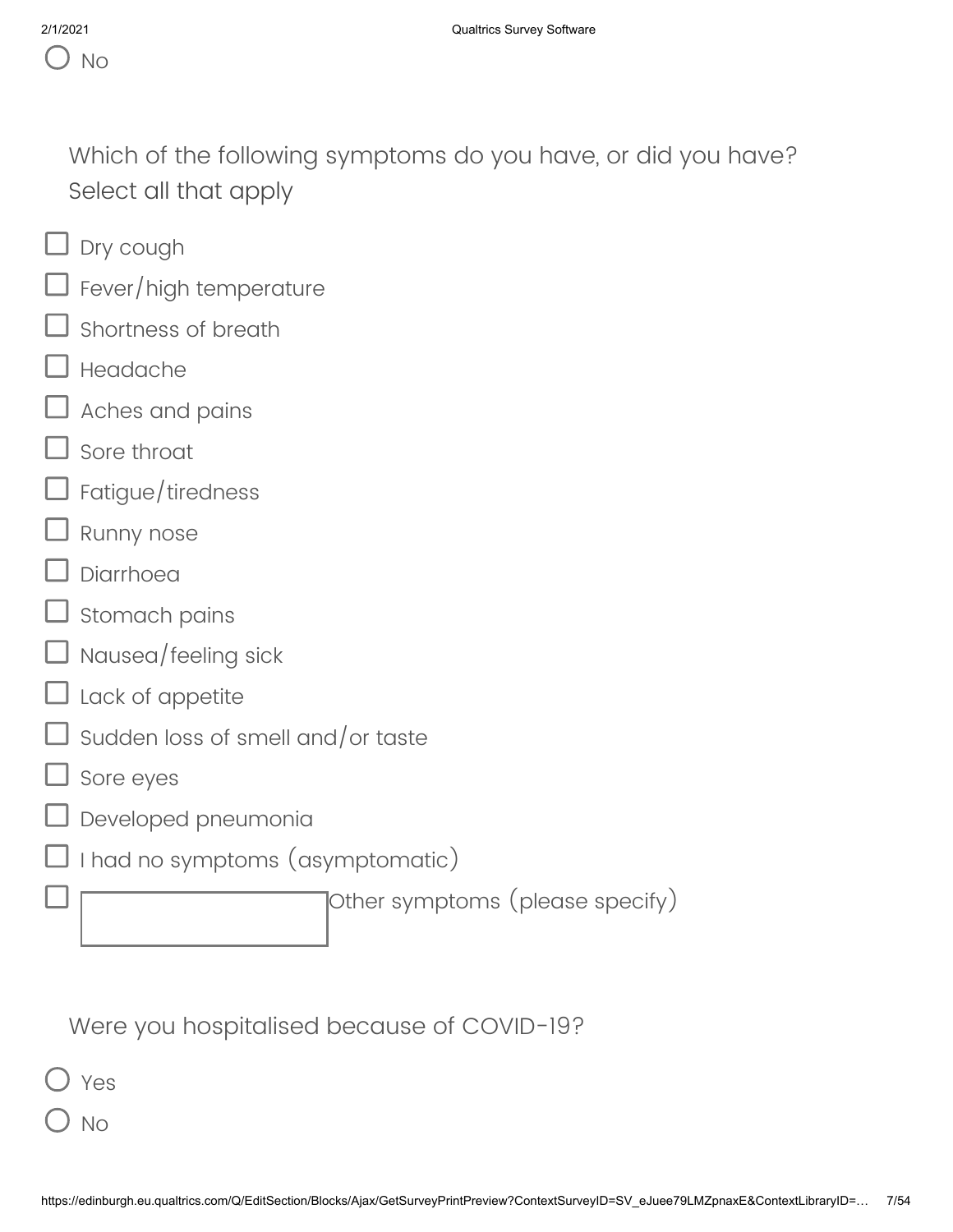| Were you in intensive care? |  |  |  |
|-----------------------------|--|--|--|
|-----------------------------|--|--|--|

O Yes

 $O$  No

Don't know

Did you need to use a ventilator to help you breathe?

O Yes

 $O$  No

Don't know

Have you now recovered from COVID-19?

Yes, I am back to normal

 $O$  No, I still have some symptoms

Thinking of the whole of your COVID-19 illness, can you please tell us about the total overall time you experienced symptoms you suspect relate to COVID-19 (including mild symptoms and counting the time in between symptoms if these have been intermittent).

- 1 day 2 weeks
- $Q$  2 4 weeks
- $O$  4 12 weeks
- $12+$  weeks

Thinking now about your first (or only) bout of illness, how long did that period last?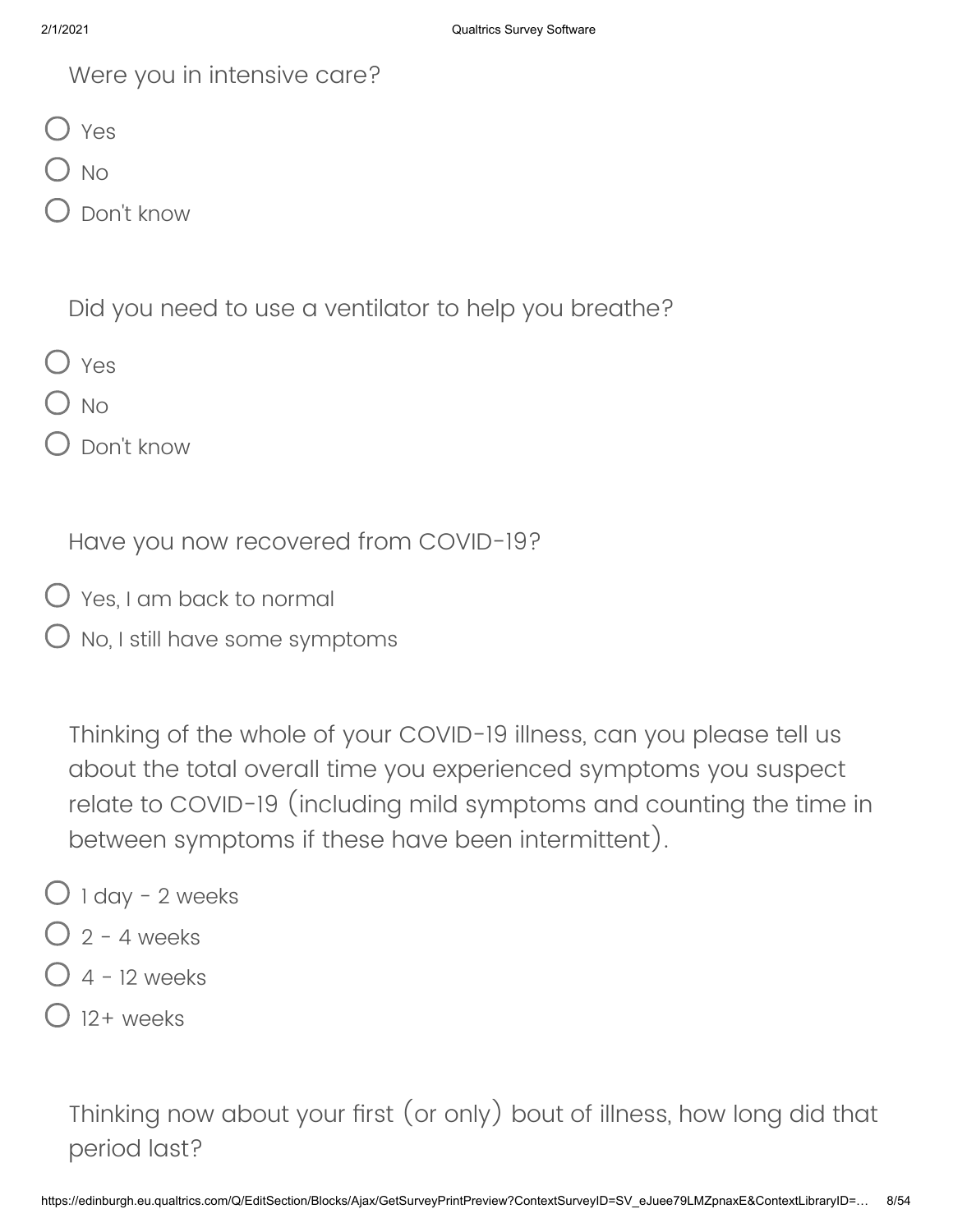- $\bigcup$  1 day 2 weeks
- $Q$  2 4 weeks
- 4 12 weeks
- $12+$  weeks

### **COVID - block 2**

Have you ever had a test to see if you have or have had COVID-19? Select all that apply.

No

Yes, because I had symptoms

Yes, because I have been in contact with someone who had COVID-19

Yes, because of my job

Yes, for another reason. Please describe……

What kind of test have you had? Select all that apply.

 $\Box$  A swab test (swab taken from your throat or nose) which tests for active infection

An antibody test (this usually involves a drop of blood taken from your finger) which tests for past infection

Other, Please describe

Have you had a positive result from a **swab test**?

Don't know

### 2/1/2021 Qualtrics Survey Software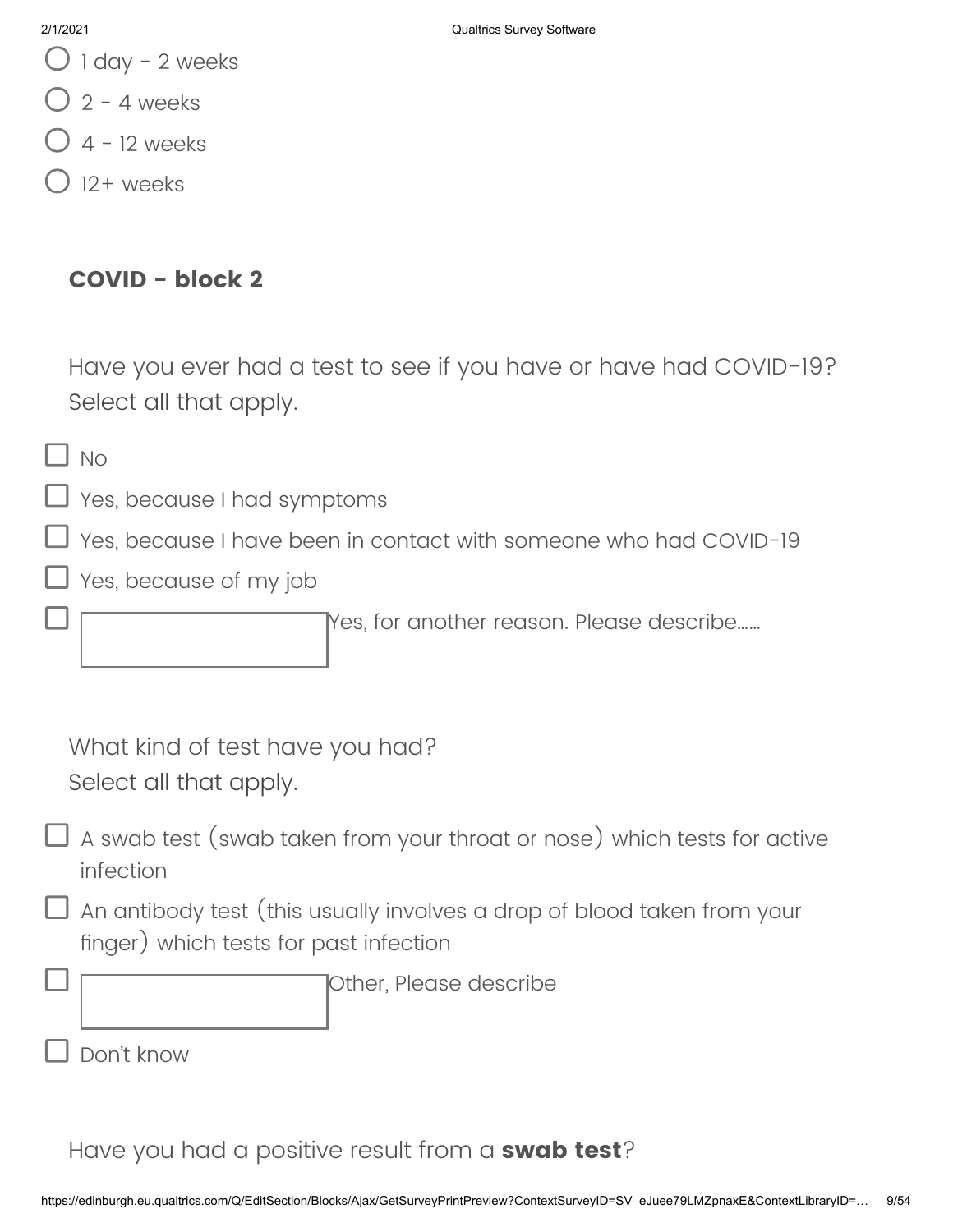| 2/1/2021 |
|----------|
|          |

 $O$  No

O Yes

Don't know

Did you wait **less than 2 hours** to get the results of the swab test? I.e., was it a rapid test such as a lateral flow test?

 $O$  No

O Yes

Have you had a positive result from an **antibody test**?

- $O$  No
- O Yes
- Don't know

Have you had a positive result from the **Other** test?

 $O$  No

O Yes

Don't know

You told us you had a positive result from a **swab test**.

When was the sample taken for the test that came back positive? Give the latest date if you have had more than one positive swab test.

Day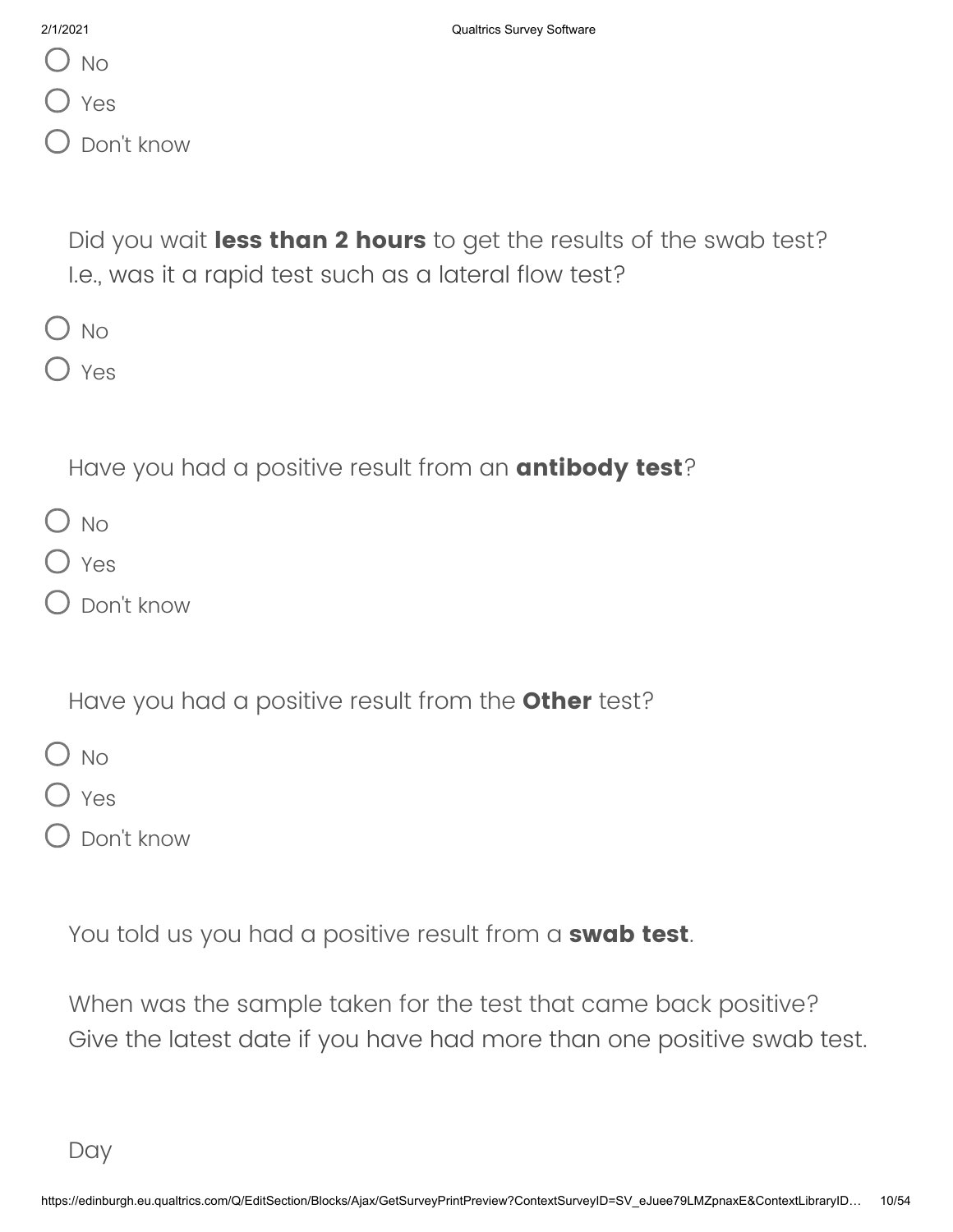### Month

Year



You told us you had a positive result from an **antibody test**.

 $\checkmark$ 

When was the sample taken for the test that came back positive? Give the latest date if you have had more than one.

Day

Month

Year



You told us you had a positive result from another type of COVID-19 test.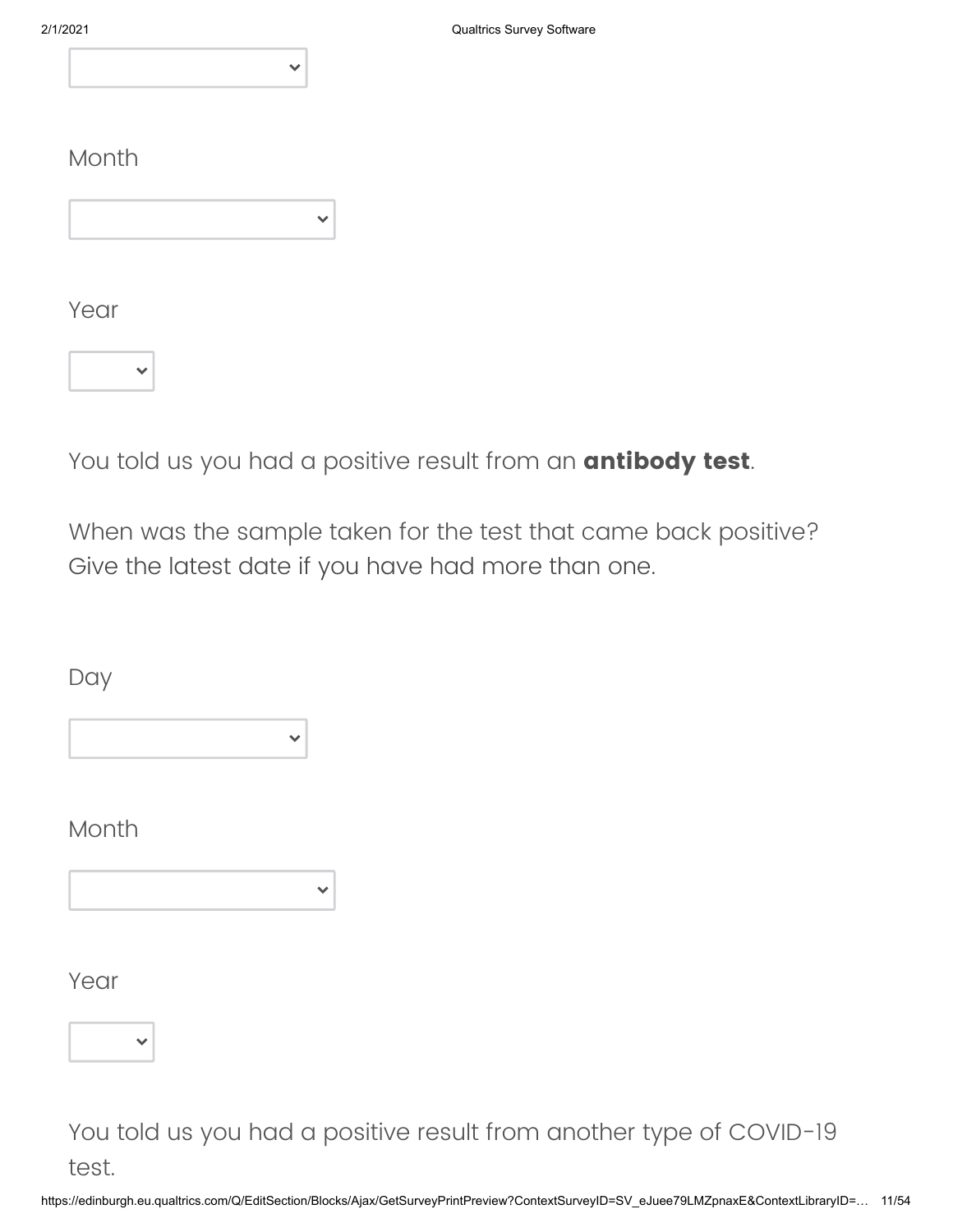When was the sample taken for the test that came back positive? Give the latest date if you have had more than one.

**Day** 

 $\checkmark$ 

### Month



Year



### **Vaccine Uptake - block 1**

Have you had at least one dose of a COVID-19 vaccine through the national roll-out?

Yes

No

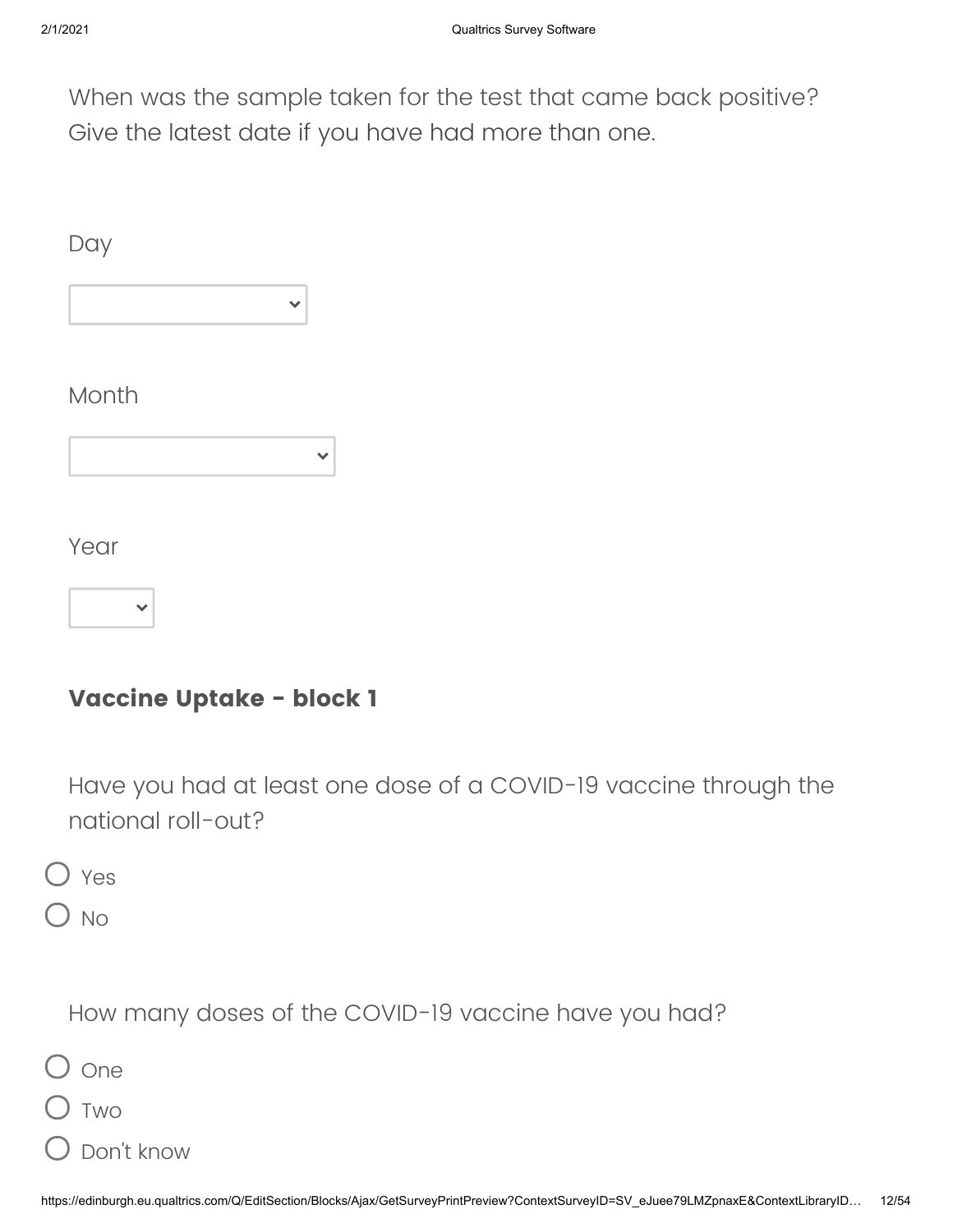### When was your **first** injection?

Day



### Month

|--|

Year



When was your **second** injection?

 $\checkmark$ 

Day

 $\checkmark$ 

Month

Year

 $\ddot{\phantom{0}}$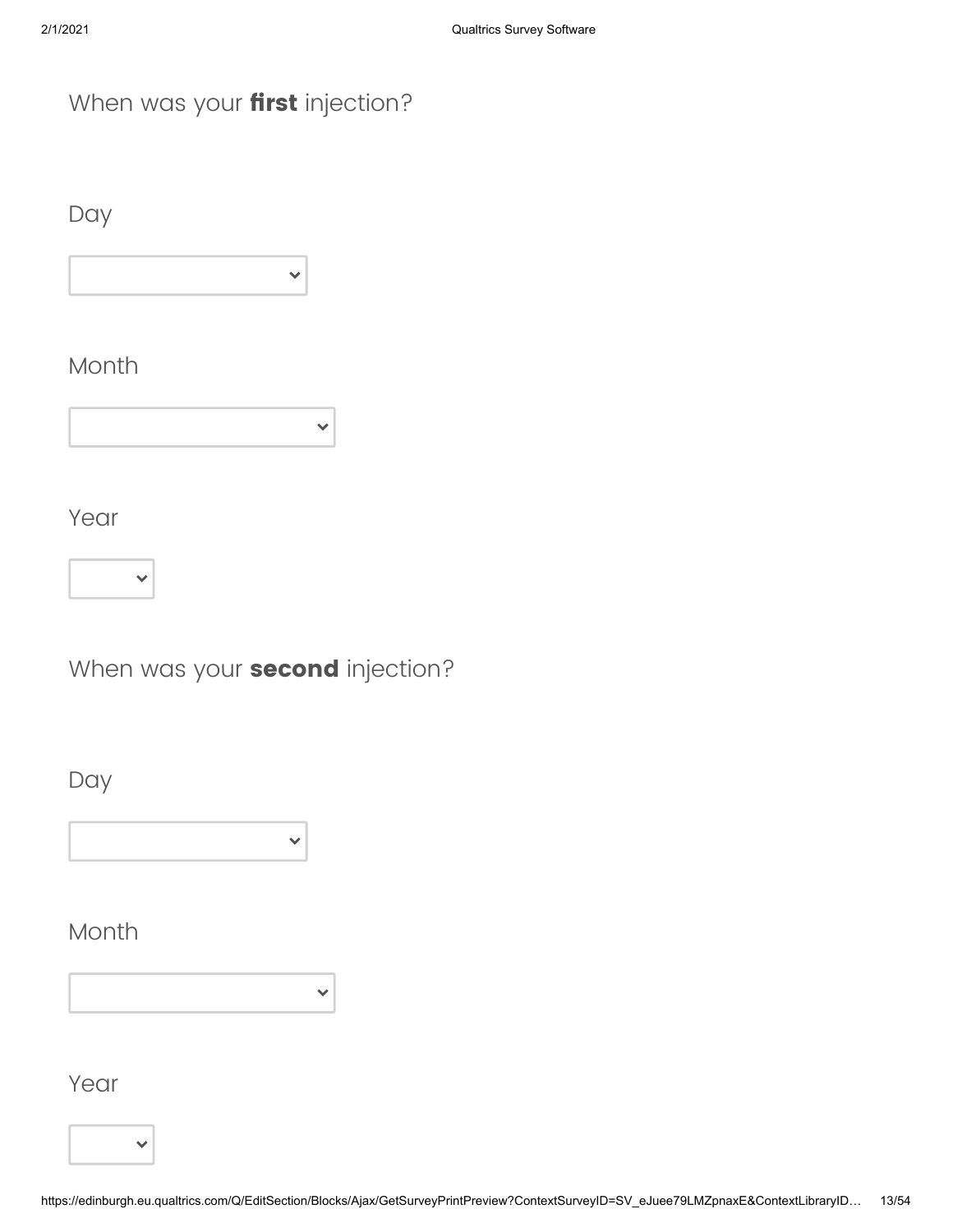Which COVID-19 vaccine did you have?

- Pfizer-BioNTech
- Oxford-AstraZeneca
- O Moderna
- ) Other
- Don't know

### **COVID - block 3**

Do you know anyone who has died from COVID-19?

| $\Box$ Yes, family member(s) |
|------------------------------|
| $\Box$ Yes, friend(s)        |
| $\Box$ Yes, someone else     |

 $\Box$  No

```
\Box Prefer not to answer
```
Are there other people, **outside those in your household**, that you are **seeing regularly** or **having close contact with**? This question refers to **face-to-face, physical contact** with others outside your household.

O Yes

 $\bigcirc$  No

```
Who are you seeing regularly?
Select all that apply
```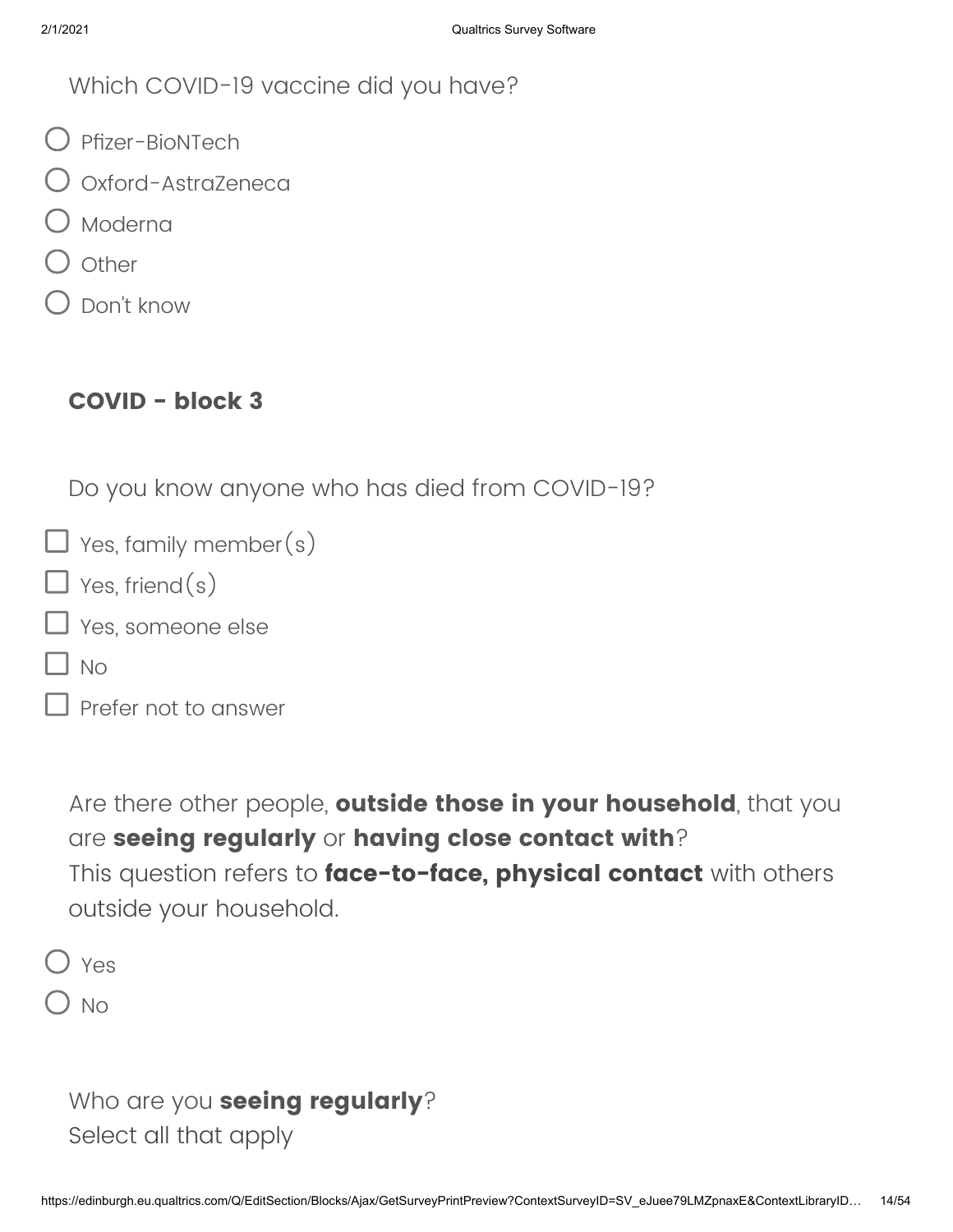| $\Box$ Romantic partner who doesn't live with me                 |
|------------------------------------------------------------------|
| $\Box$ Family members                                            |
| $\Box$ Friends                                                   |
| $\Box$ Work colleagues                                           |
| $\Box$ People you see while at work, e.g., patients or customers |
| Other (please specify)                                           |
|                                                                  |

When leaving your home, how likely are you to come into close contact with someone not living in your household? By close contact, we mean coming within 2 Metres of someone

- $\bigcirc$  I don't leave my home
- $\bigcirc$  Not at all likely
- Not that likely
- Somewhat likely
- O Very likely

On a scale of 1 (no threat at all) to 10 (very serious public health threat), how serious a **public health threat** do you think COVID-19 is or might become?



Please tell us, on a scale of 1 (do not agree at all) to 10 (agree very strongly), how strongly you agree with the following statements:

# **My actions will influence whether or not I get COVID-19**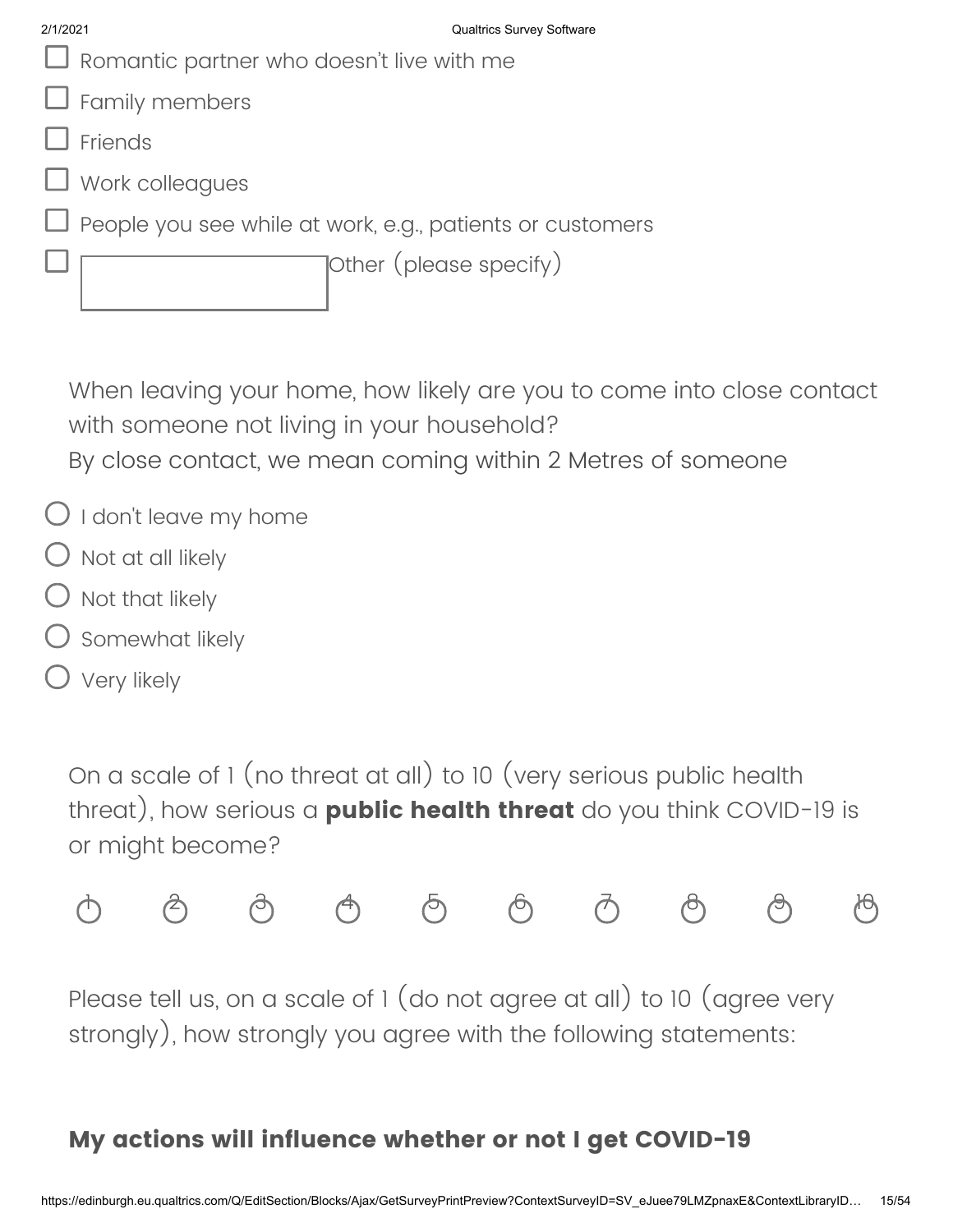

 $\bigcap$  No

Prefer not to answer

What is your current relationship status?

 $\bigcirc$  Married/civil partnership

 $O$  In a relationship, living together

In a relationship, not living together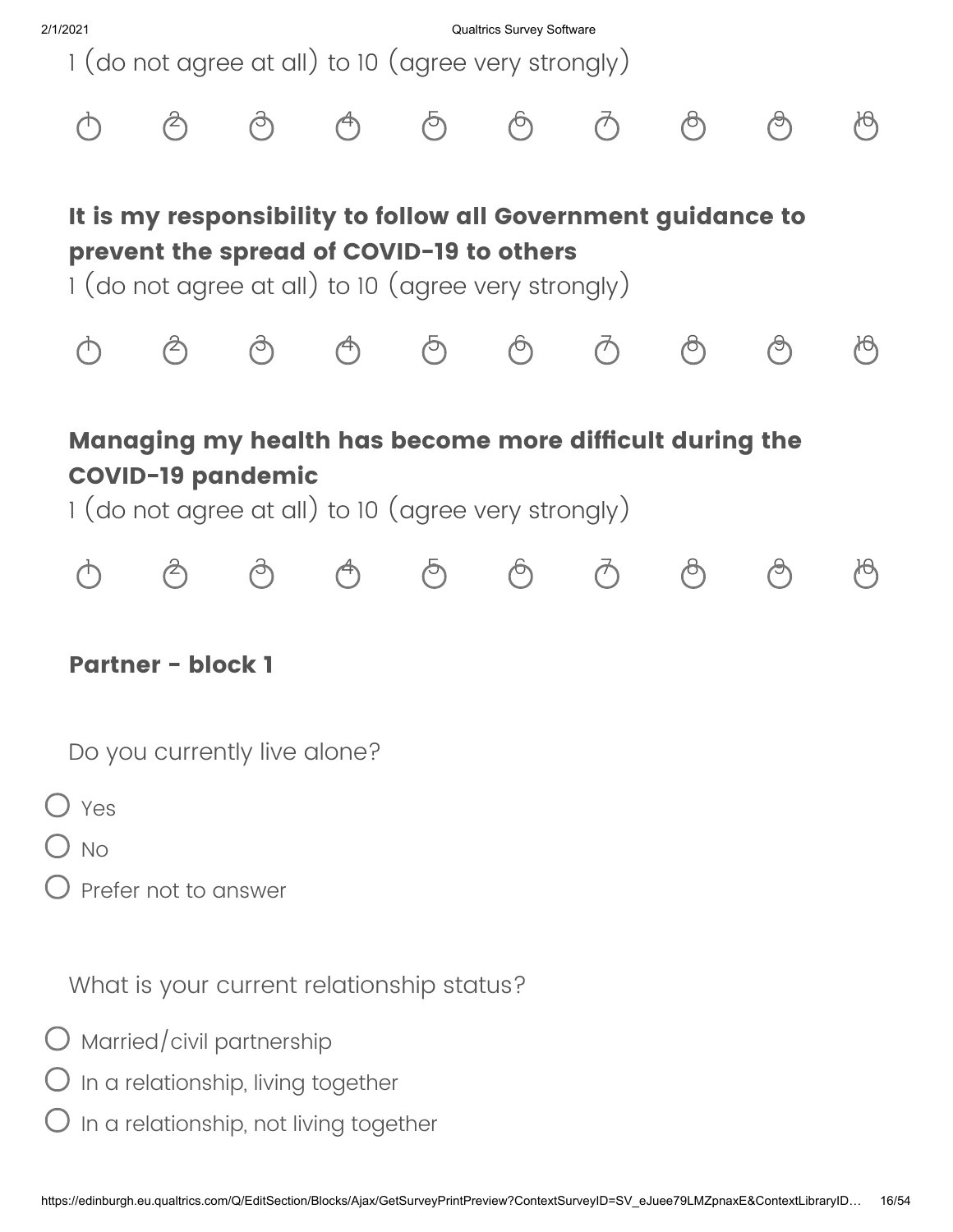- O single
- O Separated
- Divorced
- Widowed
- $\bigcirc$  other
- $\bigcirc$  Prefer not to answer

### **Mood - skip option**

### **How are you feeling?**

We would like to understand **how you have been feeling recently**. We will compare the answers you provide today to the answers you provided in previous surveys.

Some questions might sound similar to each other. For us to get a detailed understanding of how you are feeling, it is important that you answer them all.

If you don't feel able to answer questions on how you have been feeling recently and would like to skip this section, please select the option below.

 $O$  Continue with this section

 $\bigcirc$  I would prefer to skip this section

### **Mood - block 1**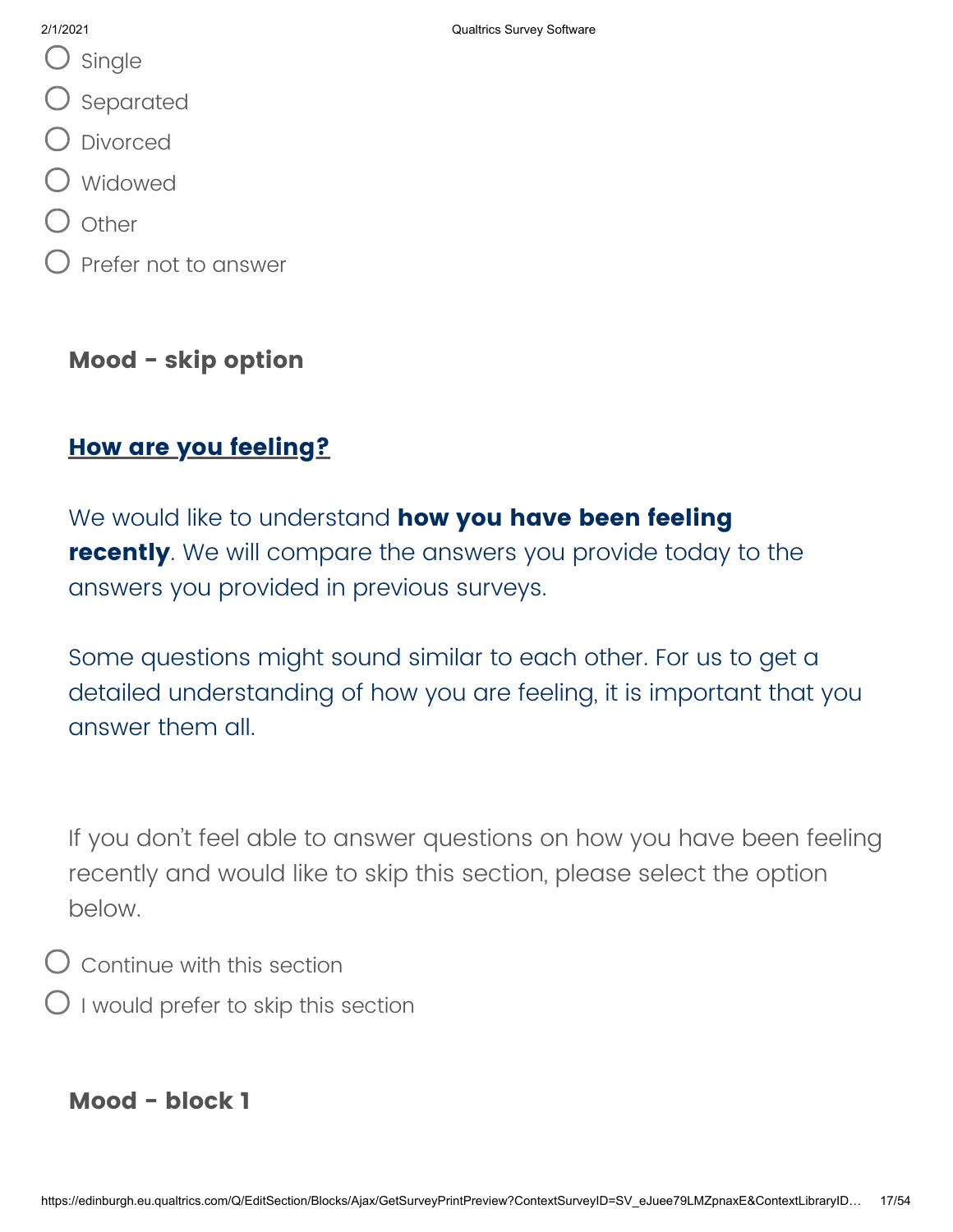How often have you felt lonely **during the past week**?

- $O$  None, or almost none of the time
- $\bigcirc$  Some of the time
- $\bigcirc$  Most of the time
- All, or almost all of the time
- Don't know
- $\bigcirc$  Prefer not to answer

On a scale of 0 (not at all) to 10 (extremely), indicate how much you feel **isolated** from others **now**



How close is your relationship with your spouse/partner?

- O Very close
- Quite close
- ) Not very close
- Not at all close

Over the **last two weeks**, how often have you been bothered by the following problems?

|                                        |            |         | More      | <b>Nearly</b> |       | Prefer |
|----------------------------------------|------------|---------|-----------|---------------|-------|--------|
|                                        |            | Several | than half | every         | Don't | not to |
|                                        | Not at all | days    | the days  | day           | know  | answer |
| Feeling nervous,<br>anxious or on edge |            |         |           |               |       |        |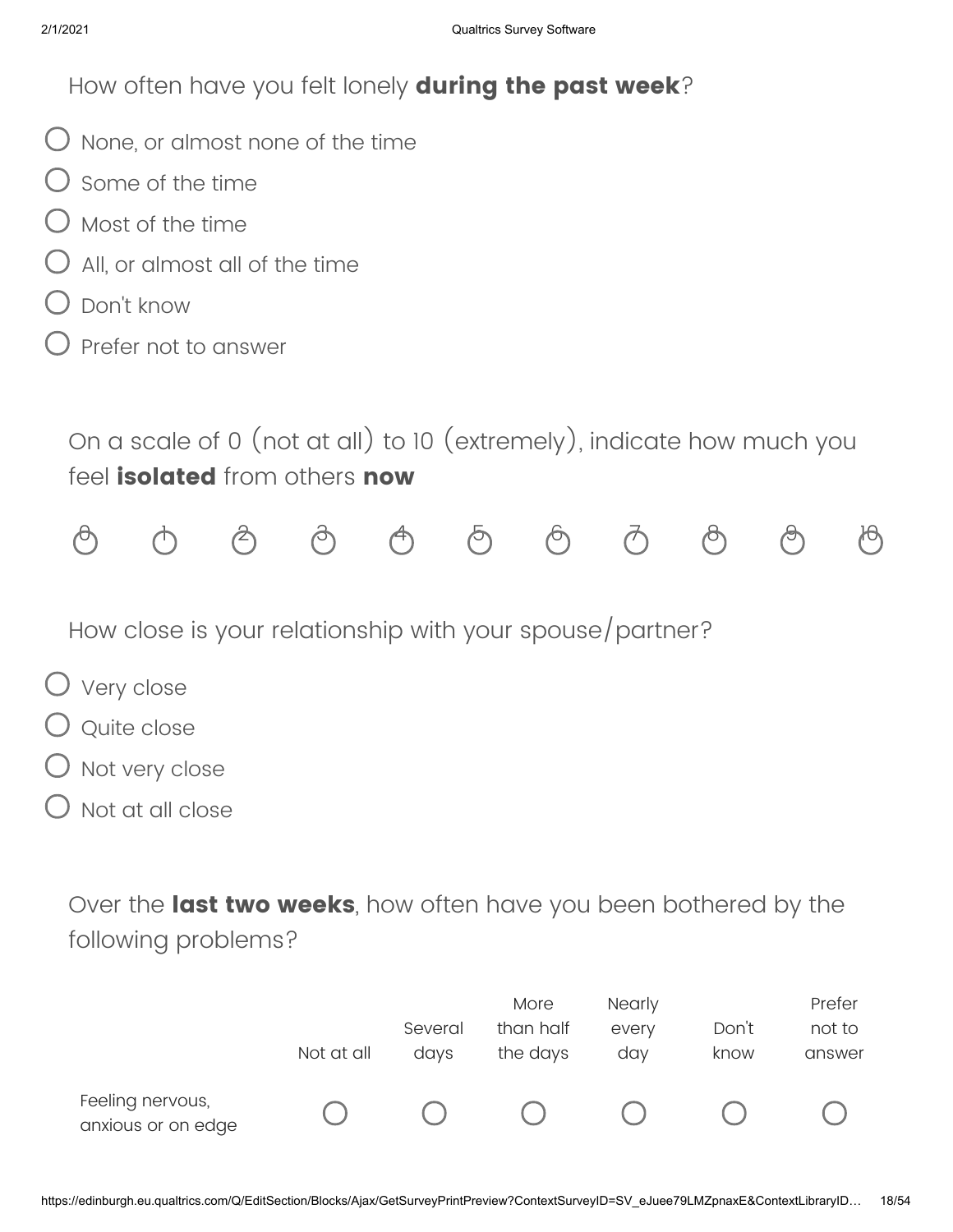2/1/2021 Qualtrics Survey Software

|                                                         | Not at all | Several<br>days | More<br>than half<br>the days | Nearly<br>every<br>day | Don't<br>know | Prefer<br>not to<br>answer |
|---------------------------------------------------------|------------|-----------------|-------------------------------|------------------------|---------------|----------------------------|
| Not being able to<br>stop or control<br>worrying        |            |                 |                               |                        |               |                            |
| Worrying too much<br>about different things             |            |                 |                               |                        |               |                            |
| Trouble relaxing                                        |            |                 |                               |                        |               |                            |
| Being so restless that<br>it is hard to sit still       |            |                 |                               |                        |               |                            |
| Becoming easily<br>annoyed or irritable                 |            |                 |                               |                        |               |                            |
| Feeling afraid as if<br>something awful<br>might happen |            |                 |                               |                        |               |                            |

Over the **last two weeks**, how often have you been bothered by any of the following problems?

Little interest or pleasure in doing things Feeling down, depressed or hopeless Not at all Several days More than Nearly every Don't know Prefer not to half the days day answer Not at all Several days More than half the days Nearly every day Don't know Prefer not to answer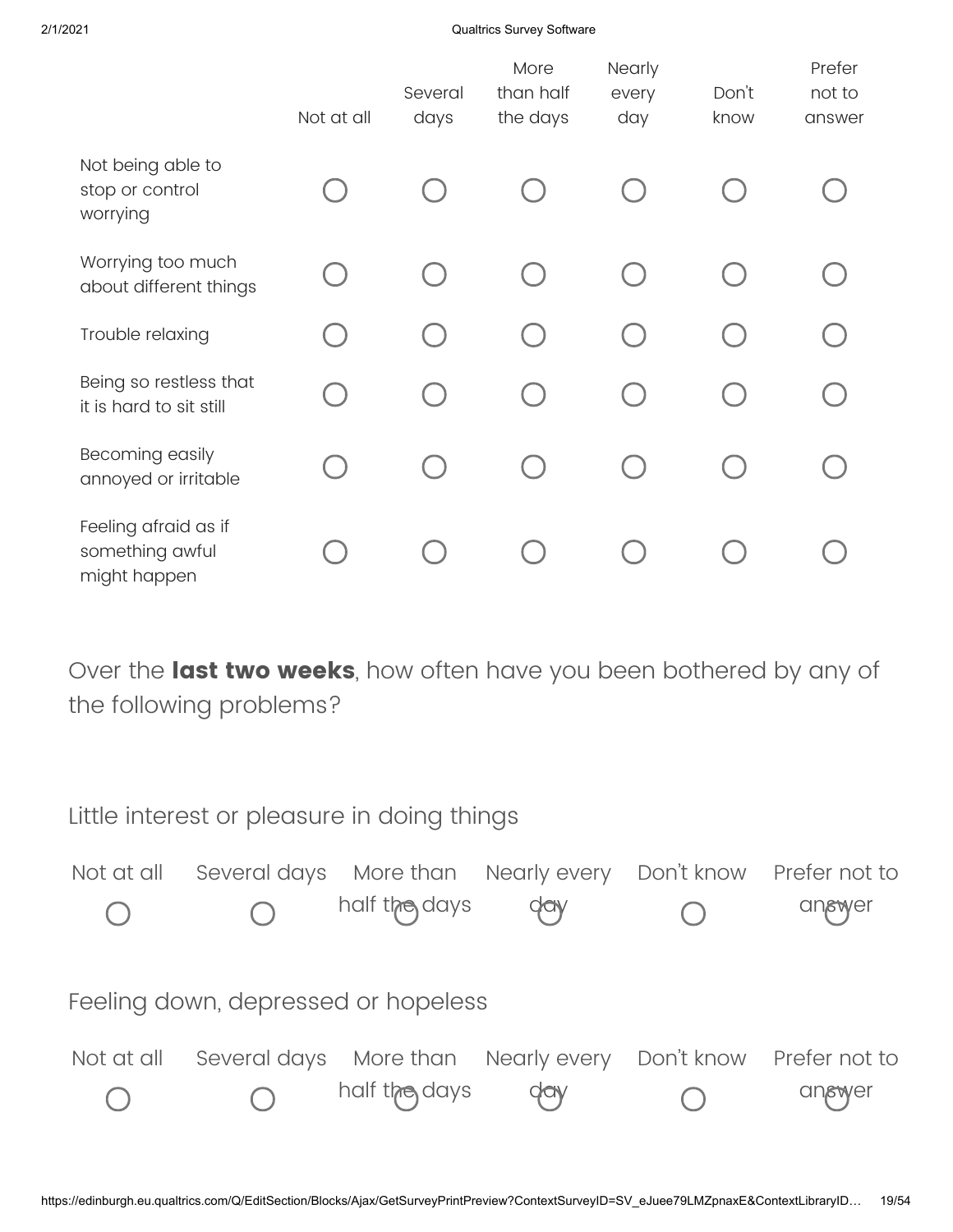

Moving or speaking so slowly that other people could have noticed. Or the opposite - being so fidgety or restless that you have been moving around a lot more than usual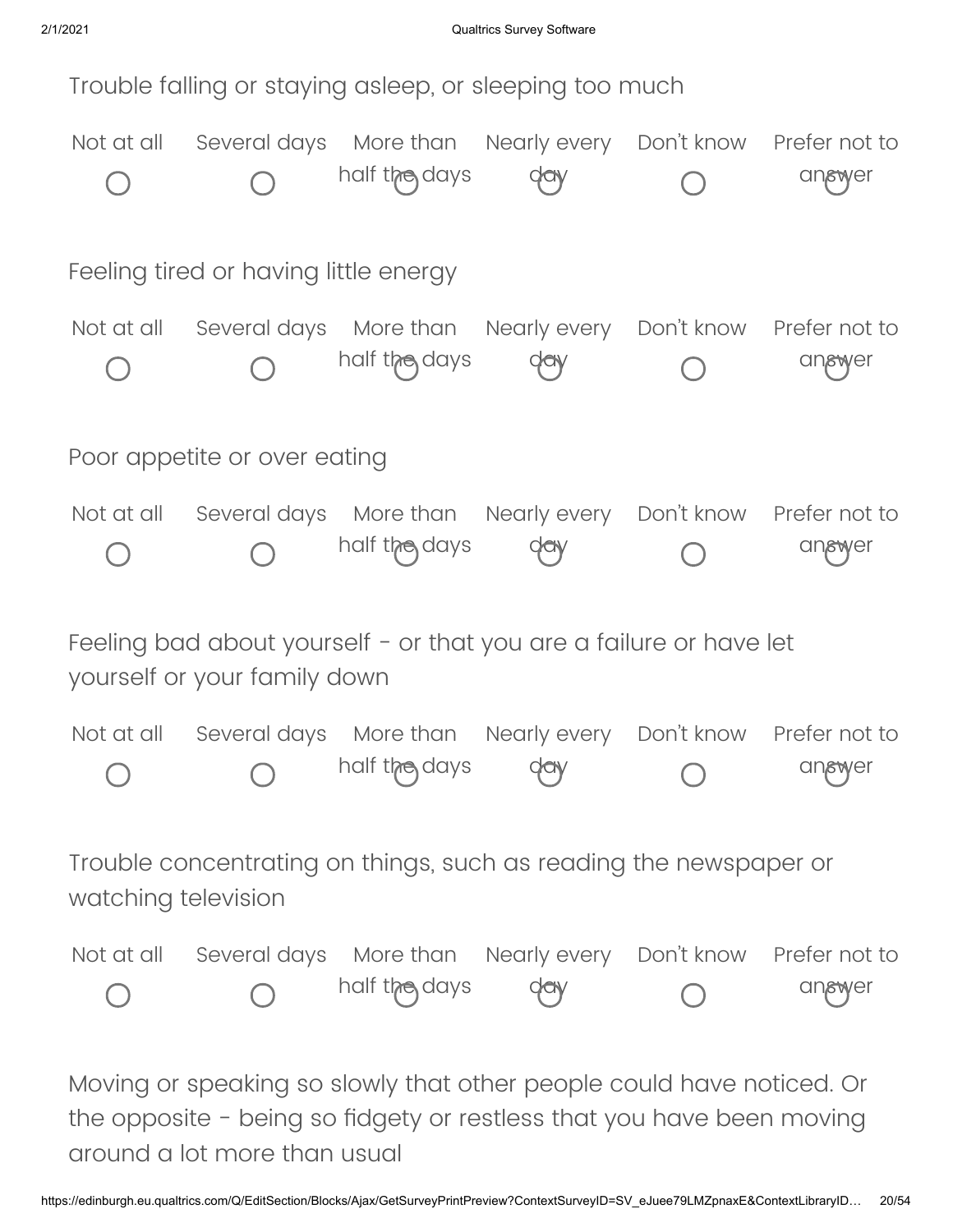



In the **last two weeks**, how often have you felt nervous or stressed because of COVID-19?

- O Never
- $\bigcirc$  Some of the time
- Most of the time
- All of the time

### **Mood - block 3**

Below are some statements about feelings and thoughts. Please select the option that best describes your experience of each over the **last 2 weeks**.

|                                                  | <b>None</b><br>of the<br>time | Rarely     | Some<br>of the<br>time | Often | All of<br>the<br>time |
|--------------------------------------------------|-------------------------------|------------|------------------------|-------|-----------------------|
| I've been feeling optimistic about the<br>future |                               | $\bigcirc$ | $\bigcirc$             | (     |                       |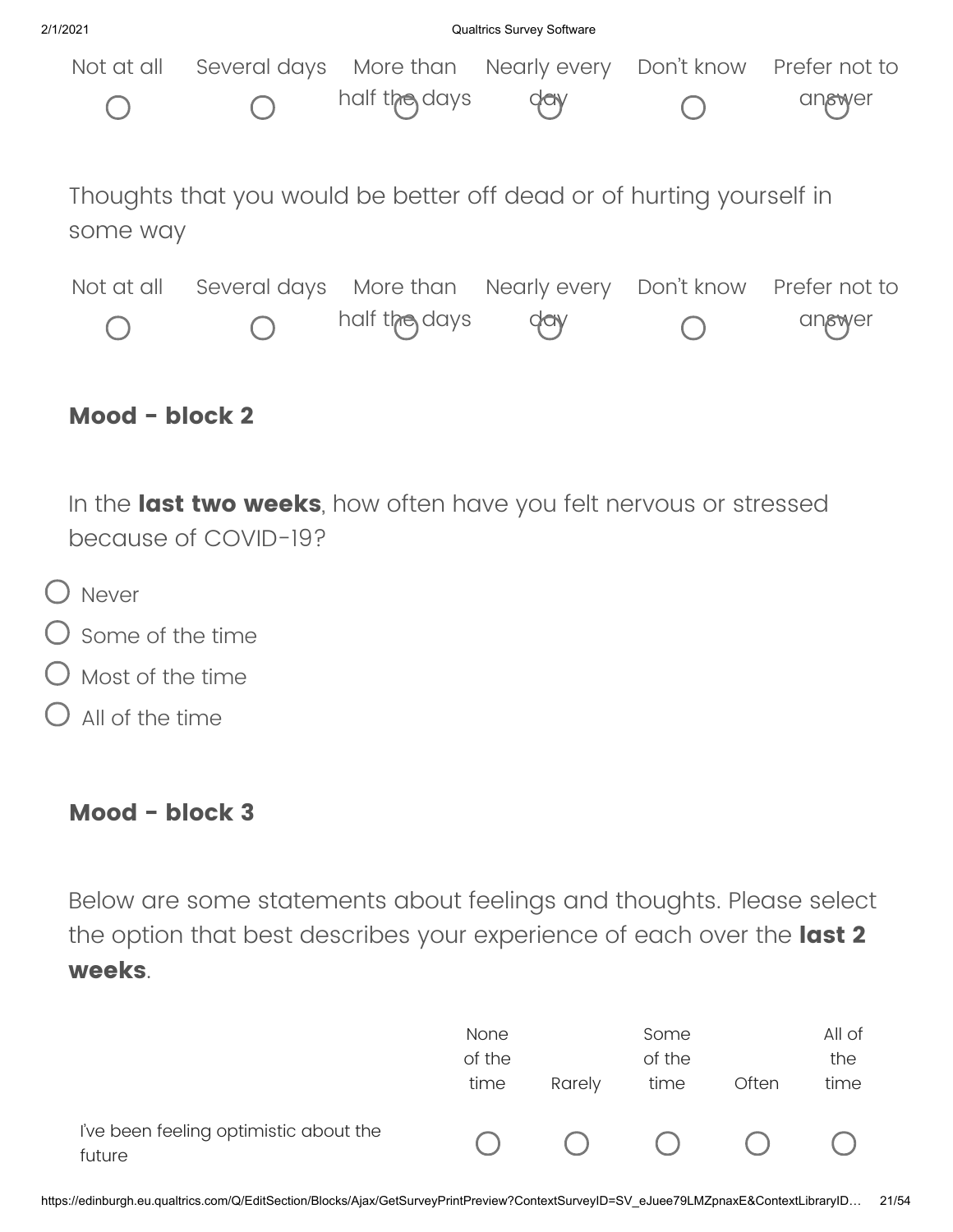### 2/1/2021 Qualtrics Survey Software

|                                                    | None<br>of the<br>time | Rarely | Some<br>of the<br>time | Often | All of<br>the<br>time |
|----------------------------------------------------|------------------------|--------|------------------------|-------|-----------------------|
| I've been feeling useful                           |                        |        |                        |       |                       |
| I've been feeling relaxed                          |                        |        |                        |       |                       |
| I've been dealing with problems well               |                        |        |                        |       |                       |
| I've been thinking clearly                         |                        |        |                        |       |                       |
| I've been feeling close to other people            |                        |        |                        |       |                       |
| I've been able to make up my own mind<br>on things |                        |        |                        |       |                       |

On a scale of 0 (not at all) to 10 (extremely), how **satisfied** are you with your life **nowadays?**

**Impact on life - block 1**

### **The impact of COVID-19 on your life**

In this section we want to understand **how much COVID-19 has affected your life.** 

**In the past month**, have you been worried about:

your physical health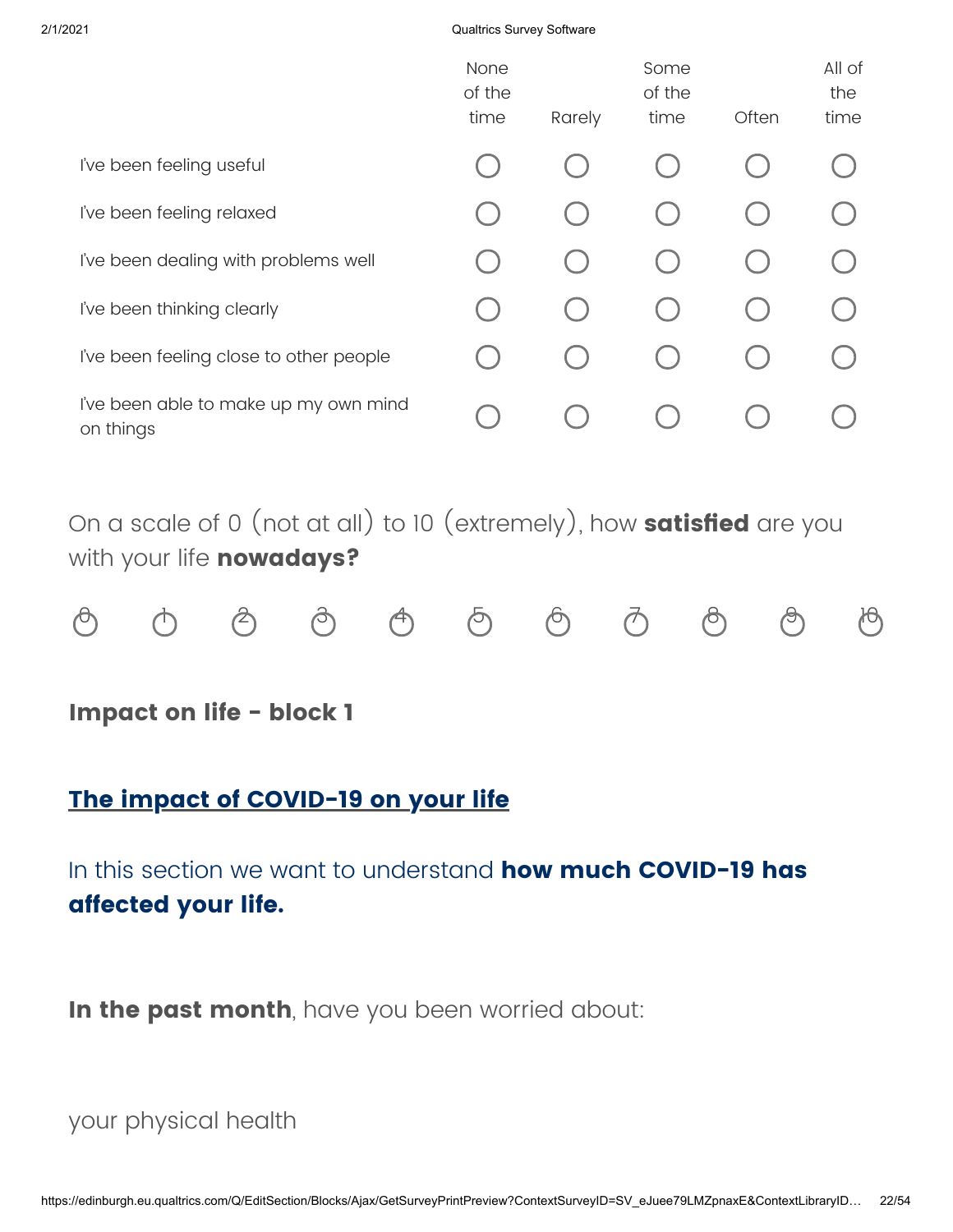- $\bigcirc$  Not at all worried
- Slightly worried
- Moderately worried
- Very worried
- Extremely worried
- Not applicable

your mental well-being

- Not at all worried
- Slightly worried
- Moderately worried
- Very worried
- Extremely worried
- Not applicable

household finances

- $\bigcirc$  Not at all worried
- Slightly worried
- Moderately worried
- Very worried
- Extremely worried
- Not applicable

access to GP and NHS services

Not at all worried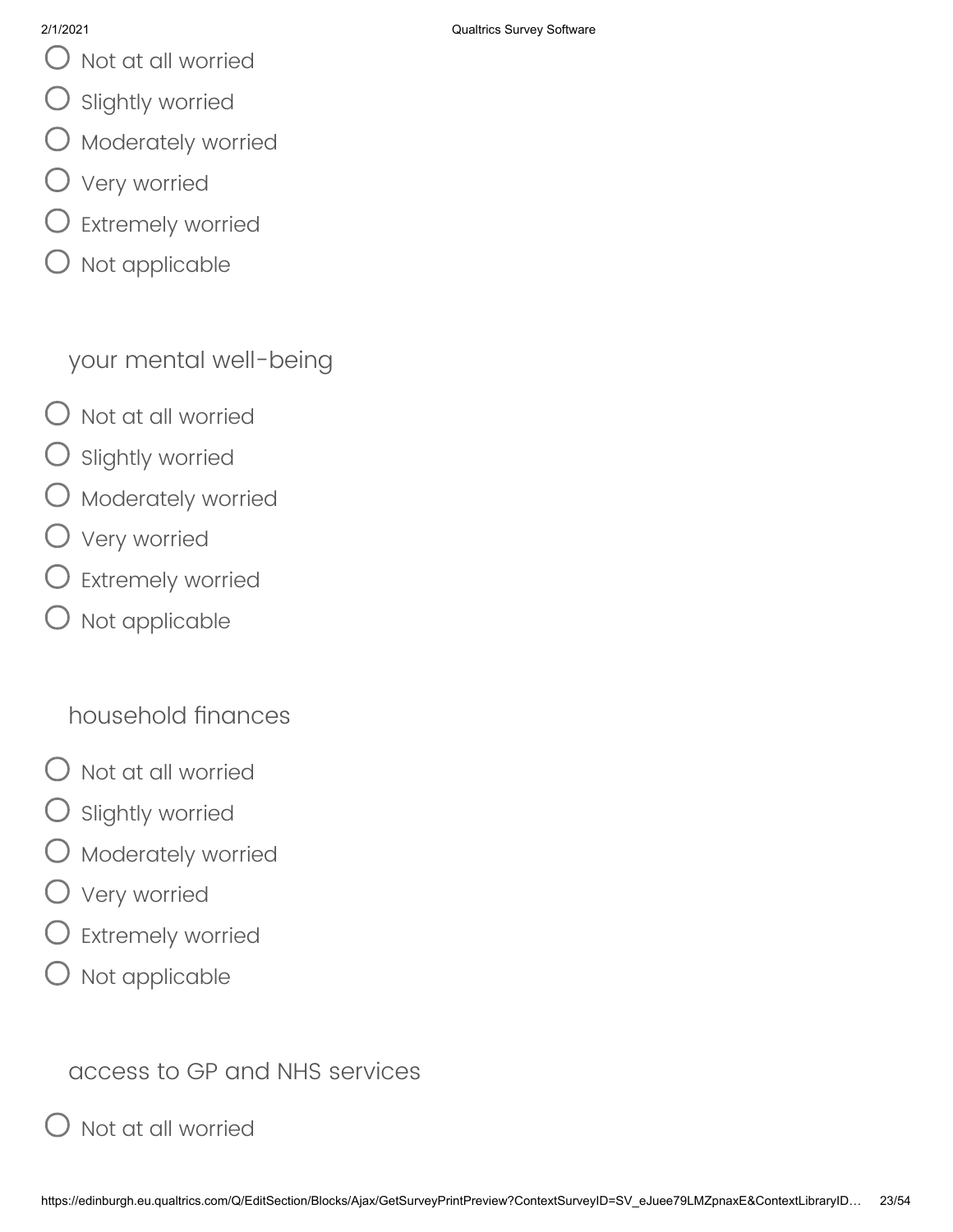- $\bigcirc$  Slightly worried
- $\bigcirc$  Moderately worried
- Very worried
- $O$  Extremely worried
- Not applicable

access to social care or other support services

- $\bigcirc$  Not at all worried
- Slightly worried
- **Moderately worried**
- Very worried
- Extremely worried
- Not applicable

## access to medication

- Not at all worried
- Slightly worried
- Moderately worried
- Very worried
- Extremely worried
- Not applicable

# access to food

Not at all worried

Slightly worried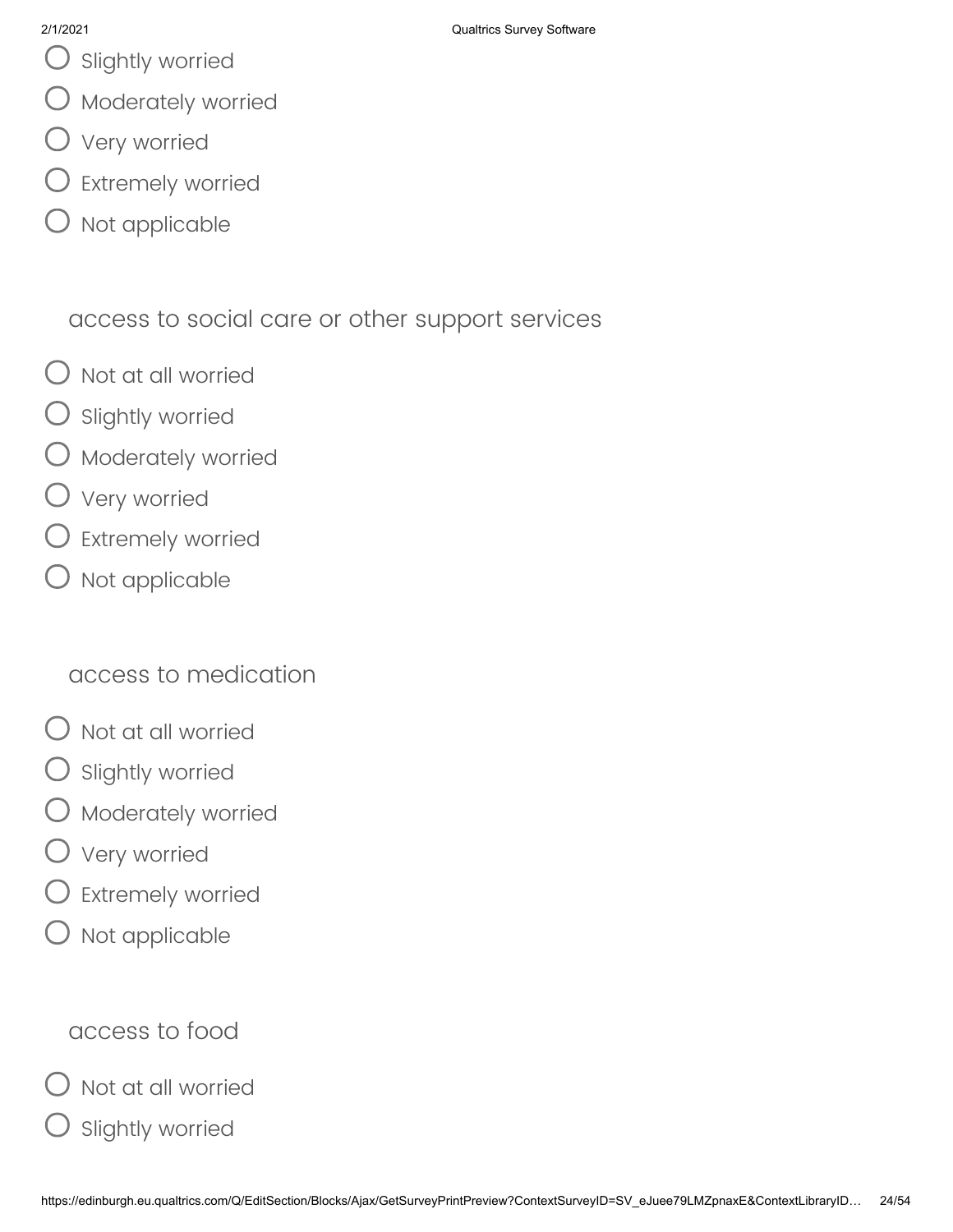- $\bigcup$  Moderately worried
- Very worried
- Extremely worried
- Not applicable

**In the past month**, have you been worried about:

your relationship with your spouse/partner

- Not at all worried
- Slightly worried
- Moderately worried
- Very worried
- $\bigcirc$  Extremely worried
- Not applicable

arguing with your spouse/partner

- $\bigcirc$  Not at all worried
- Slightly worried
- Moderately worried
- Very worried
- Extremely worried
- Not applicable

your relationship with your child/children

# Not at all worried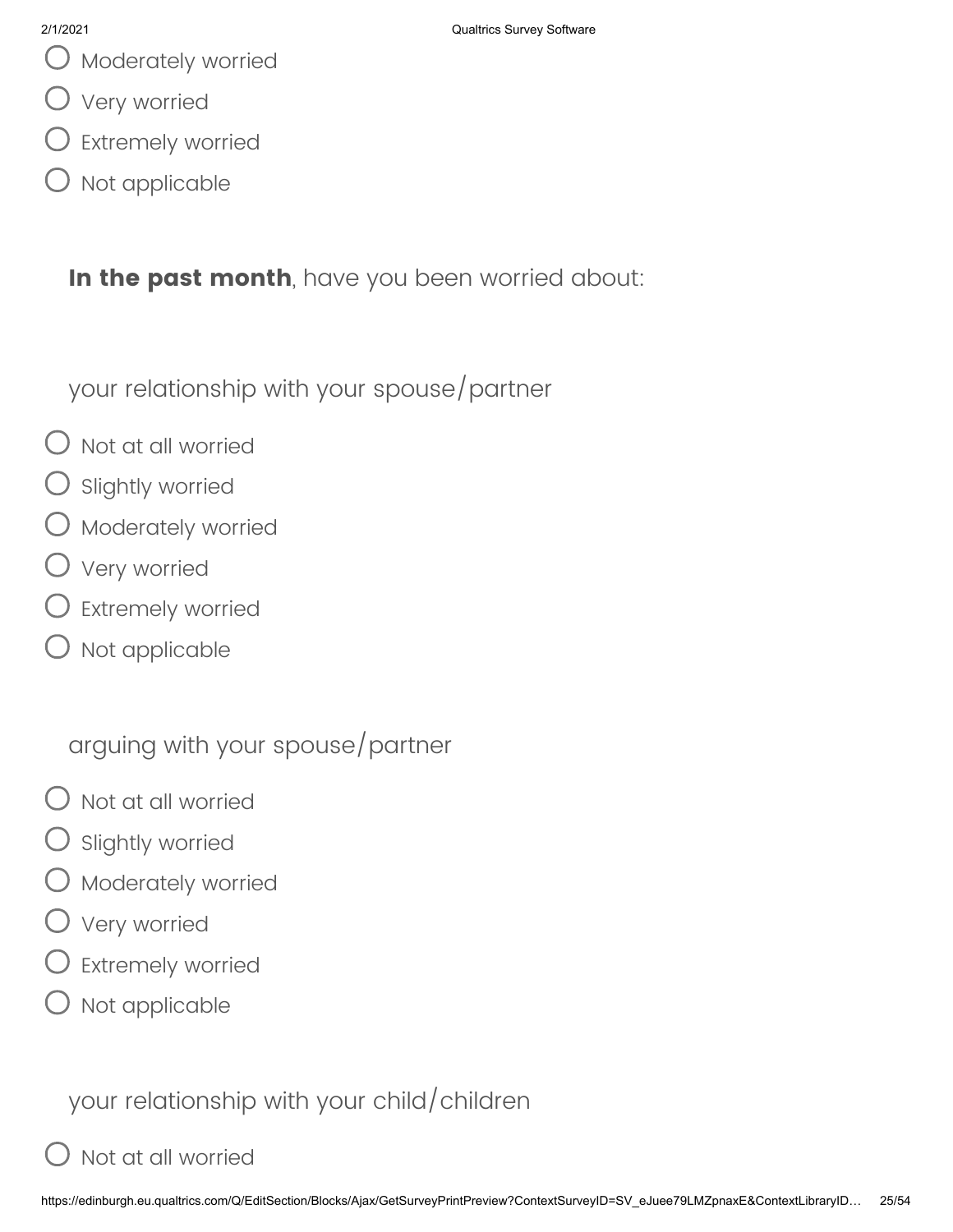- $\bigcirc$  Slightly worried
- $\bigcirc$  Moderately worried
- Very worried
- Extremely worried
- Not applicable

not being able to see family members who don't live with you

- $\bigcirc$  Not at all worried
- Slightly worried
- Moderately worried
- Very worried
- $\bigcirc$  Extremely worried
- Not applicable

not being able to see friends

- Not at all worried
- Slightly worried
- Moderately worried
- Very worried
- Extremely worried
- Not applicable

# having life plans put on hold

Not at all worried

Slightly worried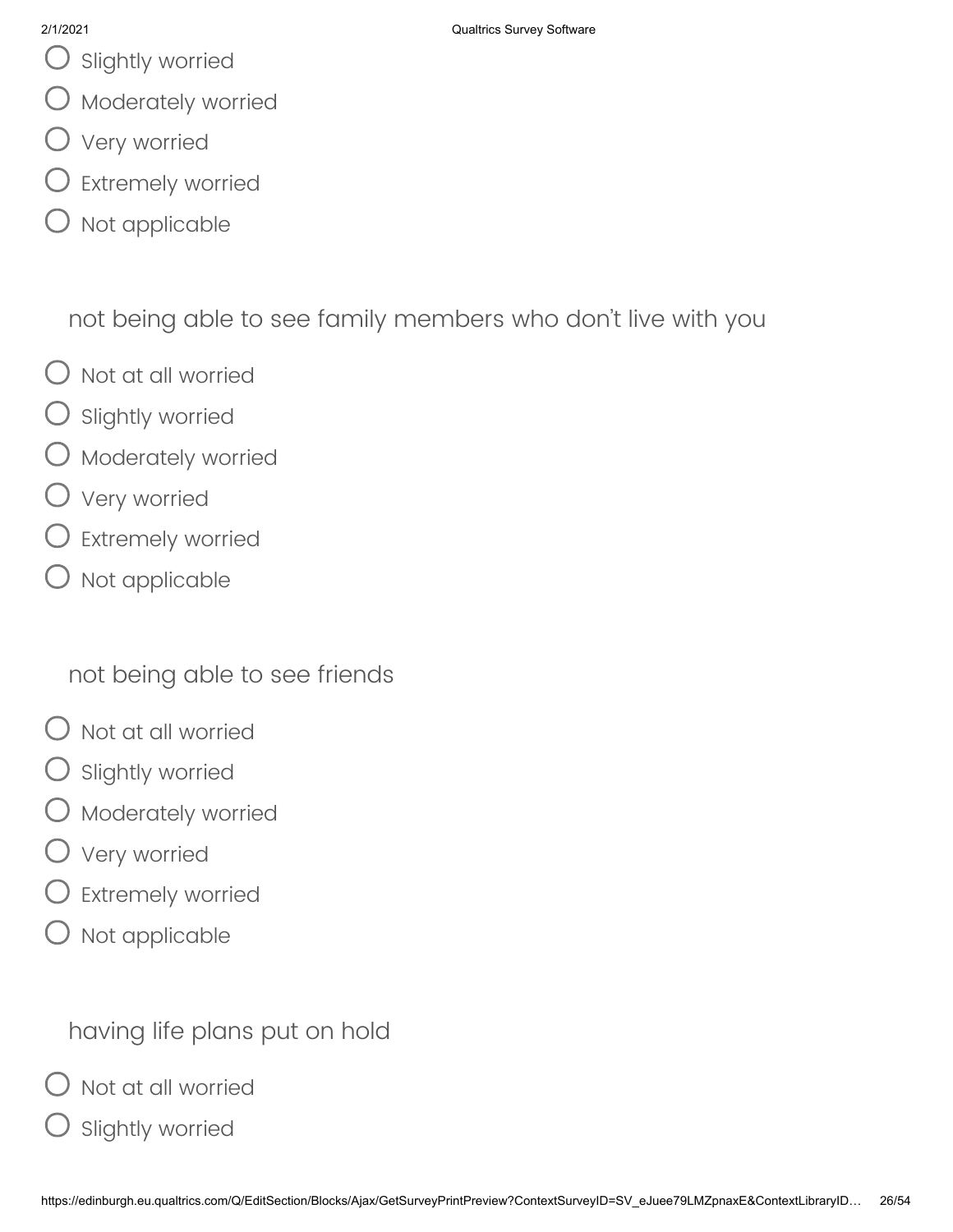- $\bigcup$  Moderately worried
- Very worried
- Extremely worried
- $O$  Not applicable

### **Coping - block 1**

### **How are you coping?**

We'd like to understand how stressed you have been feeling recently.

The questions in the next section ask you about your feelings and thoughts **during the last month**. In each case, you will be asked to indicate by selecting how often you felt or thought a certain way.

**In the last month** how often have you...

felt that you were unable to control the important things in your life?

- O Never
- Almost never
- Sometimes
- Fairly often
- O Very often

felt confident about your ability to handle your personal problems?

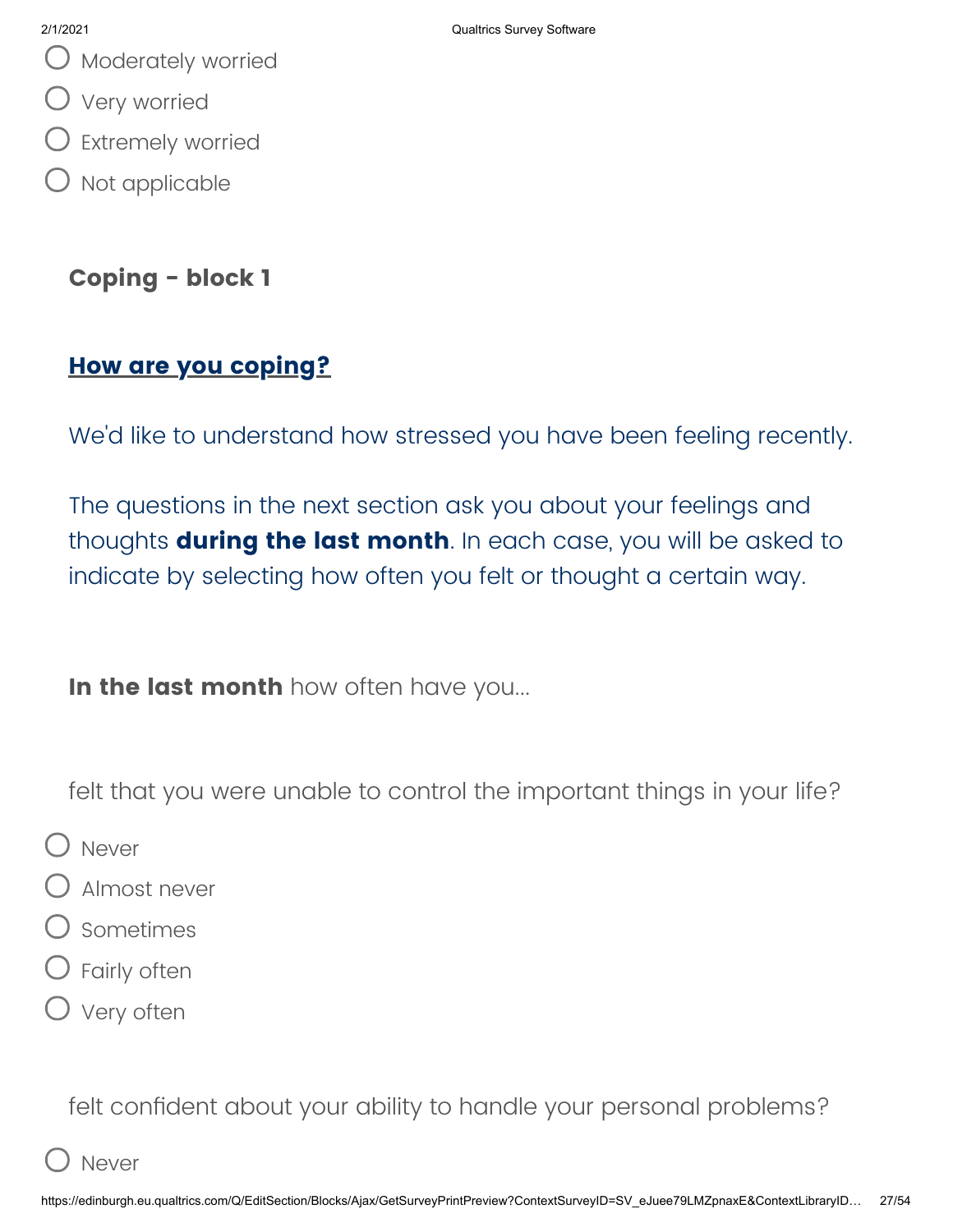Almost never

- Sometimes
- Fairly often
- O Very often

felt that things were going your way?

- O Never
- Almost never
- Sometimes
- Fairly often
- O Very often

felt difficulties were piling up so high that you could not overcome them?

- O Never
- Almost never
- O sometimes
- Fairly often
- O Very often

### **Habits & Behaviours - block 1**

## **Habits and behaviours**

The COVID-19 measures affect many things, so we are now going to ask you a bit about your habits and behaviours.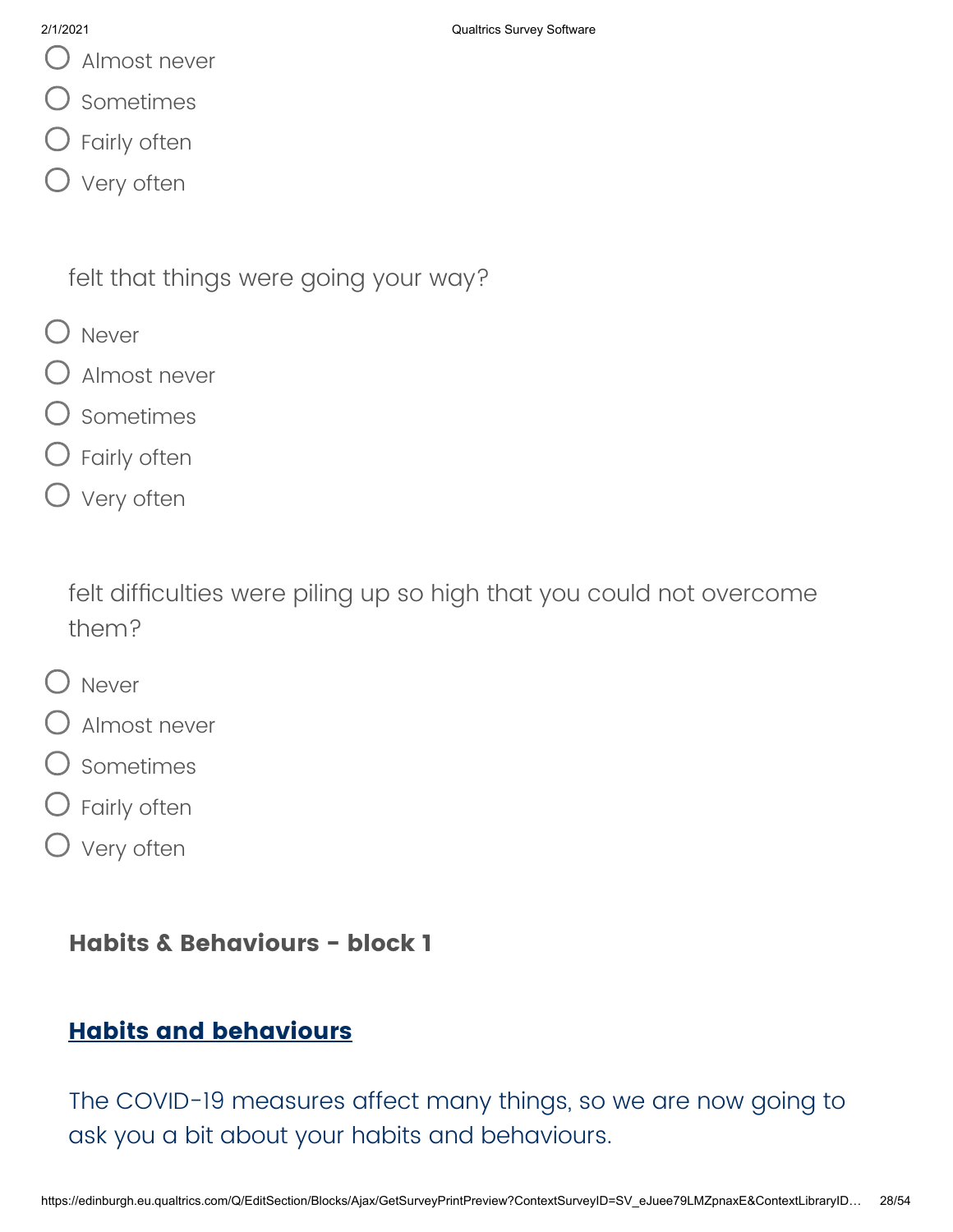**Vigorous** physical activity is activity that takes **hard physical effort** and makes you **breathe much harder than normal**, e.g., running, or fast cycling.

How many days did you do **vigorous physical activity** for **at least 10 minutes** at a time:



**Moderate** physical activity is activity that makes you **breathe somewhat harder than normal**, e.g., brisk walking, or cycling at a regular pace.

How many days did you do **moderate physical activity** for **at least 10 minutes** at a time:



Compared to **the first lockdown** (which began on **March 2020**), is your **diet**:

- Much healthier **now**
- Slightly healthier **now**
- About the same **now**
- Slightly less healthy **now**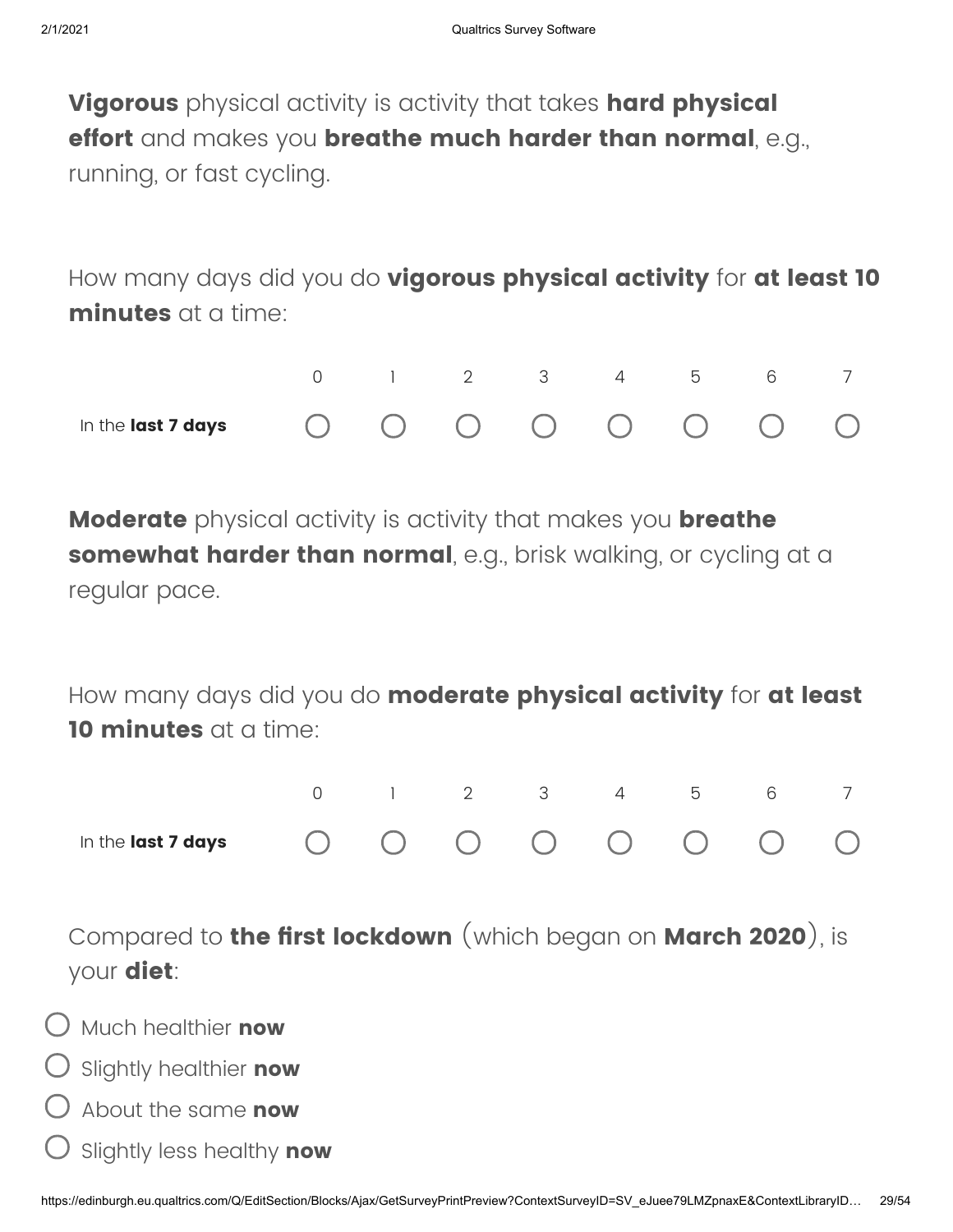What was the average number of **hours you slept per day** in the last 7 days?



Compared to the first lockdown (which began on **March 2020**), is the **quality of your sleep**:

- Much better **now**
- Somewhat better **now**
- About the same **now**
- Somewhat worse **now**
- Much worse **now**

**Trust in Science - block 1**

### **Trust in Science and Medicine**

We have been given a lot of new health information and advice to follow. We now have some questions about how much you trust medical and health advice from different people.

In general, how much do you trust medical and health advice from the **UK Government**?

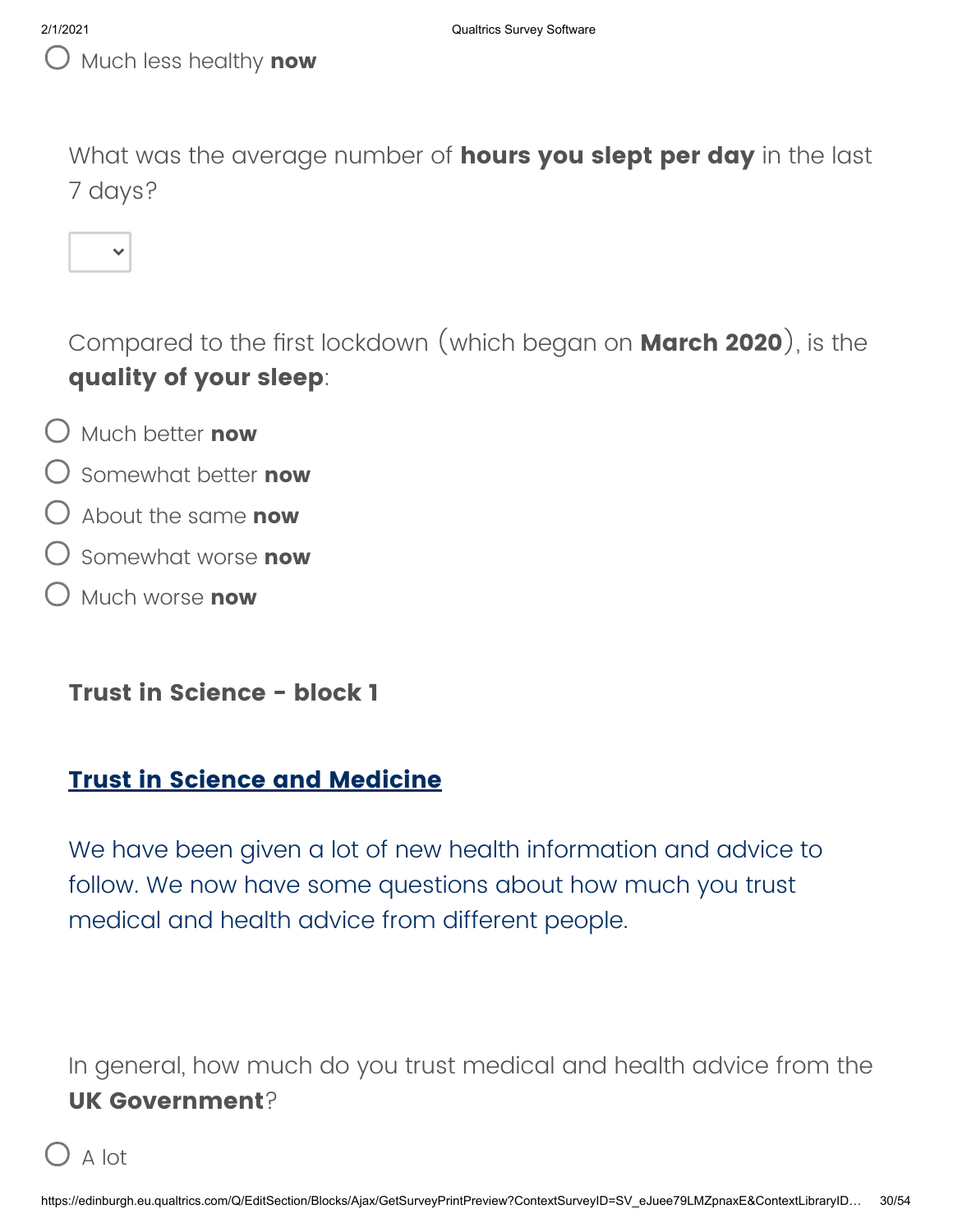- () some
- U Not much
- Not at all
- Don't know

In general, how much do you trust medical and health advice from the **Scottish Government**?

- $O$  A lot
- $O$  Some
- $\bigcirc$  Not much
- Not at all
- Don't know

In general, how much do you trust medical and health advice from **medical workers**, such as doctors and nurses, in this country?

- $O$  A lot
- ) some
- $\bigcirc$  Not much
- $\bigcirc$  Not at all
- Don't know

### **Trust in Science - block 2**

A vaccine is given to people to strengthen their body's ability to fight certain diseases.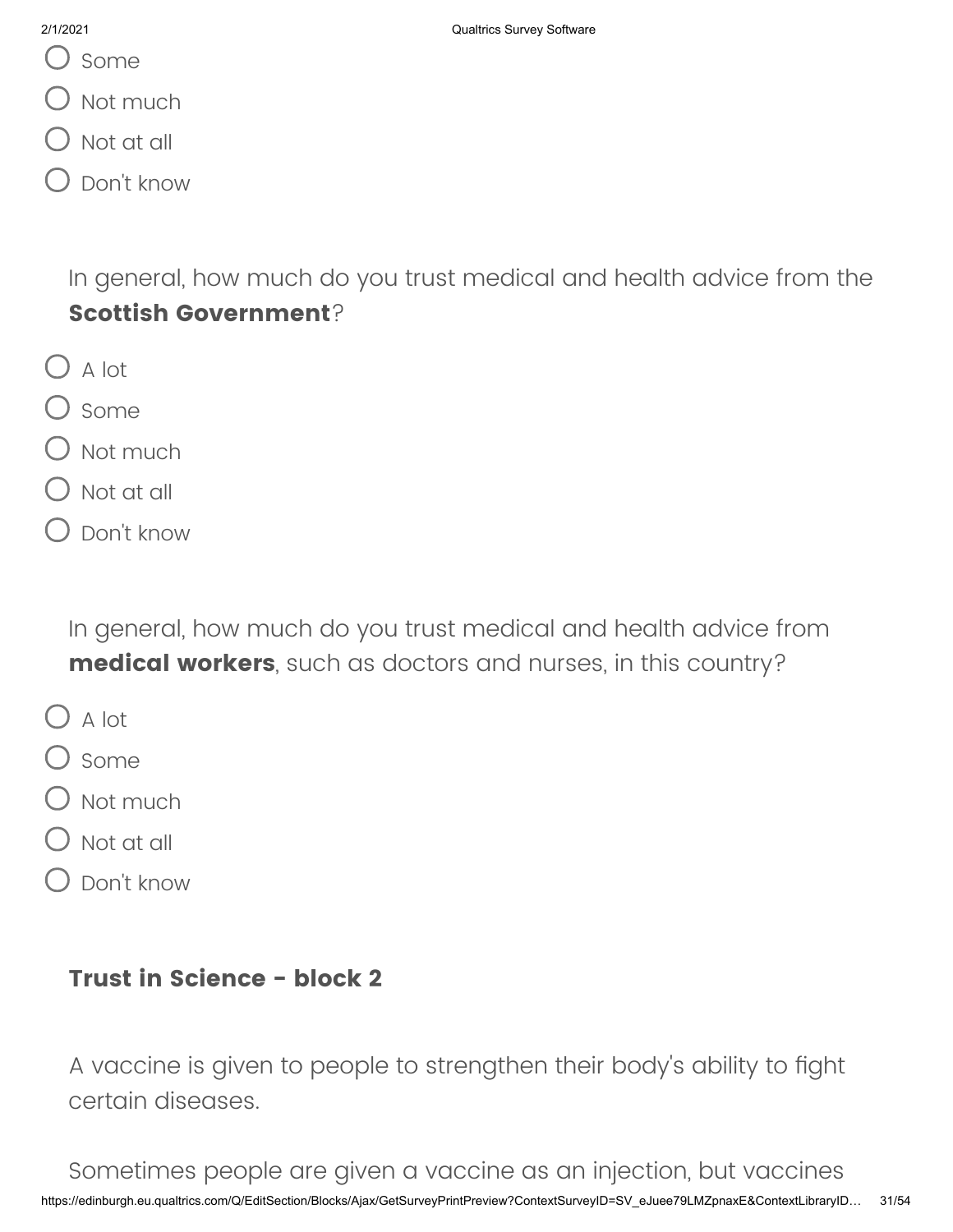can also be given by mouth or some other way.

Do you agree, disagree, or neither agree nor disagree with the following statements?

### **Vaccines are important for children to have**. Do you:

- $\bigcirc$  Strongly agree
- $\bigcirc$  Somewhat agree
- $\bigcirc$  Neither agree nor disagree
- $\bigcirc$  Somewhat disagree
- $\bigcirc$  Strongly disagree
- Don't know

### **Vaccines are safe**. Do you:

- $\bigcirc$  Strongly agree
- $\bigcirc$  Somewhat agree
- $\bigcirc$  Neither agree nor disagree
- $\bigcirc$  Somewhat disagree
- $O$  strongly disagree
- Don't know

### **Vaccines are effective**. Do you:

- $\bigcirc$  strongly agree
- $\bigcirc$  Somewhat agree
	- Neither agree nor disagree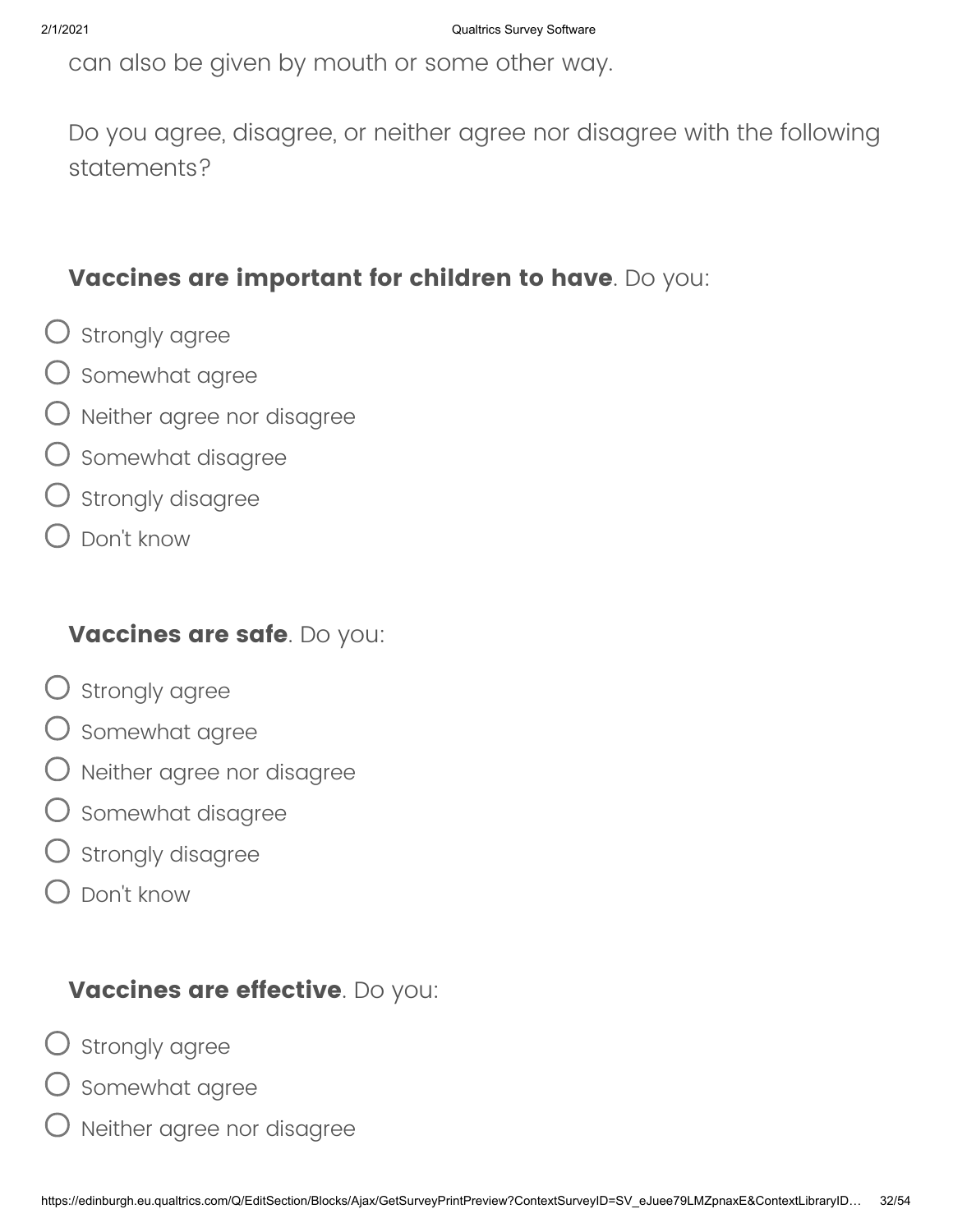- $\bigcup$  Somewhat disagree
- Strongly disagree
- Don't know

If a vaccine against COVID-19 was offered to you, how likely or unlikely would you be to take the vaccine?

- Very likely
- Likely
- $\bigcup$  Unlikely
- $\bigcirc$  Very unlikely
- Don't know
- Prefer not to answer

What is the **main** reason you would not take the vaccine? Select **one** option.

- The chances of me catching COVID-19 are low
- The chances of me becoming seriously unwell from COVID-19 are low
- The impact of COVID-19 is being greatly exaggerated
- $\bigcup$  Vaccines are limited and other people need it more than me
- Herd immunity will protect me even if I don't have the vaccine
- $\bigcirc$  I don't think I would be offered the vaccine for free and I wouldn't pay for it
- $\bigcirc$  I don't think it would be effective at stopping me catching COVID-19
- $\bigcup$  I am worried about side effects
- $\bigcirc$  I am worried about unknown future effects of the vaccine
- $\bigcup$  I don't trust vaccines
- I have a condition that would make it unsafe for me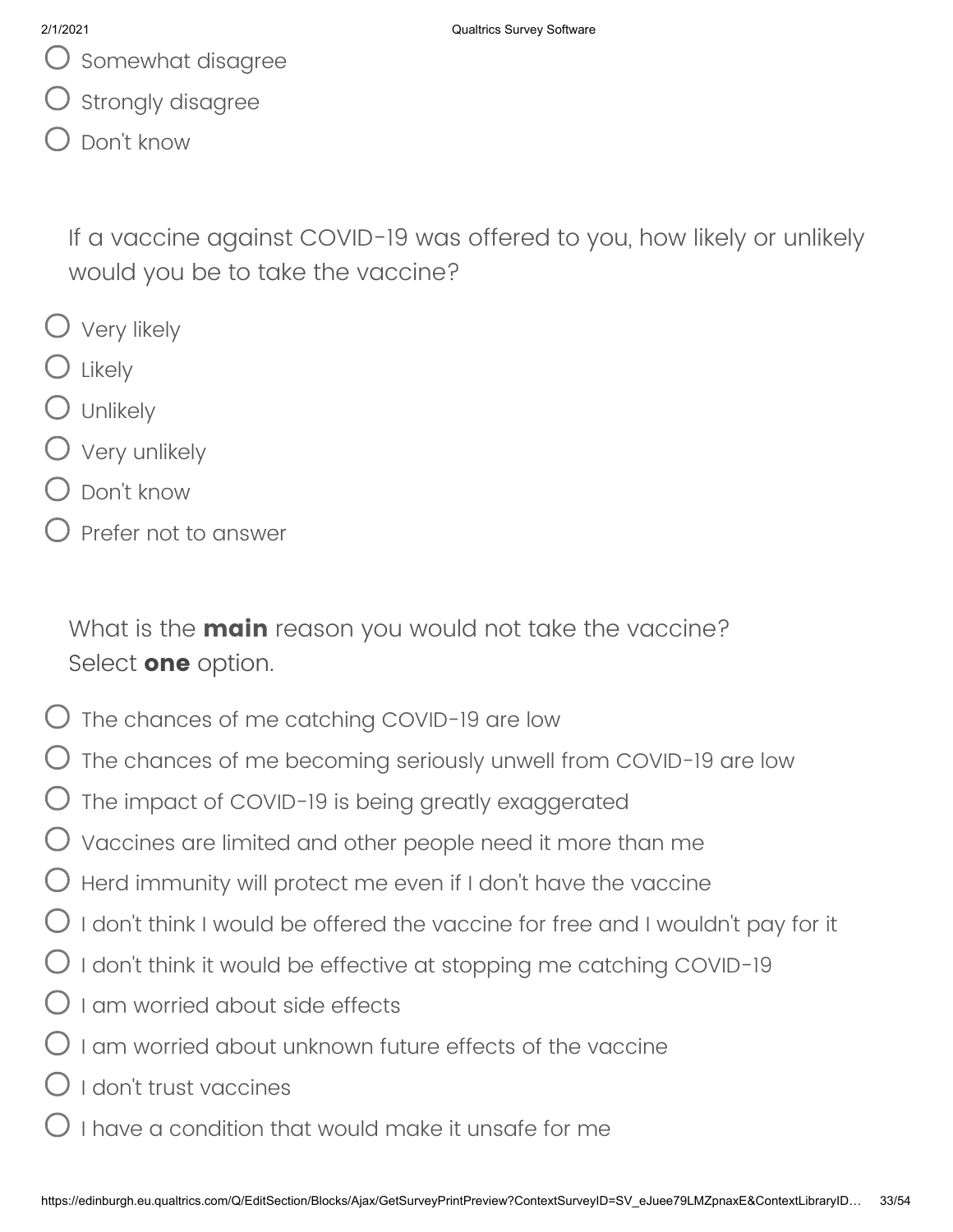

What would be your **main** reason for taking the vaccine. Select **one** option.

- $\bigcirc$  To stop me catching COVID-19 or getting very ill from it
- $\bigcup$  To allow me to go out of my home safely again
- To allow me to get the help or care I need at home
- Because I am a key worker working with high risk groups
- To allow me to return to my workplace
- $\bigcup$  To allow my social and family life to get back to normal
- $\bigcup$  To reduce disruption to my children's education
- $\bigcup$  Because the vaccine won't work unless most people in the UK take it
- $\bigcirc$  To protect other people from catching COVID-19
- Because I take the vaccines offered or recommended to me
- ) Other

You told us you have had the COVID-19 vaccine.

What is your **main** reason for taking the COVID-19 vaccine? Select **one** option.

- $\bigcup$  To stop me catching COVID-19 or getting very ill from it
- To allow me to go out of my home safely again
- To allow me to get the help or care I need at home
- Because I am a key worker working with high risk groups
- To allow me to return to my workplace
- To allow my social and family life to get back to normal
- To reduce disruption to my children's education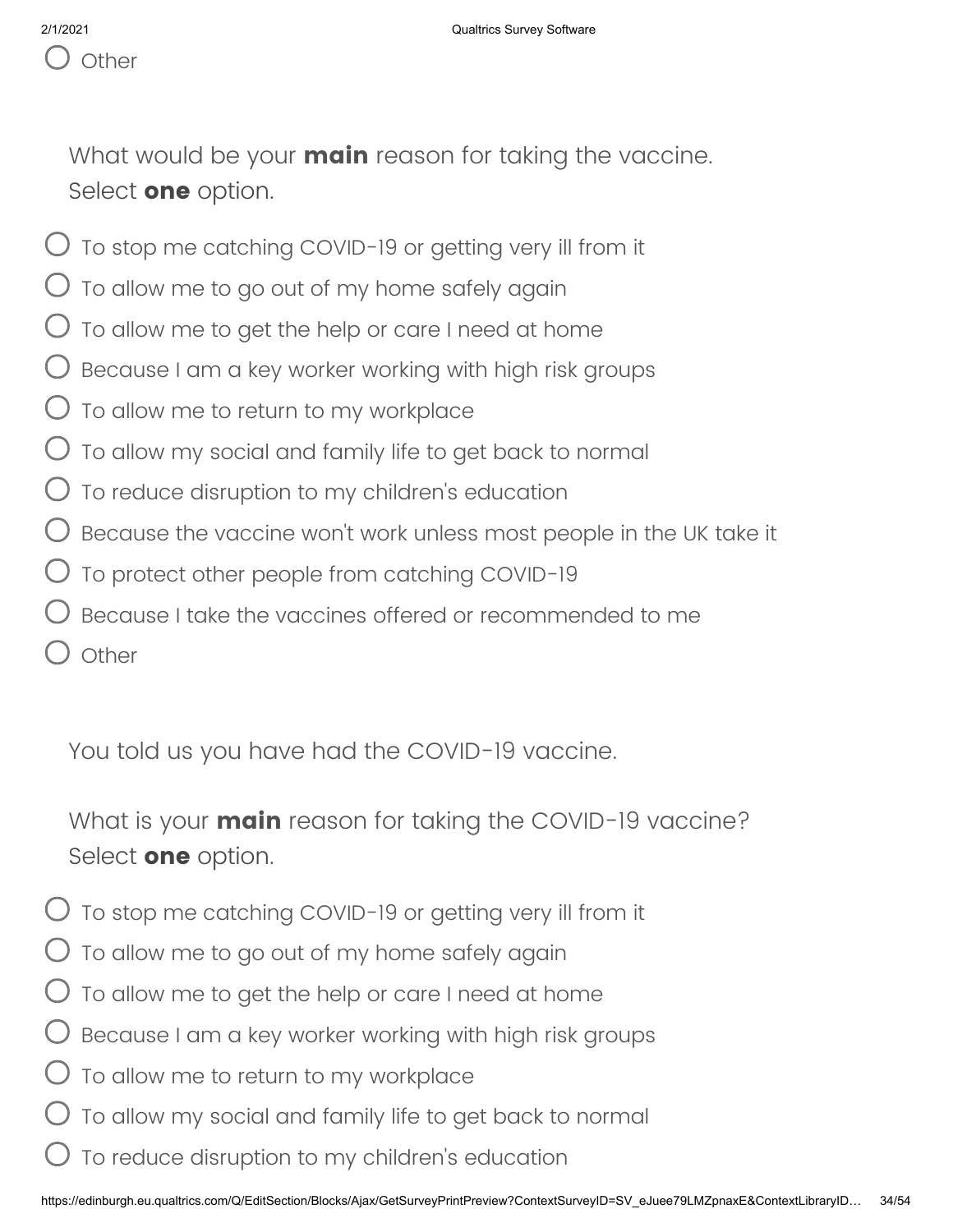- $O$  Because the vaccine won't work unless most people in the UK take it
- $\bigcirc$  To protect other people from catching COVID-19
- Because I take the vaccines offered or recommended to me
- $\bigcirc$  other

## **Covid-19 Info - block 1**

### **COVID-19 Information**

Now we would like to ask you about **finding, understanding and following** information about COVID-19.

Do you find the **Scottish Government** guidance on COVID-19 easy to understand?

- $\bigcirc$  Extremely easy
- $\bigcirc$  Somewhat easy
- $\bigcirc$  Neither easy nor difficult
- Somewhat difficult
- $\bigcirc$  Extremely difficult

Do you find the **UK Government** guidance on COVID-19 easy to understand?

- Extremely easy
- $\bigcirc$  Somewhat easy
- $\bigcirc$  Neither easy nor difficult
- Somewhat difficult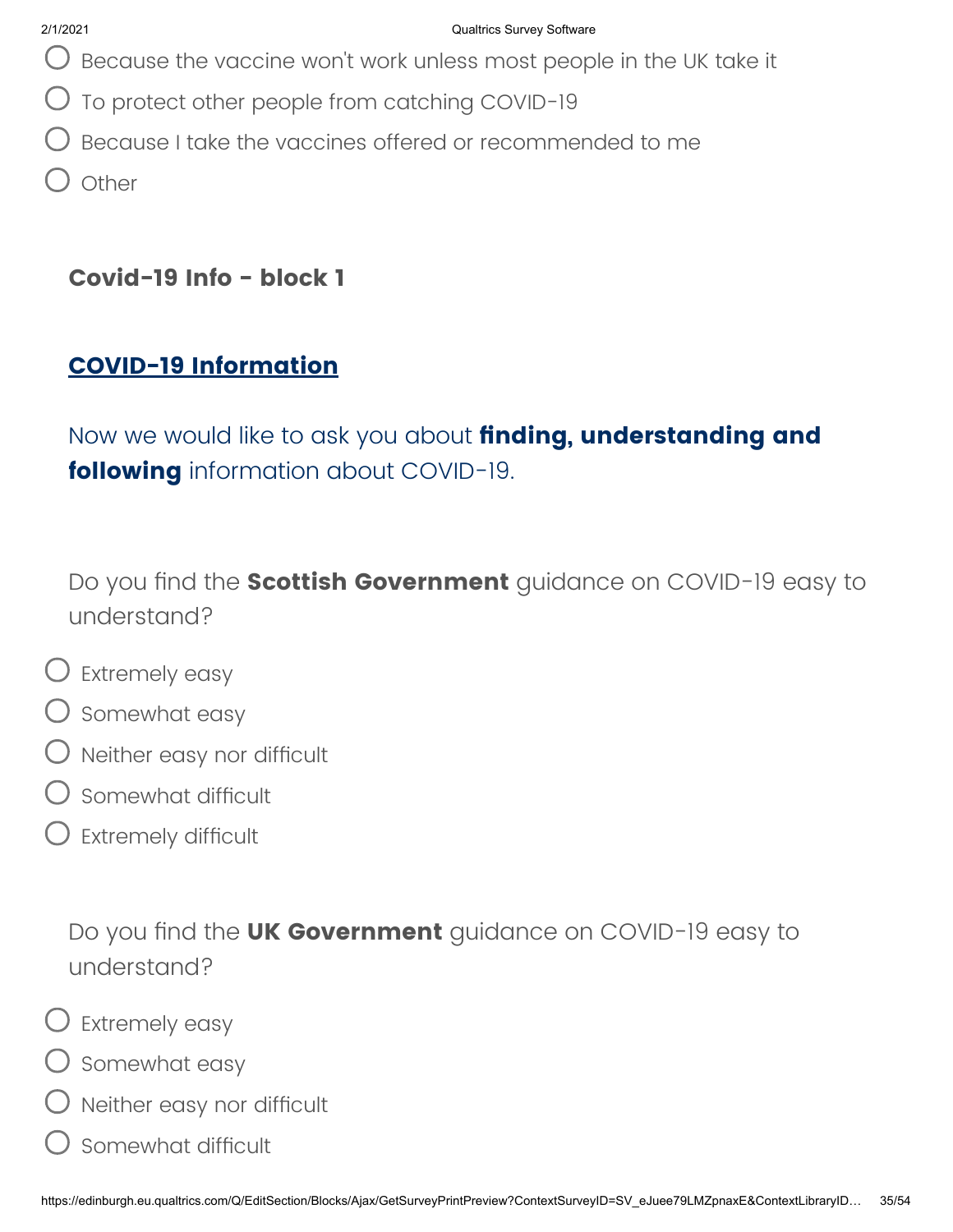$\bigcup$  Extremely difficult

How would you rate your knowledge about COVID-19?

- Extremely good
- O somewhat good
- Neither good nor bad
- Somewhat bad
- Extremely bad

Do you think that the **Scottish Government** guidance and actions on COVID-19 are:

- $O$  An under-reaction
- About right
- $\bigcirc$  An over-reaction

Do you think that the **UK Government** guidance and actions on COVID-19 are:

- $O$  An under-reaction
- $\bigcirc$  About right
- An over-reaction

Which of the following sources of information have you used to **keep informed** about COVID-19? Select all that apply, or select None of the above

BBC News television bulletins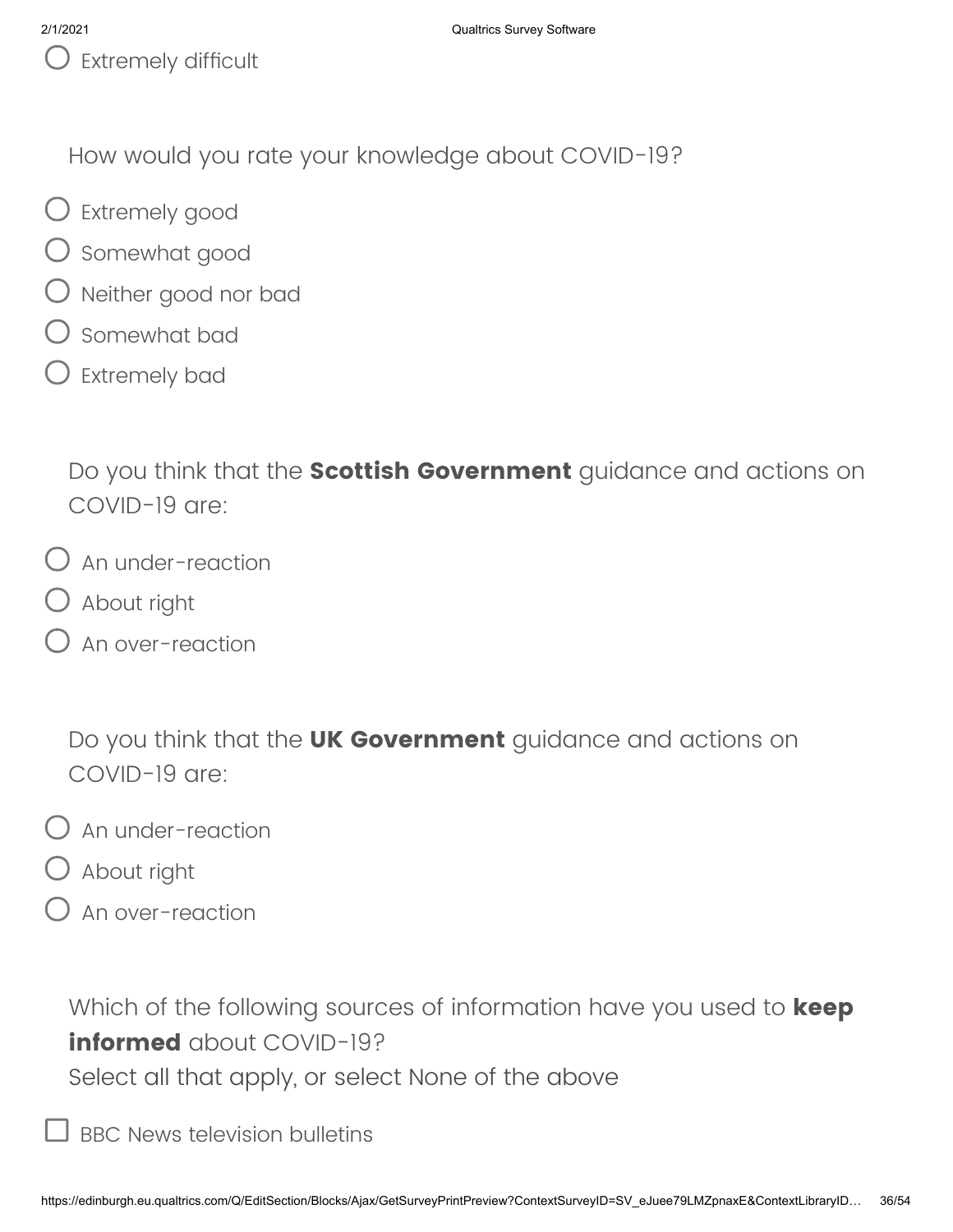- $\Box$  Other television news bulletins (e.g., ITV, Channel 4)
- BBC News website
- Other news websites (e.g., ITV, Channel 4)
- NHS websites
- GP practice website
- Public Health websites (e.g., Public Health Scotland, Public Health England)
- Government websites
- Office for National Statistics websites
- World Health Organisation (WHO) website
- Broadsheet newspapers (print or website)
- Tabloid newspapers (print or website)
- Radio or podcasts
- Social media websites and news feeds (e.g., Instagram, Facebook, Twitter)
- Your workplace
- Family and friends
- WhatsApp or other messaging services
- Other health websites and resources
- None of the above

Which of the following sources of information have you found the **most helpful** for keeping informed about COVID-19? Select **one** answer

- **»** BBC News television bulletins
- **»** Other television news bulletins (e.g., ITV, Channel 4)
- **»** BBC News website
- **»** Other news websites (e.g., ITV, Channel 4)
- **»** NHS websites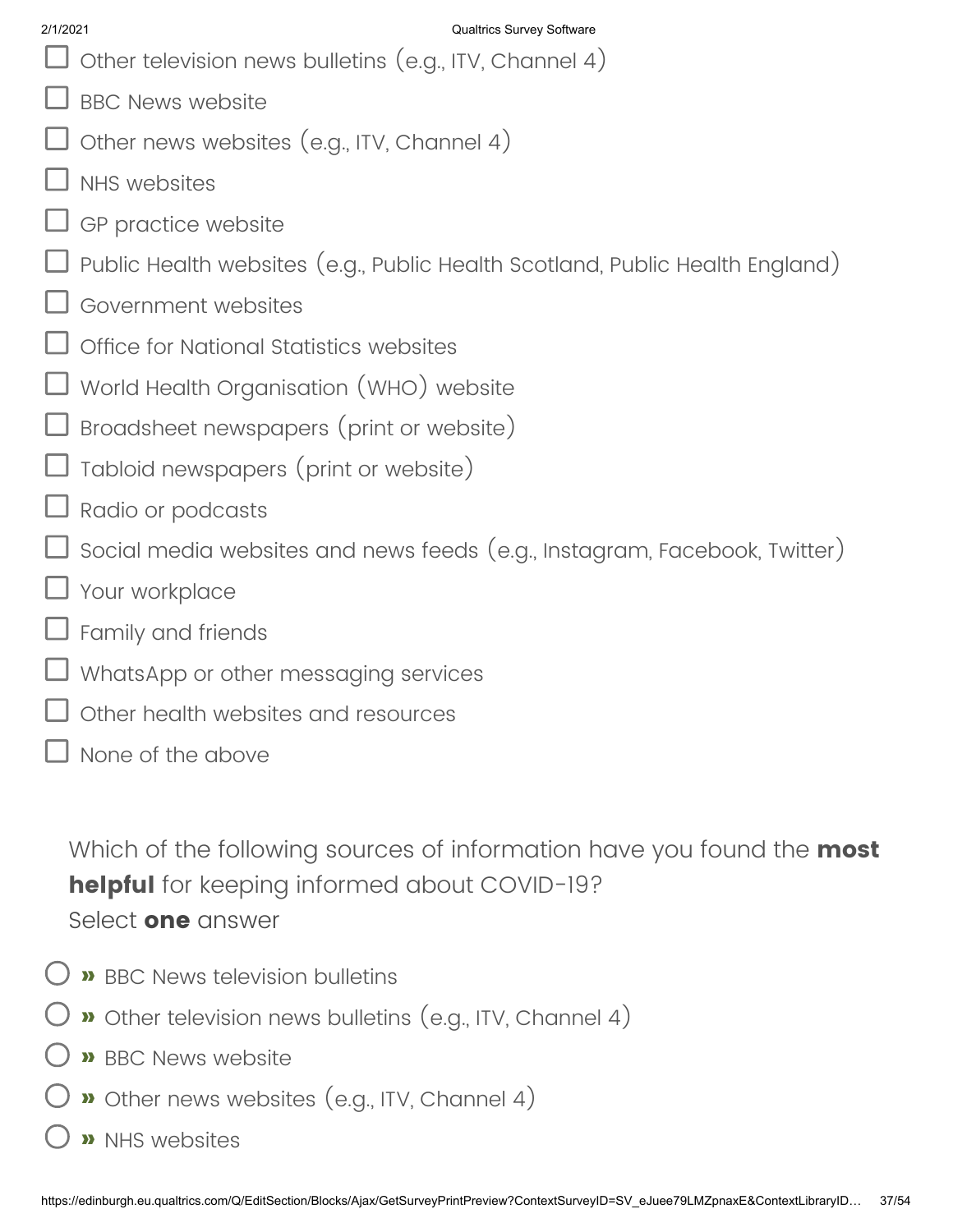- **»** GP practice website
- **»**
	- Public Health websites (e.g., Public Health Scotland, Public Health England)
- **»** Government websites
- **»** Office for National Statistics websites
- **»** World Health Organisation (WHO) website
- **»** Broadsheet newspapers (print or website)
- **»** Tabloid newspapers (print or website)
- **»** Radio or podcasts
- **»**

Social media websites and news feeds (e.g., Instagram, Facebook, Twitter)

- **»** Your workplace
- **»** Family and friends
- **»** WhatsApp or other messaging services
- **»** Other health websites and resources
- **»** None of the above

How much time do you spend on average **each day** getting news or learning about COVID-19?

- $O$  None
- Less than 30 minutes
- 30 minutes to 1 hour
- $\bigcirc$  1-2 hours
- $\bigcirc$  3-4 hours
- 5 or more hours

On average, how many **hours per day** do you **look at or use social media nowadays**?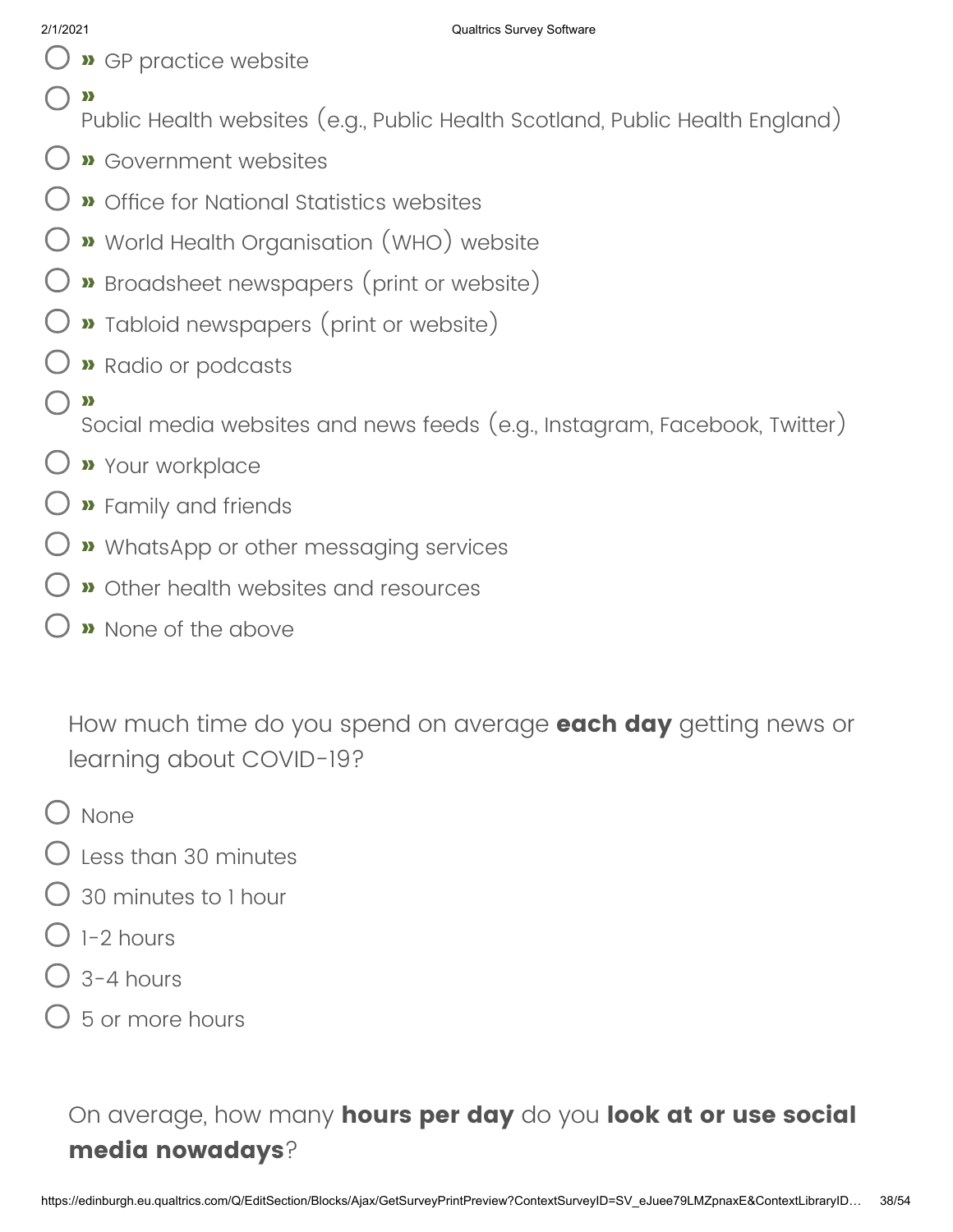Including Facebook, Instagram, TikTok, Twitter, WhatsApp, etc.

- () None
- $\bigcup$  Less than 30 minutes
- 30 minutes to 1 hour
- $\bigcap$  1-2 hours
- $\bigcirc$  3-4 hours
- $O$  5-6 hours
- $\bigcirc$  7 or more hours

On a scale of 1 (not at all difficult) to 10 (extremely difficult), how difficult has it been for you to **find accurate, understandable information about COVID-19**?



### **Covid-19 Info - block 2**

How confident are you that the **UK Government** can prevent further outbreaks of COVID-19?

- $\bigcirc$  Not confident at all
- $O$  Not very confident
- Somewhat confident
- $\bigcirc$  Very confident

How confident are you that the **Scottish Government** can prevent further outbreaks of COVID-19?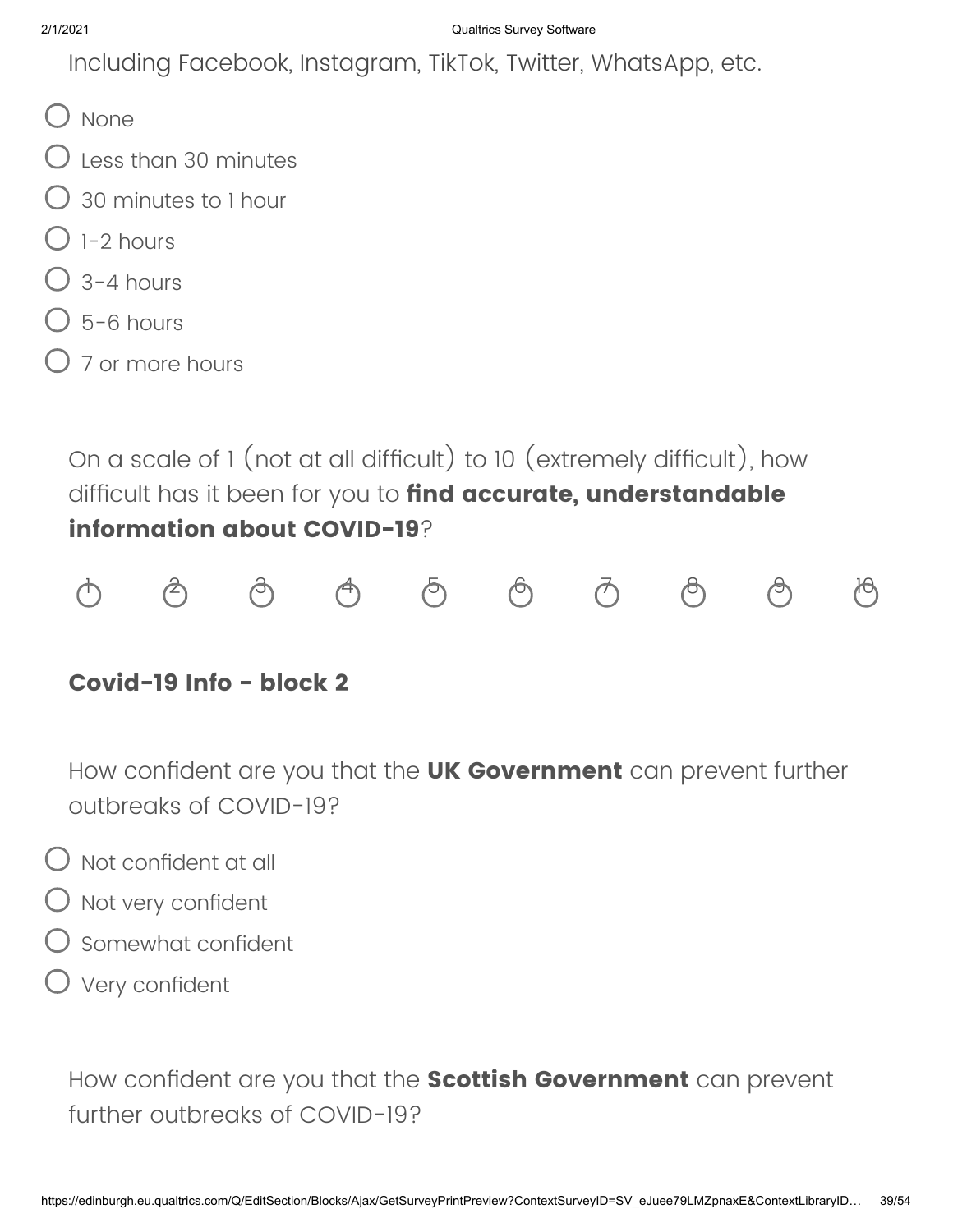- $\bigcirc$  Not confident at all
- $O$  Not very confident
- $\bigcirc$  Somewhat confident
- Very confident

How confident are you that the **NHS** can cope with the COVID-19 pandemic?

- $\bigcirc$  Not confident at all
- $O$  Not very confident
- O somewhat confident
- O Very confident

## **Covid-19 Info - block 3**

Have you been following the government guidance on:

|                                                                          | Always | Most of the<br>time | Some of the<br>time | Never |
|--------------------------------------------------------------------------|--------|---------------------|---------------------|-------|
| Social distancing<br>(sometimes also<br>called 'physical<br>distancing') |        |                     |                     |       |
| Staying at home as<br>much as possible                                   |        |                     |                     |       |
| Hand washing                                                             |        |                     |                     |       |
| Wearing face<br>coverings on public<br>transport and in<br>shops         |        |                     |                     |       |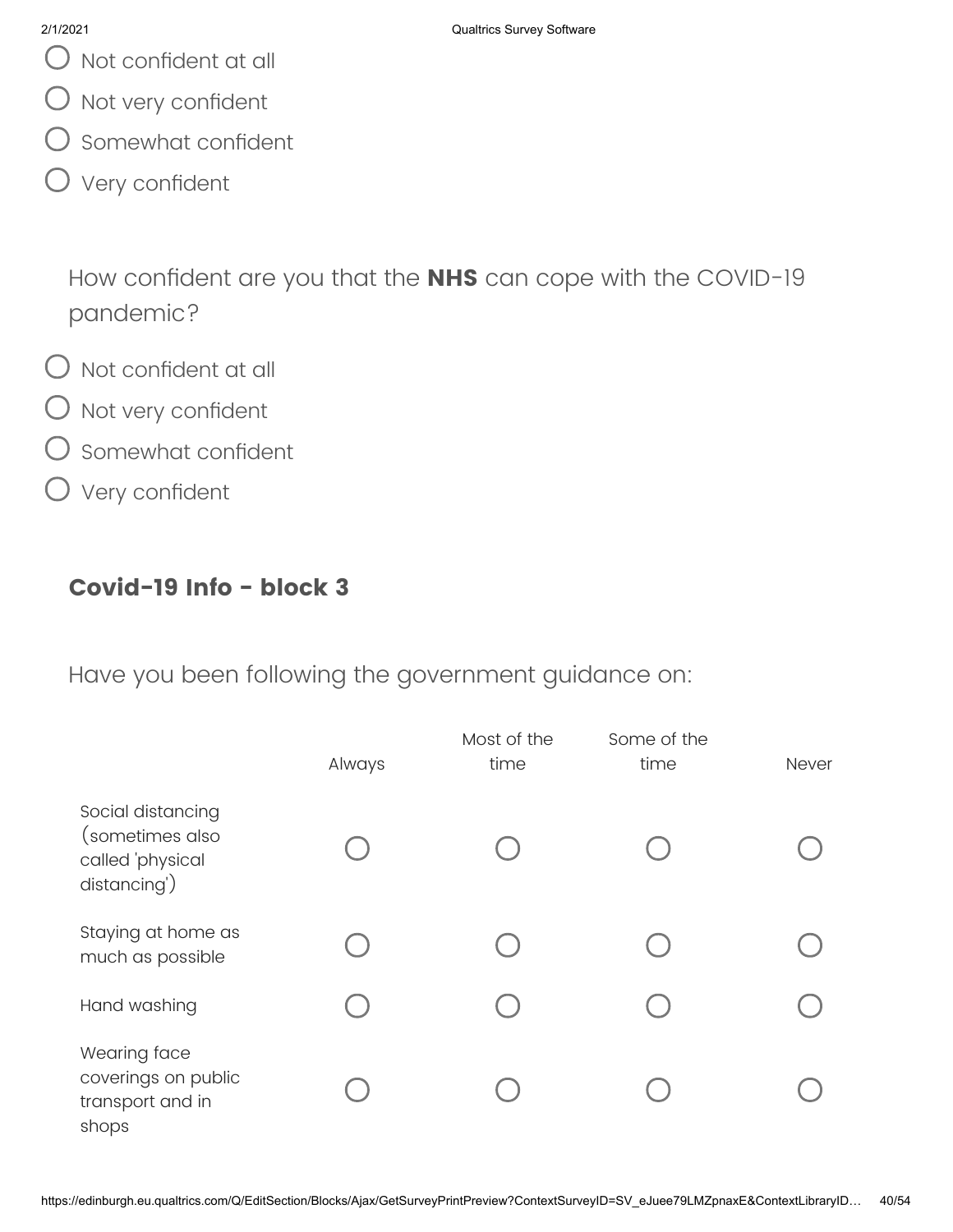Current COVID-19 guidelines are that anyone who develops a new continuous cough, a fever/high temperature, or a loss of or change in sense of smell or taste, should **stay home** and arrange to get tested for COVID-19.

If you **developed COVID-19 symptoms** (continuous cough, high temperature or change in sense of smell or taste), **would you arrange to be tested for COVID-19**?

- $\bigcirc$  Definitely
- $\bigcirc$  Probably
- Probably not
- Definitely not

If you are asked to self-isolate because you have been in **close contact** with someone who tested positive for COVID-19, will you follow the self-isolation instructions, **even if you feel well**?

- Always
- $\bigcirc$  Most of the time
- Some of the time
- Never

Have you been contacted and told you need to self-isolate because you have been in close contact with someone who tested positive for COVID-19?

Answer yes if you were contacted by **contact tracers**, or if you were alerted through a **contact tracing app** (e.g., the Protect Scotland app or the NHS COVID-19 app).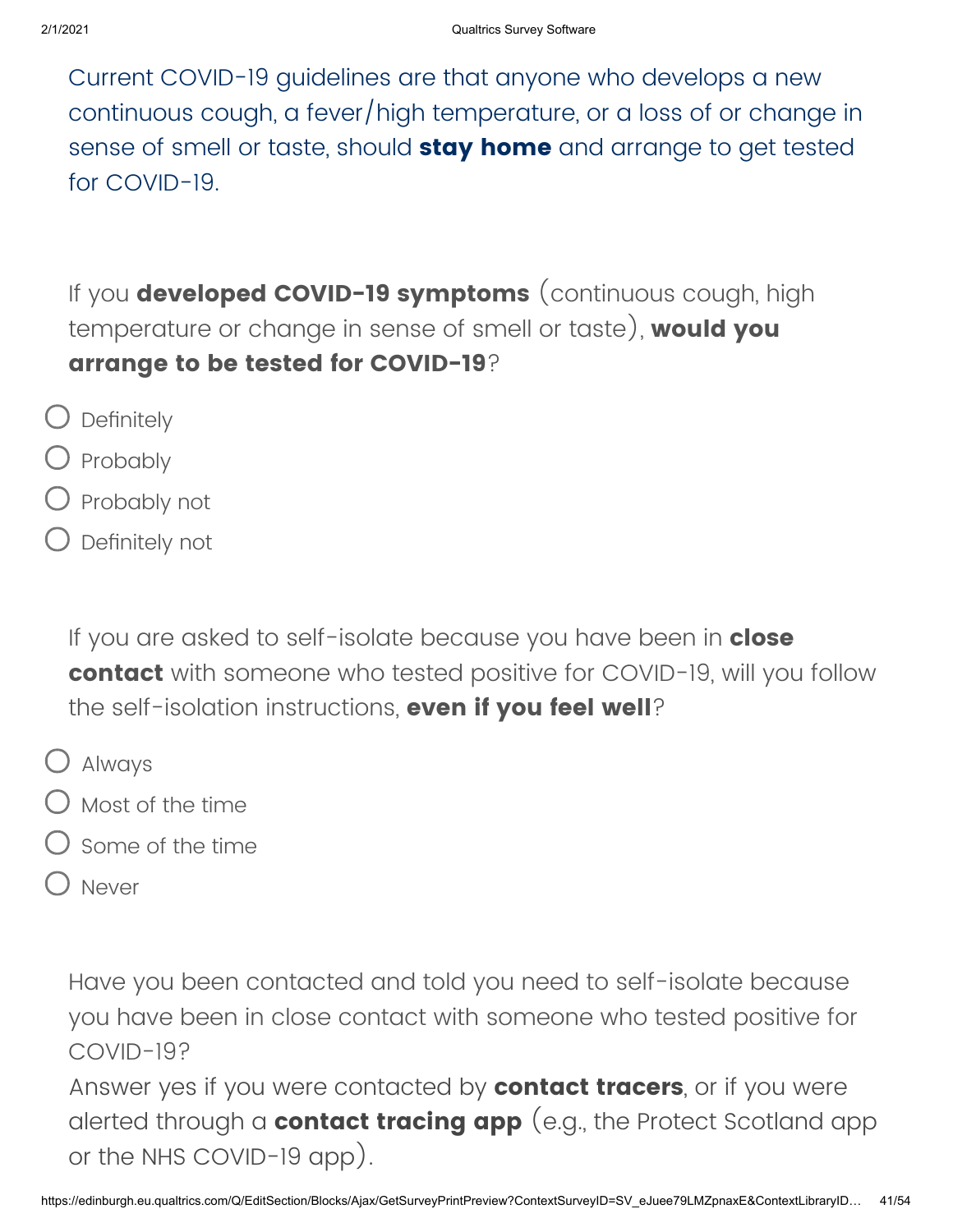- Yes
- $\bigcup$  No
- Don't know
- $\big)$  Prefer not to answer

Did you follow the self-isolation instructions?

- Always
- $\bigcirc$  Most of the time
- Some of the time
- None of the time
- Prefer not to answer

### **Behaviour changes - block 1**

Have you installed the **Protect Scotland** app? This is the NHS Scotland Test & Protect app.

O Yes

 $\bigcirc$  No

Don't know

Have you installed the **NHS COVID-19** app?

This is the official NHS COVID-19 contact tracing app for England and Wales.

 $\overline{\phantom{a}}$  No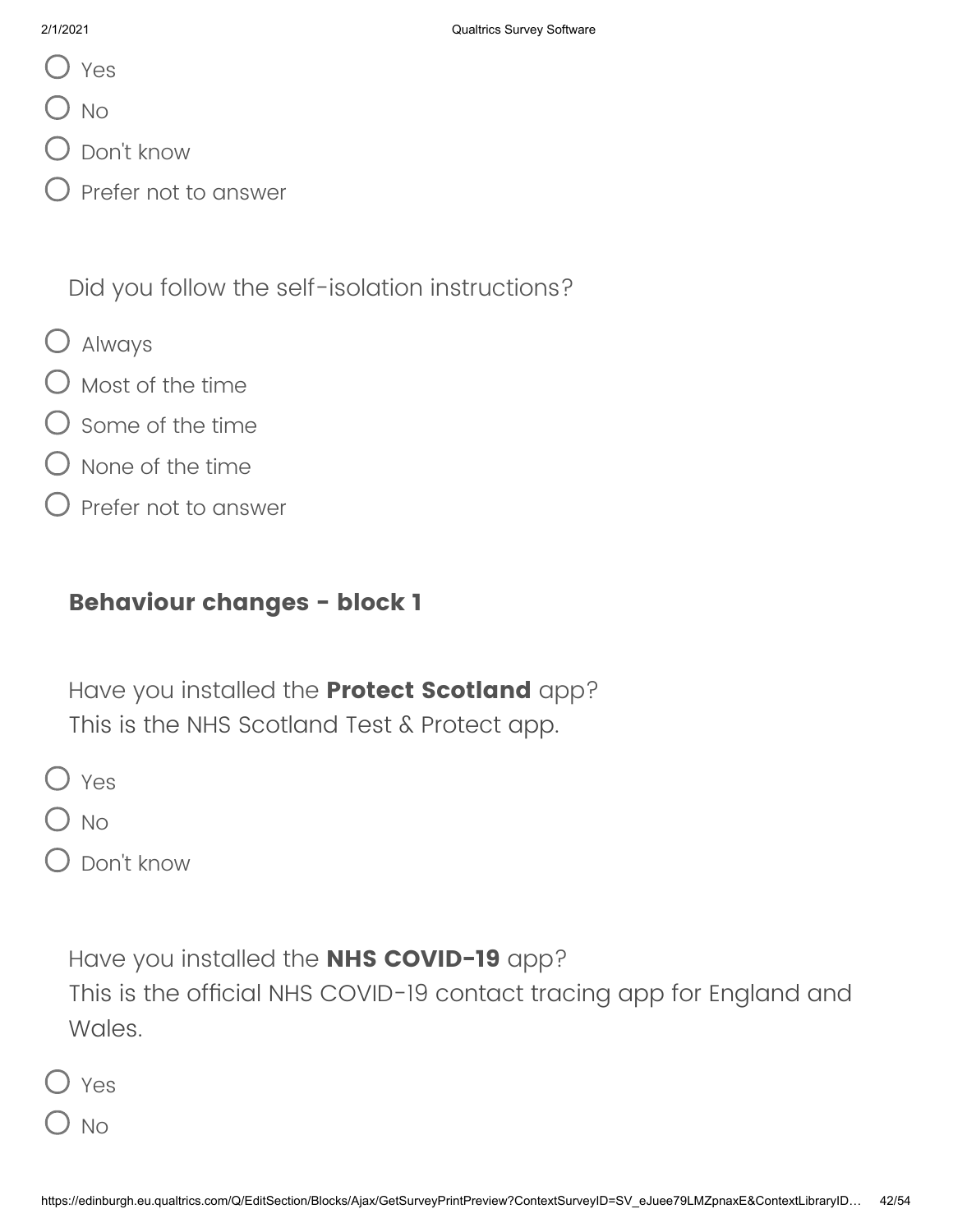Why have you **not** downloaded the **Protect Scotland** app? This is the NHS Scotland Test & Protect app. Select all that apply.

- $\Box$  Haven't heard of it
- Don't have a mobile device / smartphone
- Don't use a mobile device / smartphone, but have one
- Don't have a smartphone capable of running the app
- Don't install apps onto my smartphone
- Don't know how to install it
- Don't feel my data is secure
- Don't trust the app
- I have a job where I can't use the app (e.g. health or social care workers in a clinical setting)
	- **Other**

Why have you **not** downloaded the **NHS COVID-19** app? This is the official NHS COVID-19 contact tracing app for England and Wales. Select all that apply.

- $\Box$  Haven't heard of it
- Don't have a mobile device / smartphone
- Don't use a mobile device / smartphone, but have one
- Don't have a smartphone capable of running the app
- Don't install apps onto my smartphone
- Don't know how to install it
- Don't feel my data is secure
- Don't trust the app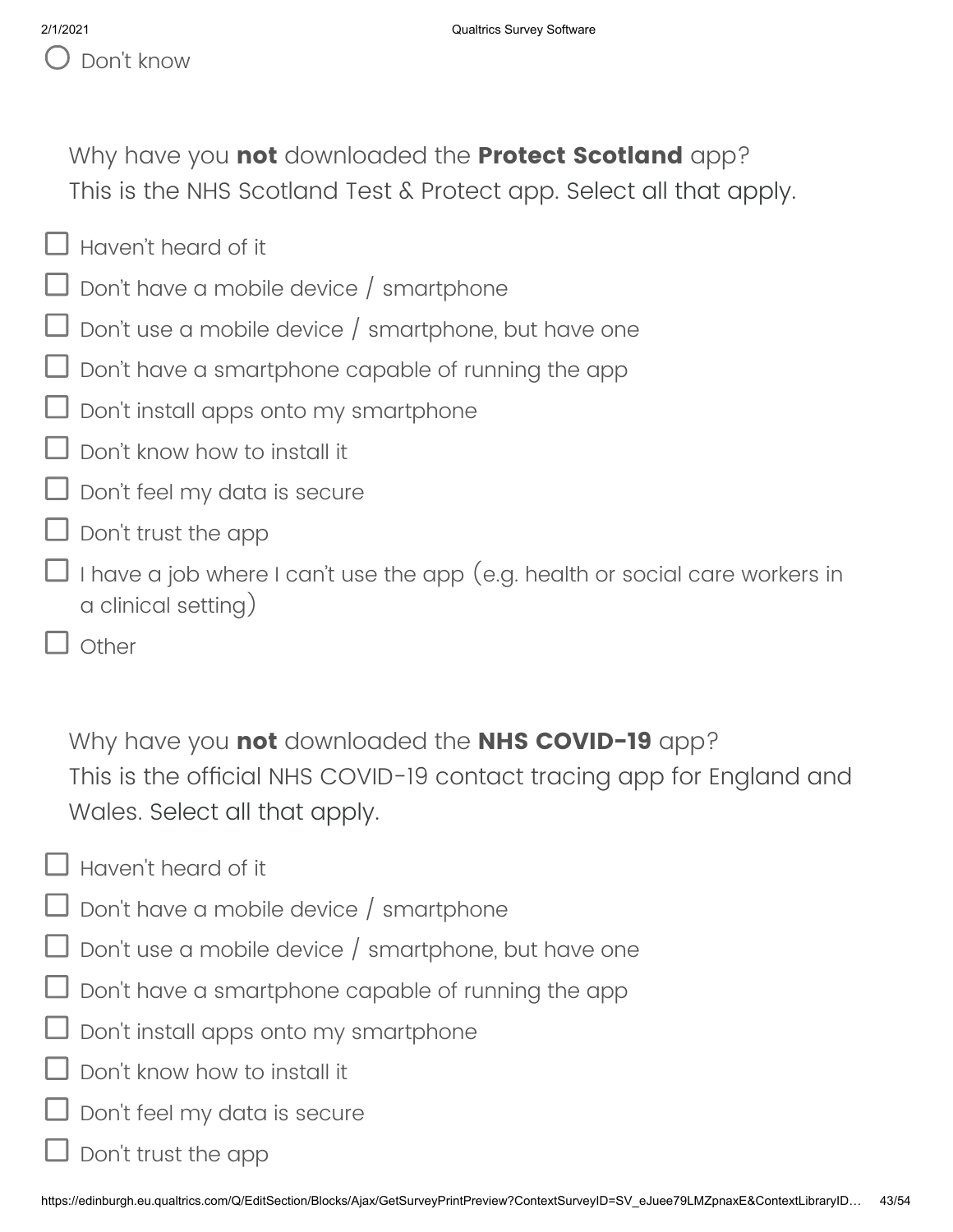- I have a job where I can't use the app (e.g. health or social care workers in a clinical setting)
	- Other

### **Behaviour changes - block 2**

## **Compared to the first lockdown (which began in March 2020)**,

have you changed how closely you follow government guidance, laws and regulations on COVID-19 during the current lockdown (which began in December 2020)?

I follow the guidance, laws and regulations more closely **now**

- **No change** in how I follow the guidance, laws and regulations
- I follow the guidance, laws and regulation less closely **now**
- Don't know
- Prefer not to answer

How much do you **agree or disagree** with the following statement.

People should wear a face covering when entering enclosed spaces where physical distancing is more difficult. Such as on public transport or in shops.

- $\bigcirc$  Strongly agree
- O Agree
- Neither agree nor disagree
- Disagree
- Strongly disagree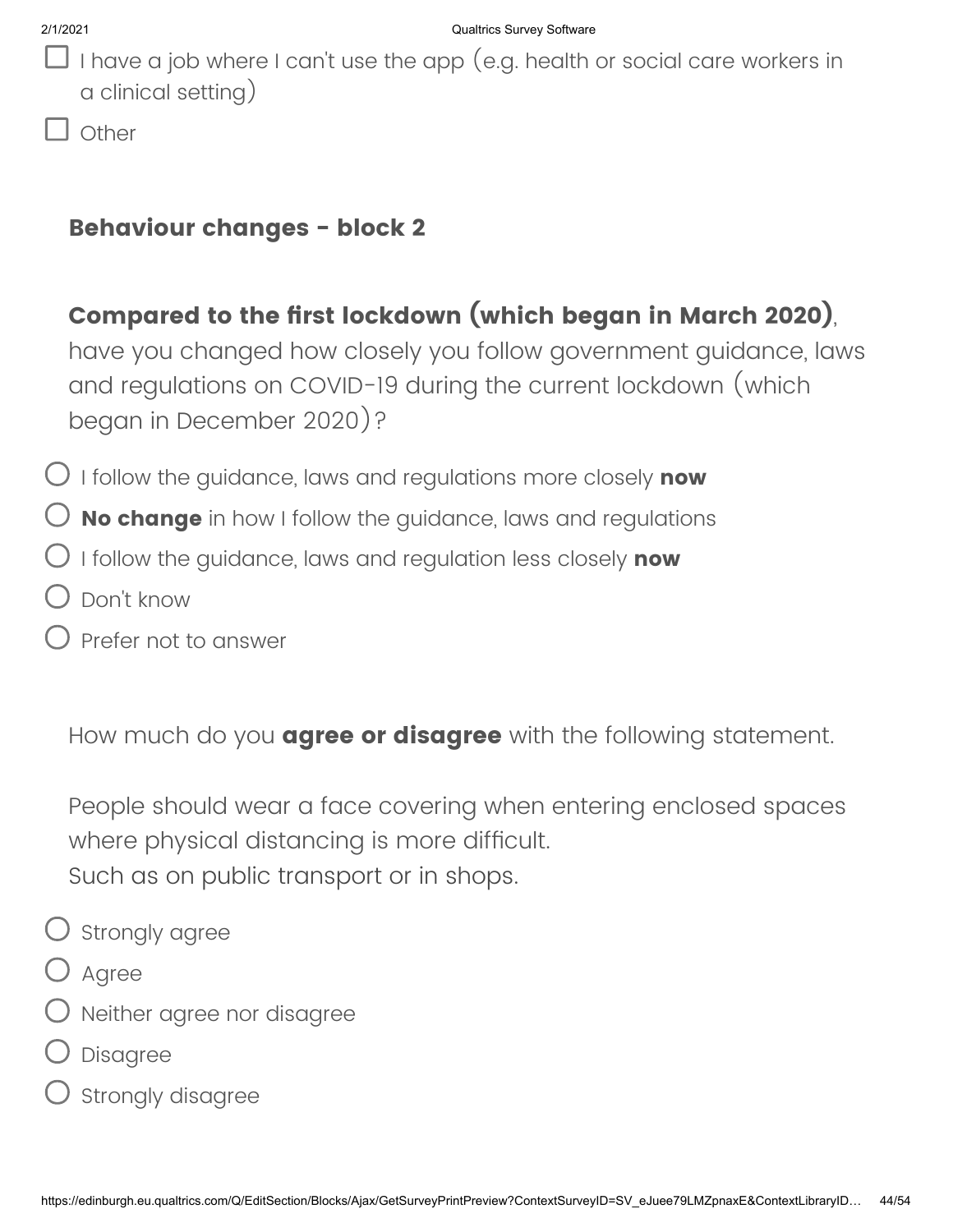### **Keeping in touch - block 1**

## **Keeping in touch**

# We would like to know how you are **keeping in touch with your friends and family**.

### How regularly do you do these activities **now**?

|                                                                                        | Every<br>day/dmost<br>every day | $3 - 4$<br>days<br>$\alpha$<br>week | $1 - 2$<br>days<br>$\alpha$<br>week | Less<br>than<br>once<br>$\alpha$<br>week | Rarely | Never |
|----------------------------------------------------------------------------------------|---------------------------------|-------------------------------------|-------------------------------------|------------------------------------------|--------|-------|
| Meet with family members face-<br>to-face                                              |                                 |                                     |                                     |                                          |        |       |
| Meet with <i>friends</i> face-to-face                                                  |                                 |                                     |                                     |                                          |        |       |
| Call family members                                                                    |                                 |                                     |                                     |                                          |        |       |
| Call friends                                                                           |                                 |                                     |                                     |                                          |        |       |
| Video call with family members<br>(e.g., Skype, FaceTime)                              |                                 |                                     |                                     |                                          |        |       |
| Video call with friends (e.g.,<br>Skype, FaceTime)                                     |                                 |                                     |                                     |                                          |        |       |
| Text or instant message (e.g.,<br>WhatsApp, Facebook Messenger)<br>with family members |                                 |                                     |                                     |                                          |        |       |
| Text or instant message (e.g.,<br>WhatsApp, Facebook Messenger)<br>with friends        |                                 |                                     |                                     |                                          |        |       |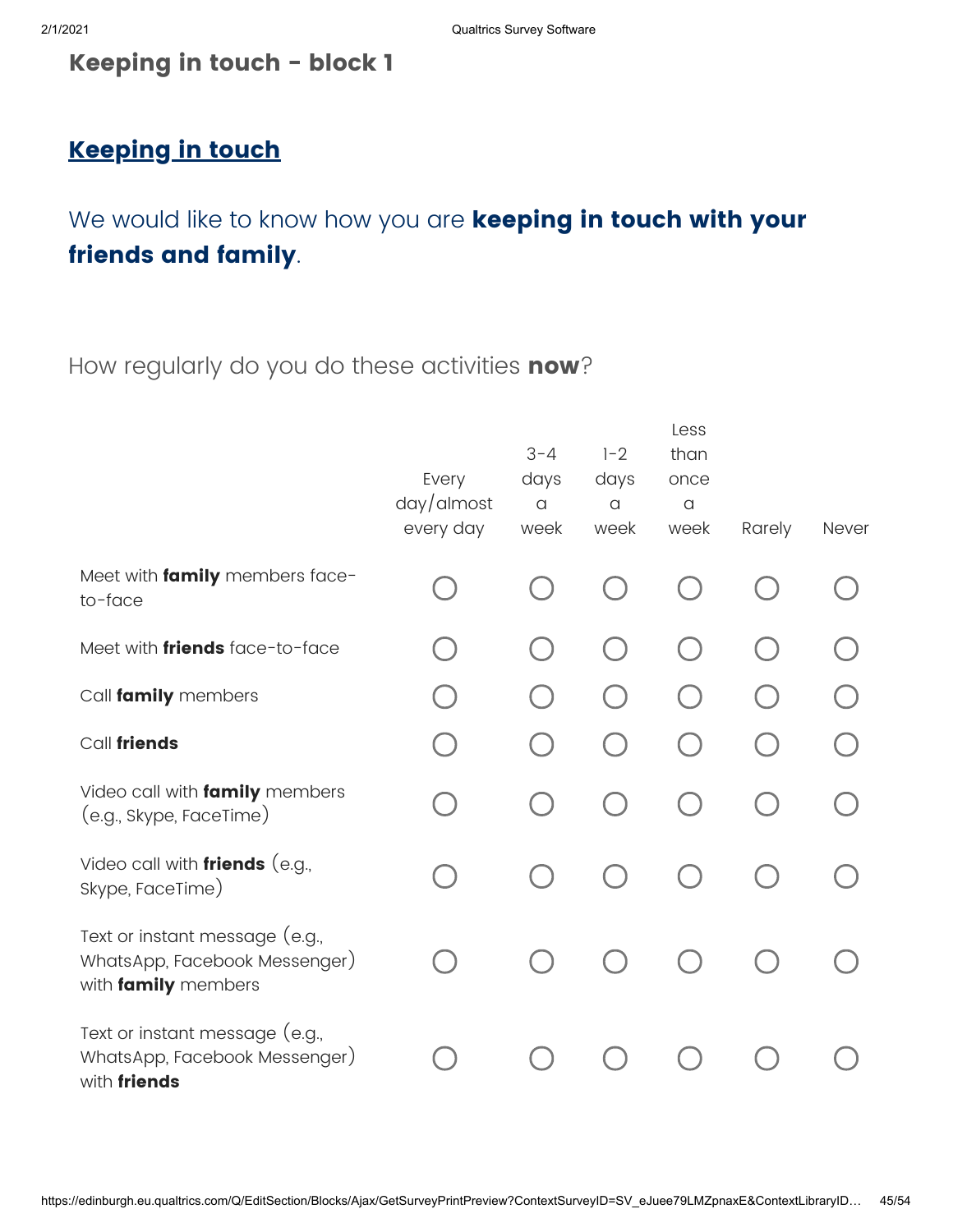### **Employment status - block 1**

### **Employment**

There have been many changes in employment since the COVID-19 measures were introduced. We would like to understand how your situation has changed.

What is your **current** employment status?

If you are doing more than one activity, please choose the activity that you spend the most time doing.

| Self-employed employing others                        | $\bigcirc$ Looking after other dependents     |
|-------------------------------------------------------|-----------------------------------------------|
| Self-employed not employing others $\bigcirc$ Retired |                                               |
| Paid employee supervising others                      | $\bigcirc$ Still in school/studying full-time |
| Paid employee not supervising<br>others               | Unemployed as sick or disabled                |
| In unpaid employment                                  | Unemployed                                    |
| Homemaker                                             | Other                                         |
| Looking after children                                | Prefer not to answer                          |

### **Employment - block 1**

Are you **currently** on maternity or paternity leave?

| . .<br>- - |
|------------|
|            |
|            |

No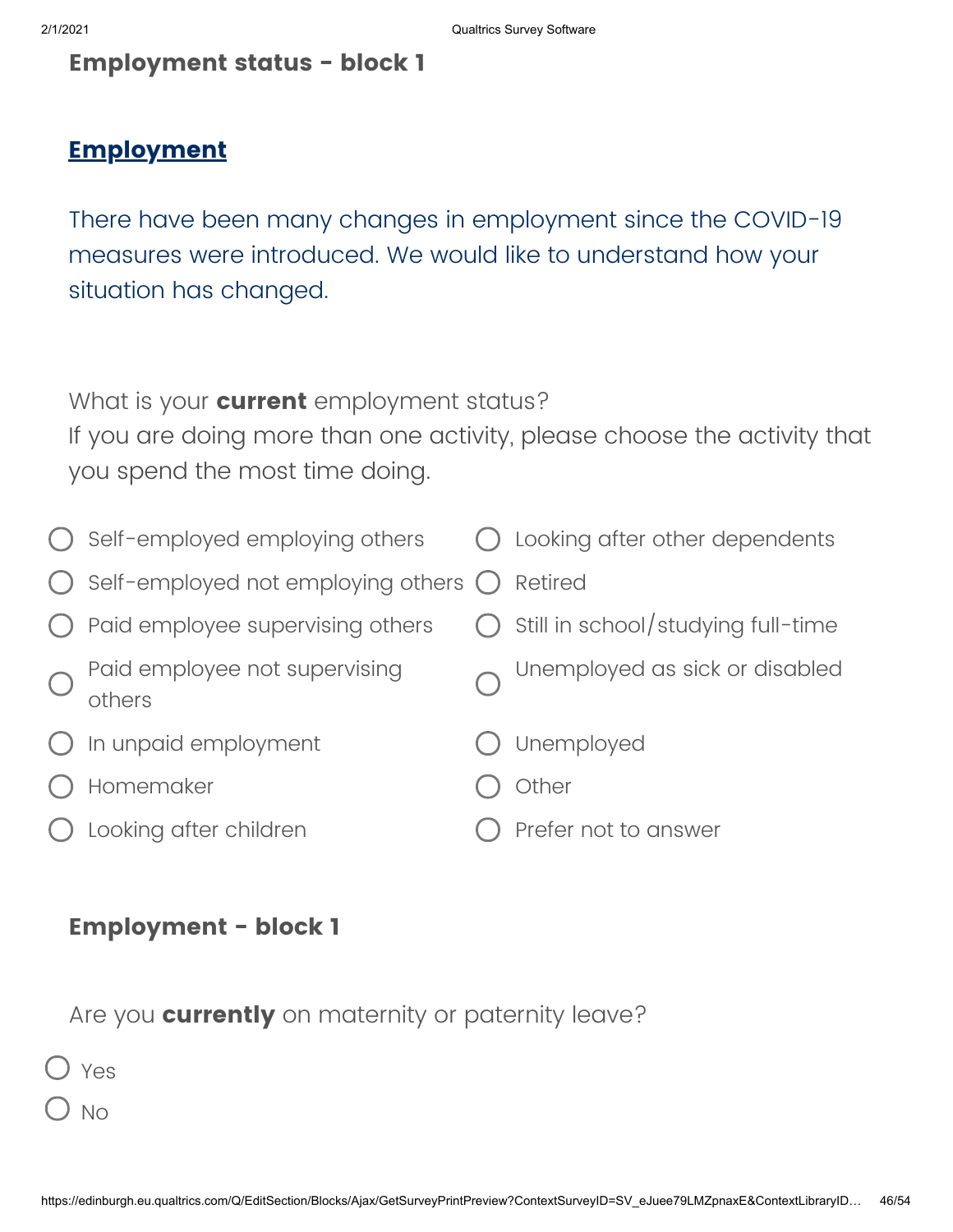### During the **last four weeks** how often did you work at home?

- Always
- $O$  often
- Sometimes
- Never
- Not applicable

### **Employment - block 2**

Have you received a written letter or email from your employer to confirm that you have been **furloughed under the Coronavirus Job Retention Scheme**?

Select Yes if you have been furloughed any time since March, even if you are no longer furloughed.

- O Yes
- $\bigcirc$  No
- Don't know
- $\bigcirc$  Not applicable

### Are you still furloughed?

- Yes, I am still 100% furloughed
- $\bigcirc$  Yes, furloughed part-time/flexible furlough
- $O$  No
- Don't know
- Not applicable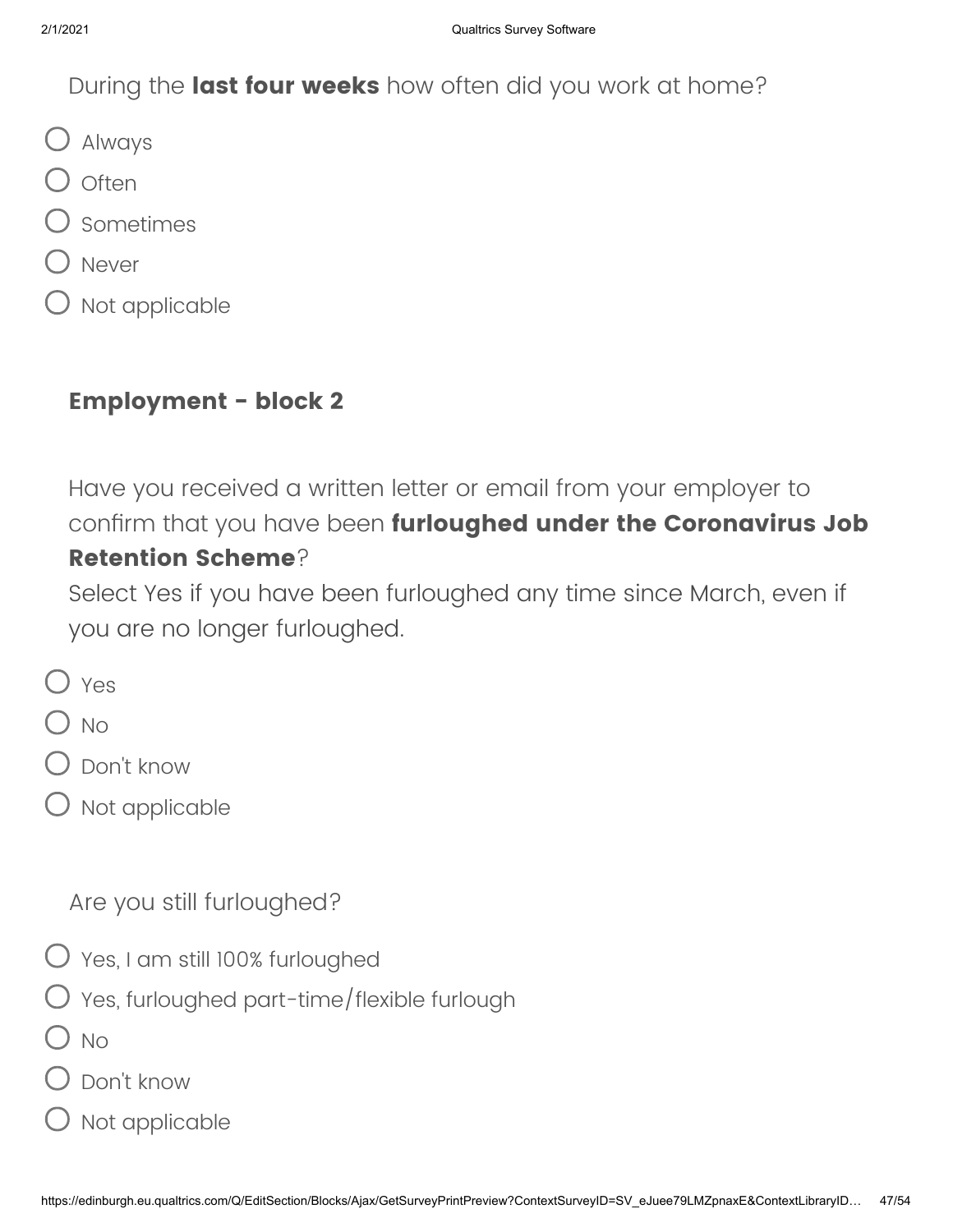### **Employment - block 3**

Have you **applied** to the Self-Employment Income Support Scheme?

- O Yes
- $O$  No
- Don't know
- $\bigcirc$  Not applicable

Have you **received** financial support from the Self-Employment Income Support Scheme?

- O Yes
- $O$  No
- Don't know
- $\bigcirc$  Not applicable

### **Employment - block 4**

Does your work require you to be in **close contact (i.e., within 2 m) with others**, who you do not live with, including while travelling to work?

- $\bigcirc$  Yes, all of the time
- $\bigcirc$  Yes, most of the time
- $\bigcirc$  Some of the time
- O Rarely
- $\bigcirc$  Not at all
- $O$  Not applicable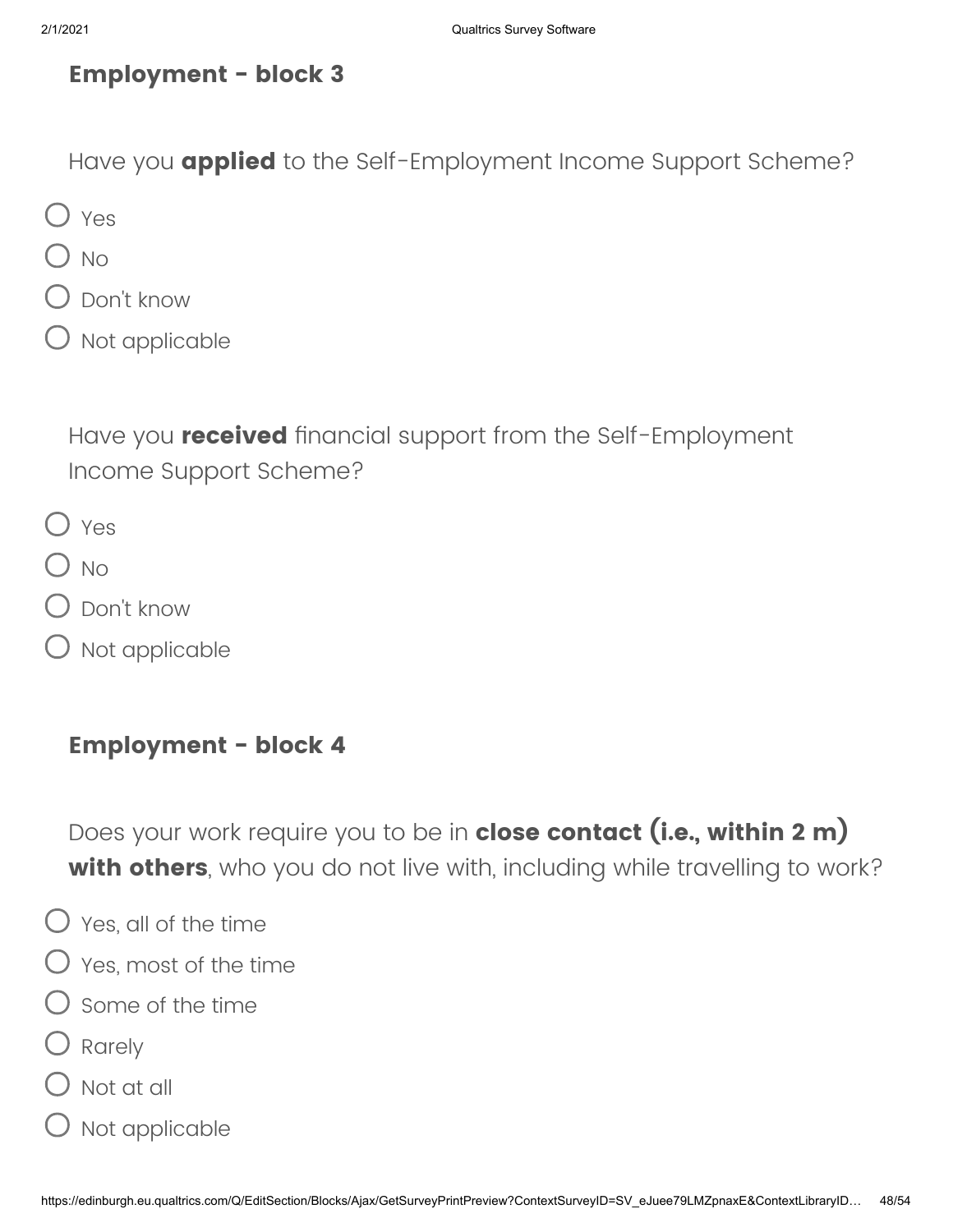In your place of work, do you have access to necessary personal protective equipment (PPE)?

- $\bigcirc$  Yes, all of the time
- $\bigcirc$  Yes, most of the time
- Some of the time
- Rarely
- Not at all
- $\bigcirc$  Not applicable

### **Benefits - block 1**

### **Benefits**

Are you or anyone else in your household receiving any benefits **now**? Including Blue Badge, Free School Meals, National Entitlement Card

- O Yes
- $O$  No
- Don't know
- Prefer not to answer

Which **benefits** are you or anyone in your household receiving **now**? Select all that apply

Attendance Allowance

Bereavement Allowance

Best Start Grant

Best Start Foods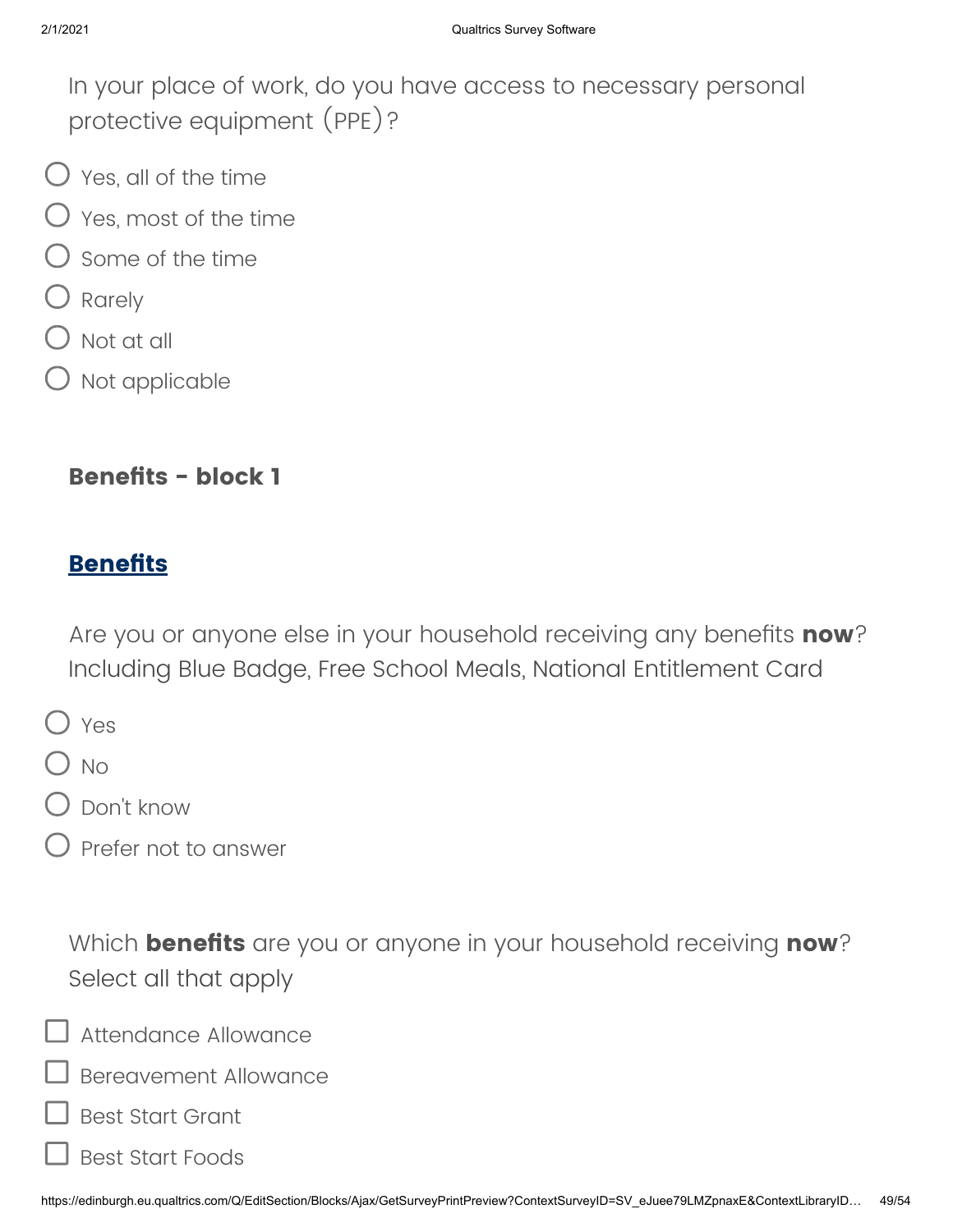- Blue Badge
- Carer's Allowance
- Child Benefit
- Child Tax Credit
- Cold Weather Payment
- Constant Attendance Allowance
- Council Tax Benefit
- Crisis Loans
- Disability Living Allowance
- Employment and Support Allowance
- Free School Meals
- Guardian's Allowance
- Housing Benefit
- In Work Credit
- Incapacity Benefit
- Income Support
- Industrial Injuries Disablement Benefit
- Industrial Death Benefit
- Jobseeker's Allowance
- Maternity Allowance
- Mobility Supplement
- National Entitlement Card
- Pension Credit
- Personal Independence Payment
- Severe Disablement Allowance
- State Pension
- Statutory Adoption Pay
- Statutory Maternity Pay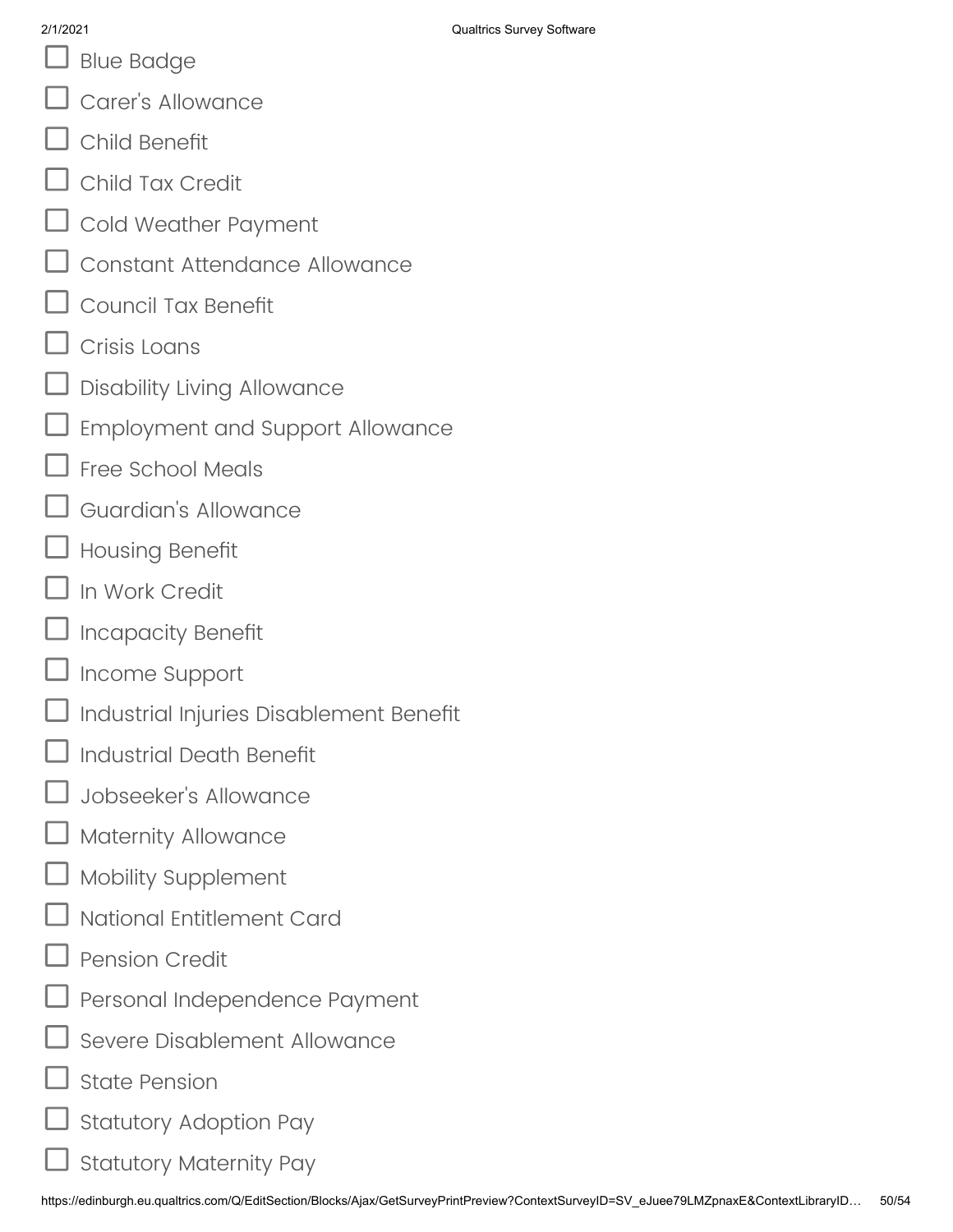| 2/1/2021                          | Qualtrics Survey Software |  |  |
|-----------------------------------|---------------------------|--|--|
| <b>Statutory Paternity Pay</b>    |                           |  |  |
| <b>Statutory Sick Pay</b>         |                           |  |  |
| <b>Sure Start Maternity Grant</b> |                           |  |  |
| <b>Tax credits</b>                |                           |  |  |
| <b>Universal Credit</b>           |                           |  |  |
| War Disablement Pension           |                           |  |  |
| War Widow's/Widower's Pension     |                           |  |  |
| Widowed Parent's Allowance        |                           |  |  |
| Widow's Pension                   |                           |  |  |
| Winter Fuel Payment               |                           |  |  |
| <b>Working Tax Credit</b>         |                           |  |  |
|                                   | Other (please specify)    |  |  |
| Don't know                        |                           |  |  |
| Prefer not to answer              |                           |  |  |

### **Finances - block 1**

Overall, how do you feel your **current** financial situation compares to before the first official lockdown was announced on the 23rd March 2020?

- I'm much worse off
- I'm a little worse off
- $O$  i'm about the same
- $O$  I'm a little better off
- $\bigcirc$  i'm much better off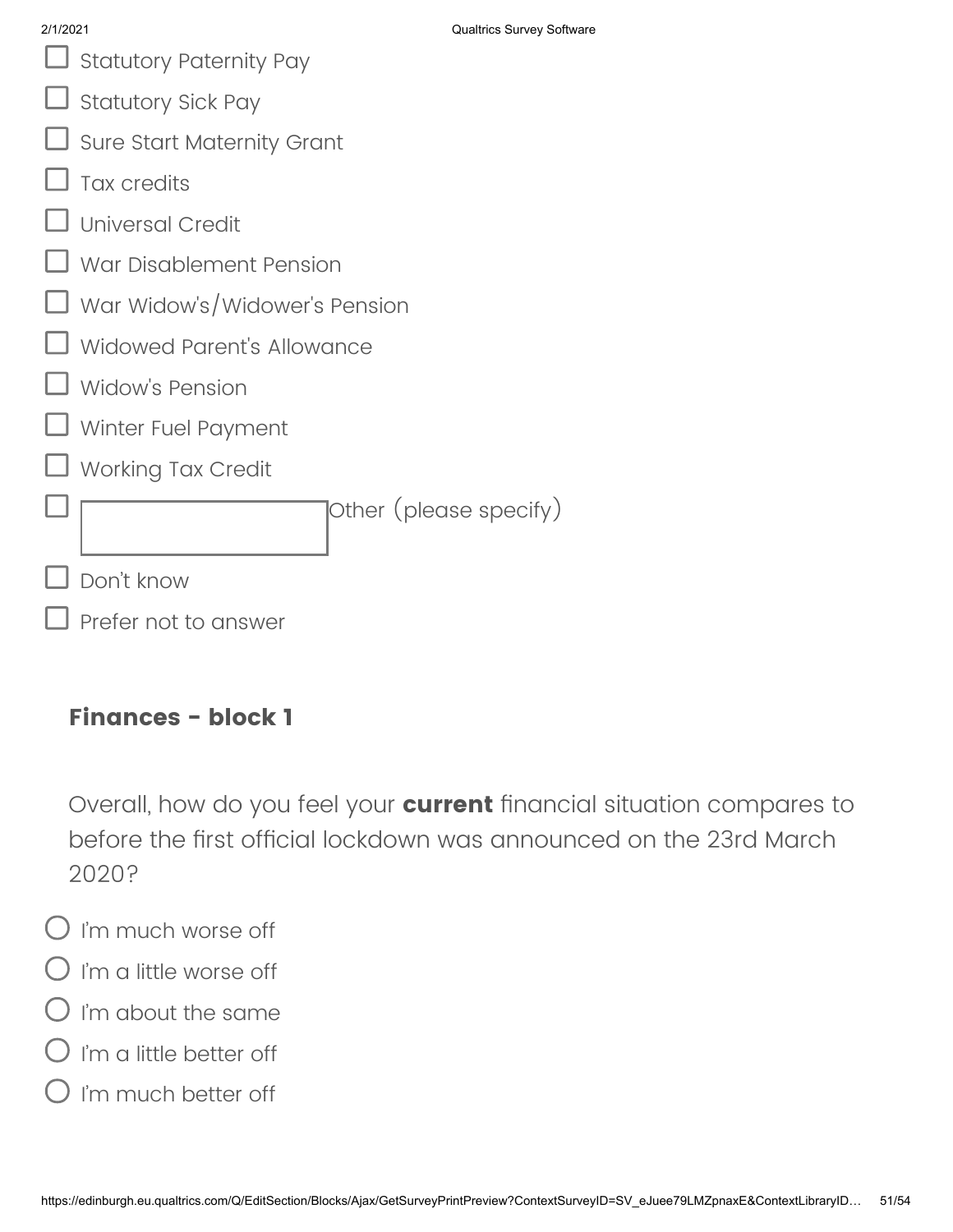Please tell us how much you **agree or disagree** with the following statements.

I'm worried about my future financial situation

- $\bigcirc$  strongly agree
- O Agree
- Neither agree nor disagree
- Disagree
- $\bigcirc$  strongly disagree

I'm worried about my job security

- $\bigcirc$  strongly agree
- O Agree
- Neither agree nor disagree
- Disagree
- Strongly disagree

# **Shopping**

# **Shopping**

Do you feel anxious when going food shopping **during the COVID-19 pandemic**?

- $\bigcup$  Not at all anxious
- Slightly anxious
- Moderately anxious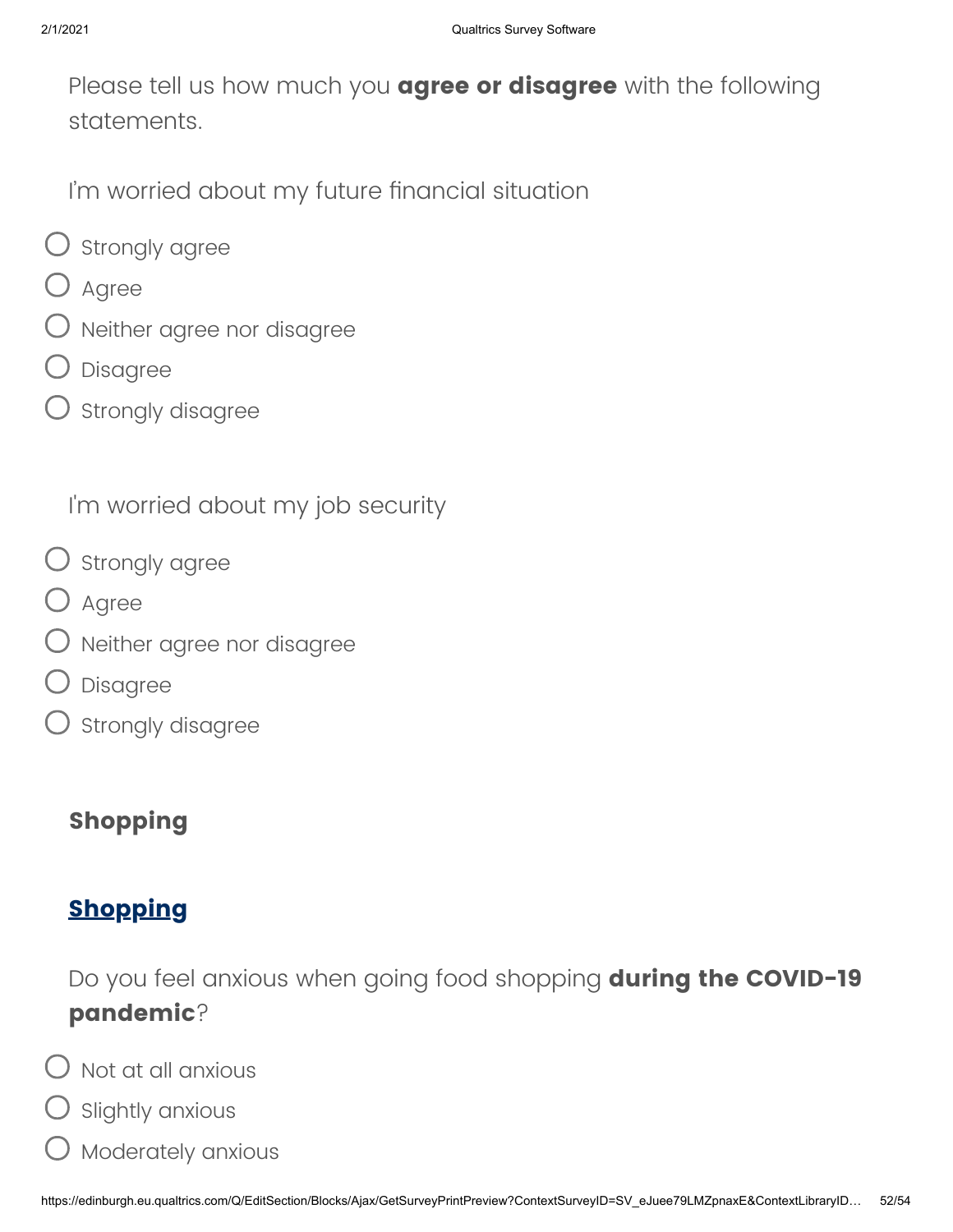Very anxious

- $\bigcirc$  Extremely anxious
- O I don't go food shopping
- $O$  Not applicable

### **COVID Impact - block 1**

### **Impact of COVID-19**

On the whole, what impact has the COVID-19 pandemic had on your life?

- $\bigcirc$  Very negative impact
- $\bigcirc$  quite negative impact
- $\bigcirc$  Neither negative nor positive impact
- $\bigcirc$  quite positive impact
- Very positive impact

### **Final question**

### **One final thing!**

This study is interested in understanding the psychological, social and economic impact of COVID-19. Is there anything else that you would like to tell us about **how COVID-19 has affected you**? Is there anything **you had wished we had asked**, but didn't? (optional)